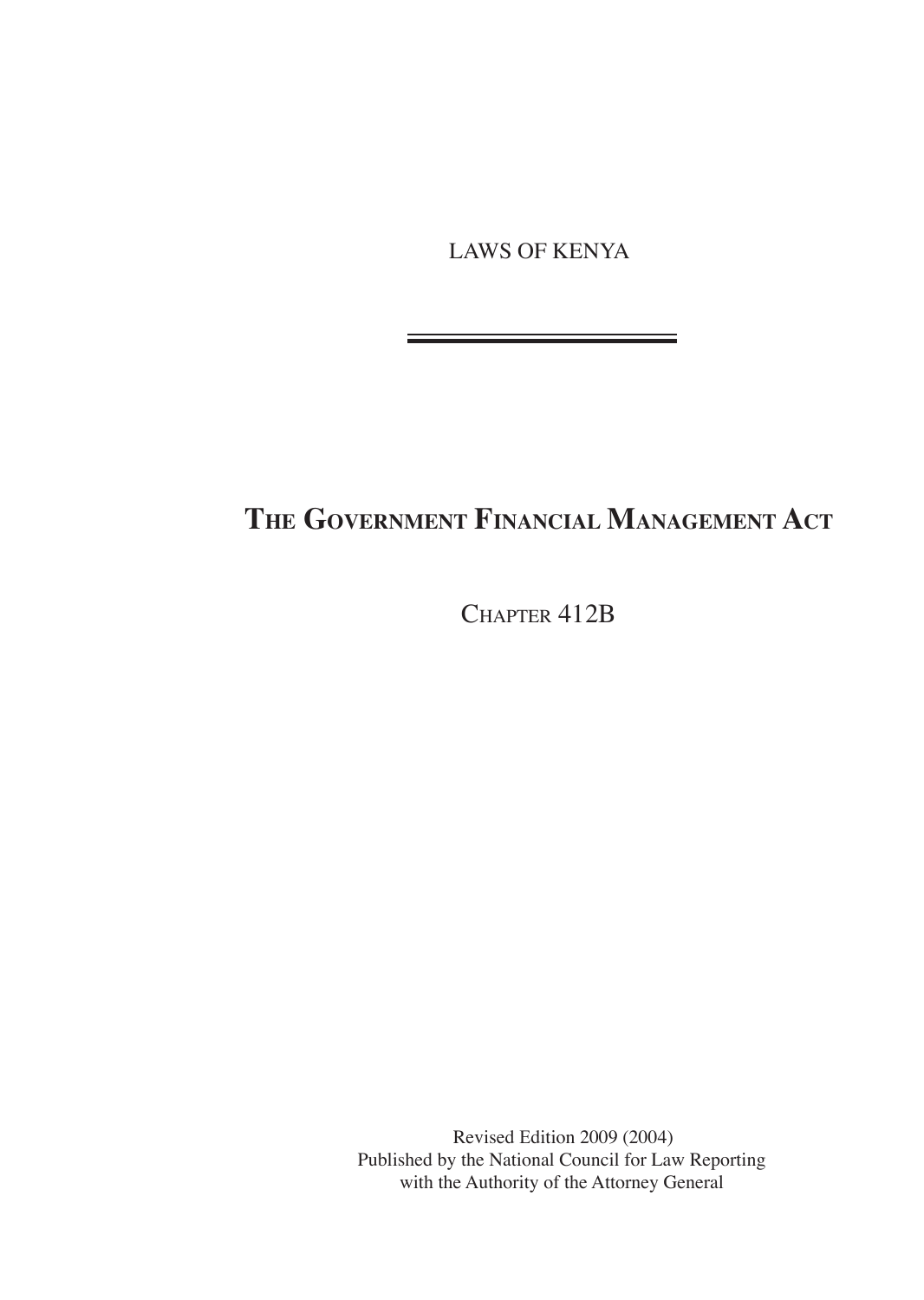# **Chapter 412B**

# **THE GOVERNMENT FINANCIAL MANAGEMENT ACT**

#### ARRANGEMENT OF SECTIONS

#### Part I—Preliminary

- 1**—**Short title and commencement.
- 2**—**Definitions.

PART II—OVERALL MANAGEMENT OF GOVERNMENT FINANCE

- 3**—**Ministerial responsibility.
- 4**—**Treasury duties.
- 5**—**Treasury powers government documents, etc.
- 6**—**Control of expenditures.
- 7**—**Purchase and capacity of official vehicles for certain Government officers.
- 8**—**Treasury directions to government officers.
- 9**—**Required public service offices.

PART III—EXCHEQUER ACCOUNT AND CONSOLIDATED FUND

- 10**—**Exchequer account.
- 11—Exchequer account not to be overdrawn.
- 12—Exchequer bank statements.
- 13—Payments into exchequer account.
- 14—Issue from exchequer account.
- 15—Approval of withdrawals from Consolidated Fund.
- 16—Approval of withdrawals from Consolidated Fund for investments.

Part IV—Accounting Officers And Receivers Of Revenue

- 17—Accounting officers, appointment.
- 18—Responsibilities of accounting officers.
- 19—Discipline, reporting of government officers.
- 20—Discipline, reporting of accounting officers.
- 21—Receivers of revenue, appointment.
- 22—Responsibilities of receivers of revenue.
- 23–Receipt of revenue by government officers.
- 24–Revenue from state corporations.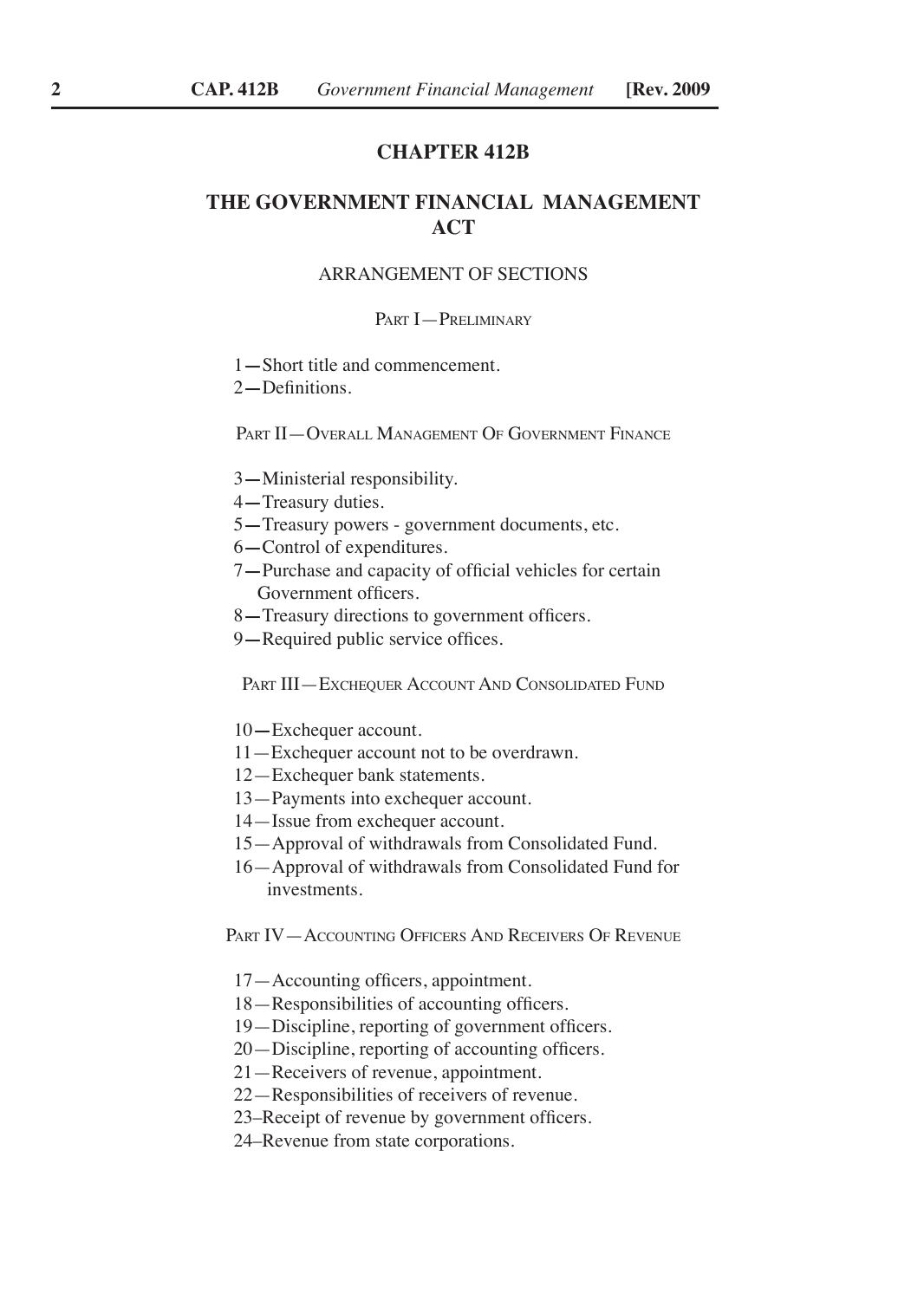Part V—Miscellaneous Provisions Relating To Government Financial Management

- 25—Duration of appropriations.
- 26—Special funds.
- 27—Administration of government money not for government purposes.
- 28—Format of estimates.
- 29—Reports on budgetary performance.
- 30—Bank accounts.
- 31—Cash advances (imprests).
- 32—Duties of government officers.
- 33—Personal liability for losses, etc.
- 34—Admissibility printouts from electronic records.

### PART VI-GENERAL

- 35—Regulations.
- 36—Offence obstruction, etc.
- 37—Transitional provisions.
- 38—Exchequer and Audit amendments.
- 39—Other consequential amendments and repeals.

First Schedule — Transitional provisions.

Second Schedule — Amendments to the Exchequer and Audit Act.

Third Schedule — Consequential Amendments and Repeals.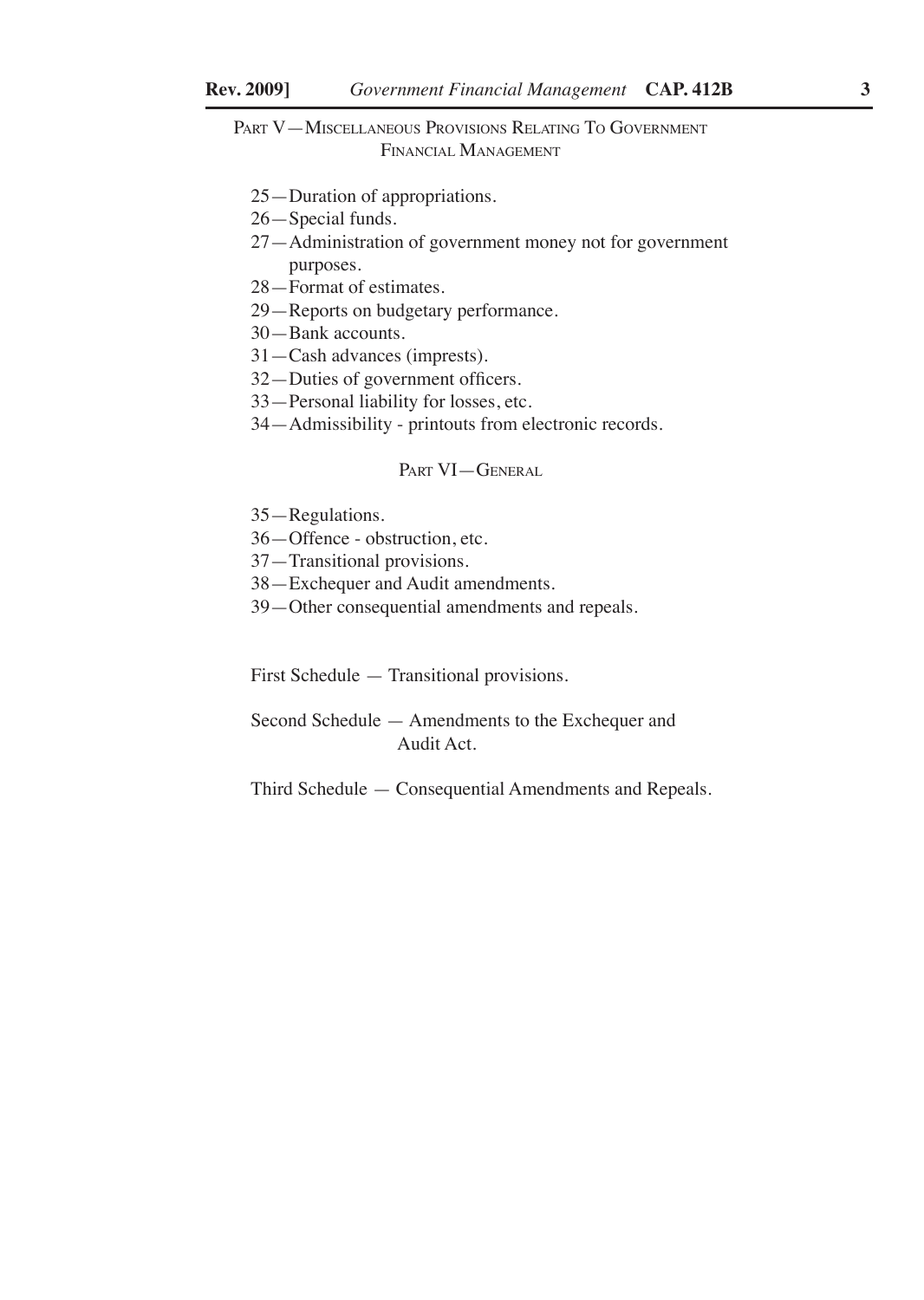# **Chapter 412B**

10 of 2006.

# **THE GOVERNMENT FINANCIAL MANAGEMENT ACT**

*Date of Assent: 31st December, 2004*

*Date of Commencement: 1st November, 2005.*

**AN ACT of Parliament to provide for the management of government financial affairs, to make certain provisions with respect to the exchequer account and the Consolidated Fund, to provide for persons to be responsible for government resources and to provide for other related matters**

**ENACTED** by the Parliament of Kenya as follows:-

PART **I** - PRELIMINARY

**1**. This Act may be cited as the Government Financial Management Act, 2004 and shall come into operation on 1st November, 2005. Short title and commencement. L.N. 126/2005.

Definitions.

**2**. In this Act, unless the context otherwise requires-

"accounting officer" means an accounting officer appointed under section 17;

"Consolidated Fund" means the Consolidated Fund of Kenya established by the Constitution;

"exchequer account" means the exchequer account provided for under section 10;

"government" includes the commissions established under the Constitution and the courts;

"government money" means all money held by the government including any trust or other moneys held by a government officer in his official capacity, either alone or jointly with another person;

"government officer" includes any public officer or official or employee of the government;

"government revenue" means all revenue and receipts of the government; and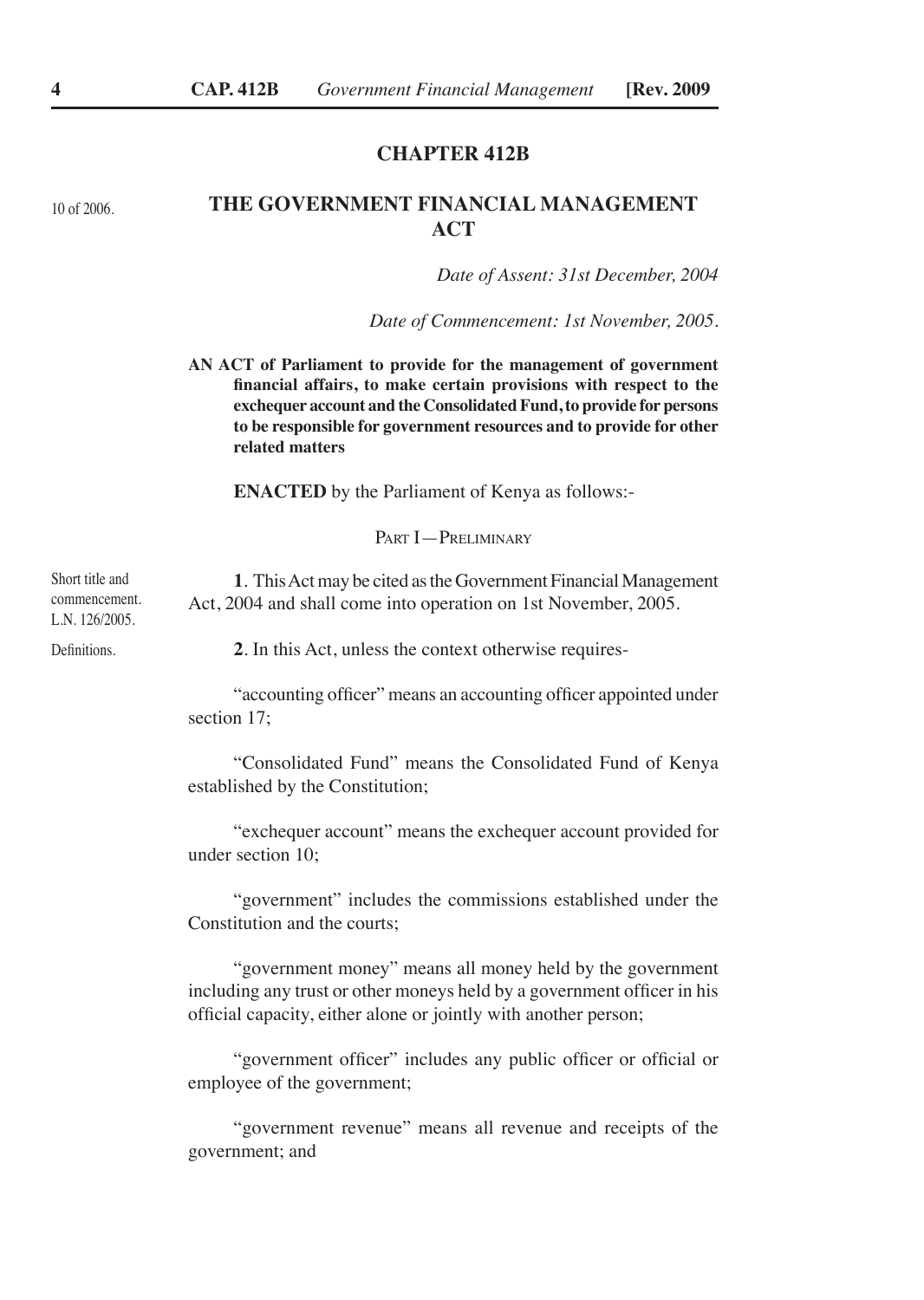| "receiver of revenue" means a receiver of revenue appointed<br>under section 21.                                                                                                            |                                                    |
|---------------------------------------------------------------------------------------------------------------------------------------------------------------------------------------------|----------------------------------------------------|
| PART II - OVERALL MANAGEMENT OF GOVERNMENT FINANCE                                                                                                                                          |                                                    |
| 3. The Minister shall manage the Consolidated Fund and be<br>responsible for all matters relating to public financial affairs that are<br>not assigned to any other Minister.               | Ministerial<br>responsibility.                     |
| 4. The Treasury shall-                                                                                                                                                                      | Treasury duties.                                   |
| $(a)$ establish procedures and systems for proper and effective<br>management of government money and property;                                                                             |                                                    |
| (b) establish accounting procedures and systems for the<br>government to properly account for government money<br>and property;                                                             |                                                    |
| $(c)$ superintend the expenditure of government money to ensure<br>that it can be properly accounted for;                                                                                   |                                                    |
| $(d)$ prepare and submit accounts for each financial year under<br>the Public Audit Act, 2003 for audit by the Controller and<br>Auditor-General; and                                       | No. 12 of 2003.                                    |
| $(e)$ ensure that the accounts prepared under paragraph $(d)$ comply<br>with the provisions of this Act.                                                                                    |                                                    |
| 5. For the purposes of carrying out the duties of the Treasury, an<br>officer of the Treasury, authorised for the purpose of this section, has<br>the following powers-                     | Treasury powers<br>- government<br>documents, etc. |
| $(a)$ the officer shall have access to all books, records, returns,<br>reports and other documents of the government, including<br>electronic documents, or to any government property; and |                                                    |
| $(b)$ the officer may require any government officer to provide<br>explanations, information and assistance.                                                                                |                                                    |
| 6. (1) No expenditure involving a charge on the Consolidated<br>Fund shall be incurred without the general or specific authority of the<br>Treasury.                                        | Control of<br>expenditures.                        |
| (2) Notwithstanding any authority the Minister may have given,<br>the Minister may limit or suspend an expenditure if in the Minister's                                                     |                                                    |

the Minister may limit or suspend an expenditure if, in the Minister's opinion, the exigencies of the financial situation render such a limitation or suspension necessary.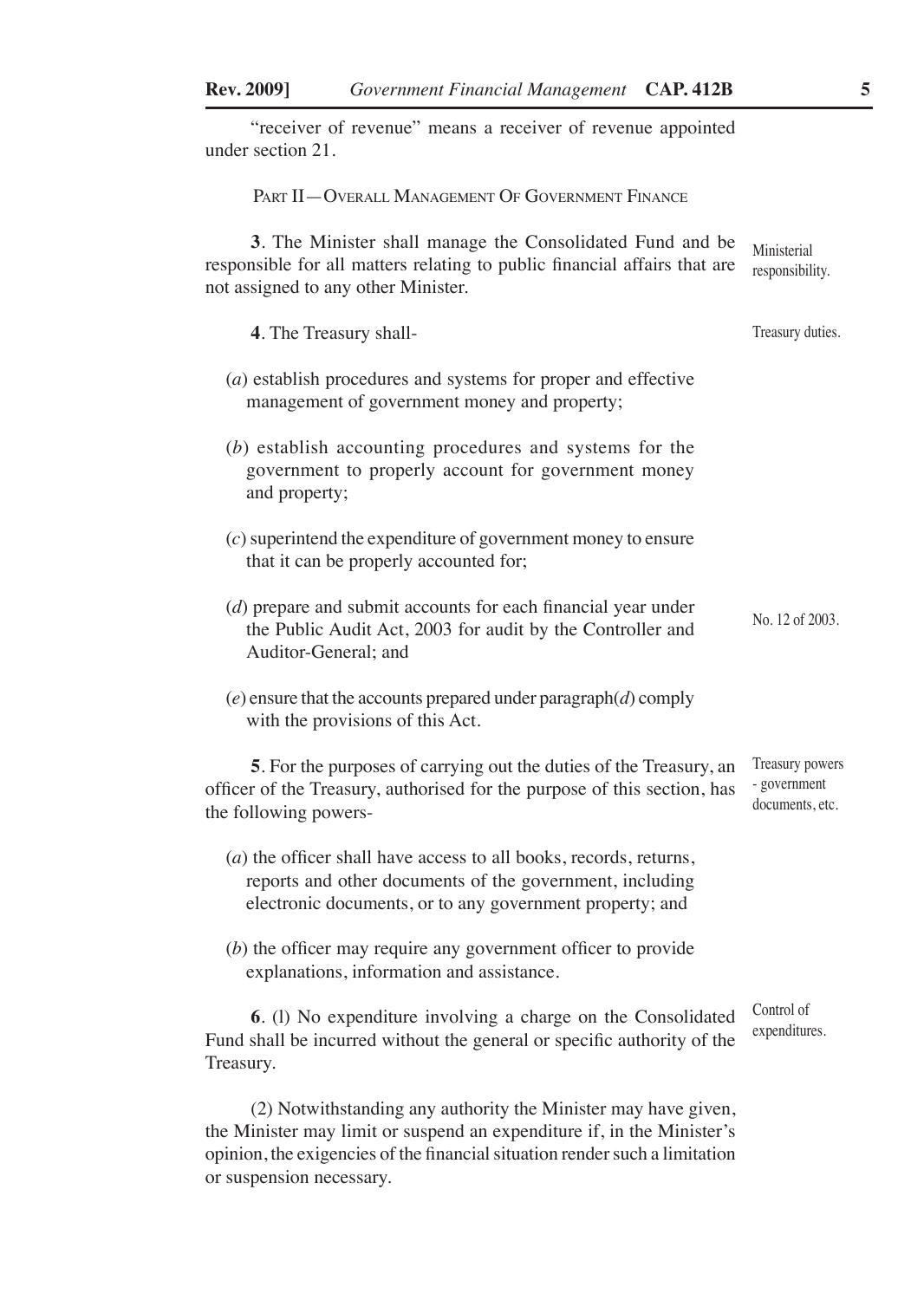Purchase and capacity of official vehicles for certain Government officers.

**7**. (1) Official vehicles purchased for use by Ministers, the Speaker of the National Assembly, the Chief Justice, the Attorney-General and the Head of the Public Service, shall not exceed 2600 cc for saloon cars and 3000 cc for 4 x 4 utility vehicles.

(2) Official vehicles purchased for use by Permanent Secretaries, Accounting Officers, Court of Appeal Judges, the Controller and Auditor-General, the Chairman of the Public Service Commission, the Chairman of the Electoral Commission of Kenya, Provincial Commissioners and the Commissioner of Police shall not exceed 2400 cc for saloon cars and 3000 cc for 4 x 4 utility vehicles.

(3) Official vehicles purchased for use by officers on Job Group R and above, High Court Judges and Chief Executives of state corporations shall not exceed 2000 cc for saloon cars and 2900 cc for 4 x 4 utility vehicles:

Provided that this section shall not apply in case of vehicles purchased for official use by the President and the Vice-President.

Treasury directions to government officers.

**8**. (1) For the purposes of carrying out its duties, the Treasury may issue directions to government officers with respect to the management of government financial affairs, including the management of government property.

(2) Directions issued by the Treasury shall be consistent with this Act and the regulations and, to the extent of any inconsistency, this Act and the regulations prevail.

(3) Subject to subsection (2) and without limiting the generality of subsection (1), the Treasury may issue directions relating to matters that are matters with respect to which the Minister may make regulations.

(4) Directions issued by the Treasury shall be published in the Gazette.

**9**. (1) The following offices shall be established as offices in the public service-

(*a*) the Accountant General;

(*b*) the Director of the National Budget; and

(*c*) the Internal Auditor-General.

(1A) A person shall be qualified for appointment-

Required public service offices. 10 of 2006, s. 53.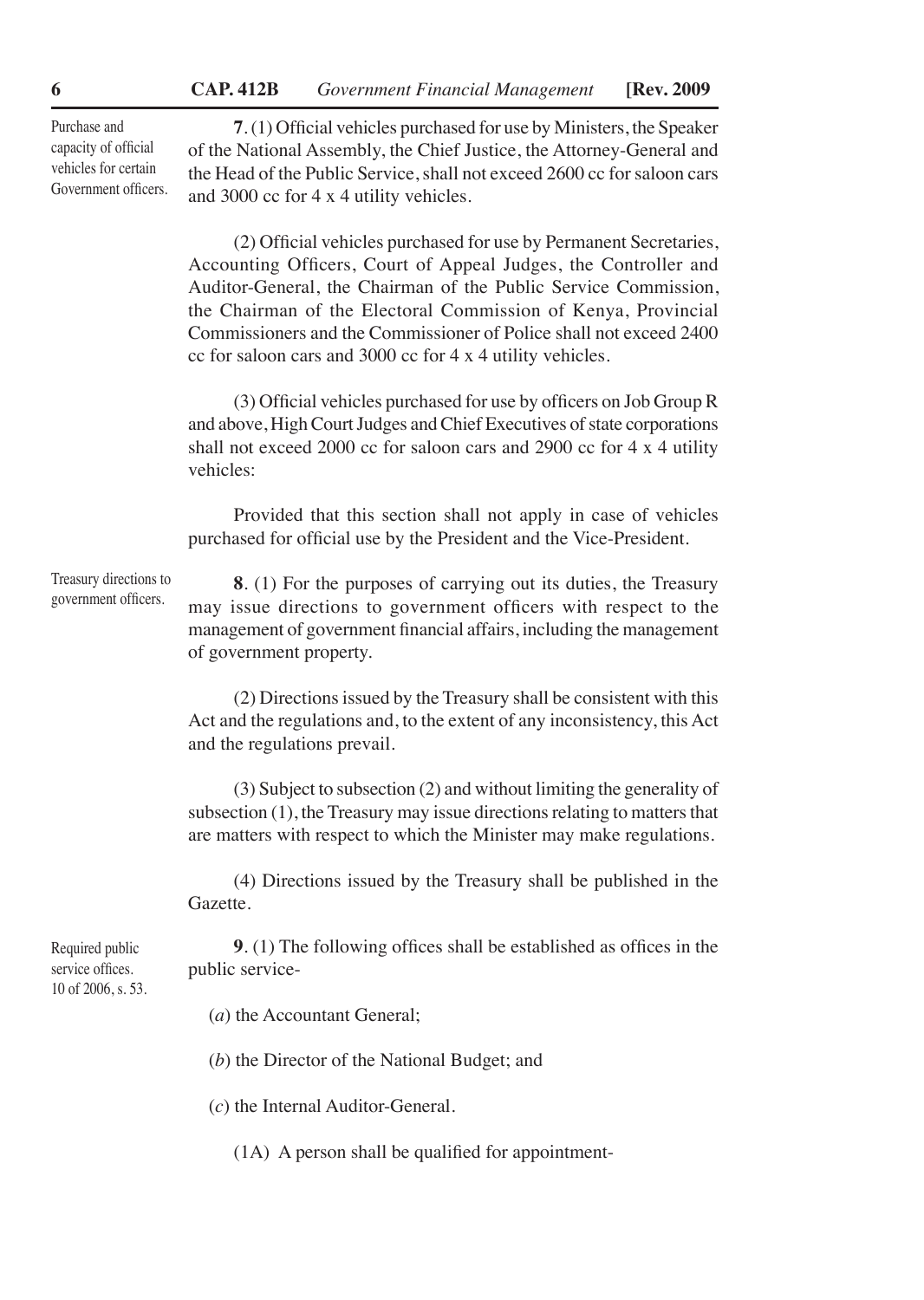- (*a*) under subsection  $(1)(a)$  or  $(c)$  if such a person is registered as an accountant under the Accountants Act; or
- (*b*) under subsection  $(1)(b)$  if such a person has an advanced degree and professional experience in-

(*a*) economics;

(*b*) public finance;

(*c*) public policy;

(*d*) management, or

(*e*) accounting.

(2) The duties and functions of the offices established under subsection (1) shall be prescribed by regulation.

PART III—EXCHEQUER ACCOUNT AND CONSOLIDATED FUND

**10**. (1) There shall be an account, to be called the exchequer Exchequer account. account, to hold the Consolidated Fund.

(2) The exchequer account shall be kept only at the Central Bank of Kenya.

**11**. Except as provided under section 46 of the Central Bank of Kenya Act a bank at which the exchequer account is kept shall not allow the exchequer account to be overdrawn.

**12**. A bank at which the exchequer account is kept shall render statements to the Treasury showing payments into and issues from the exchequer account, at such intervals and in such form as the Treasury may direct.

**13**. (1) All amounts that form the Consolidated Fund shall be paid into the exchequer account at such times and in such manner as the Treasury may direct.

(2) Notwithstanding subsection (1)-

(*a*) a receiver of revenue may deduct amounts required for drawbacks, repayments or discounts before paying the gross revenues into the exchequer account;

Exchequer account not to be overdrawn. 10 of 2006, s. 54. Cap. 491.

Exchequer bank statements.

Payments into exchequer account. 10 of 2006, s. 55.

Cap. 531.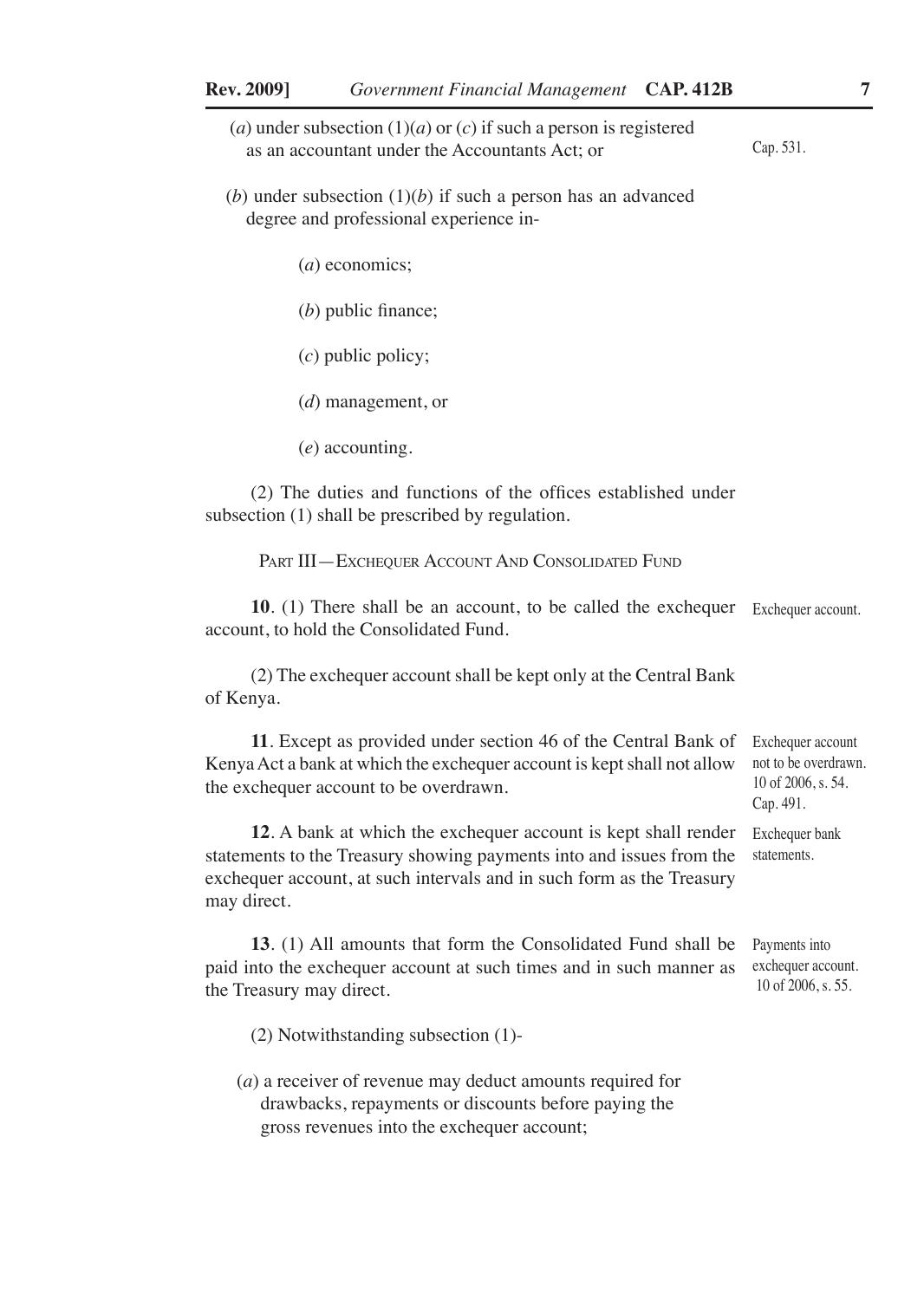(*b*) the Treasury may, from time to time, authorize receivers of revenue who are accounting officers to defray in the first instance, from revenue collected by them, expenditure for which they are accountable, and the amount of the revenue so expended shall be subsequently paid to the exchequer account from the moneys provided for such expenditure.

(2A) Where the Treasury directs that any revenue, shall be applied as an appropriation in aid of money provided by Parliament for any purpose, such revenue shall be deemed to be money provided by Parliament for that purpose, and shall be applied, audited and dealt with accordingly, and where it is not so used shall be paid into the exchequer account, and, where the revenue to be applied as appropriations-in-aid of money provided by Parliament for any purpose exceeds in a financial year, the amount sanctioned by Parliament to be applied to such purpose, the excess so realized shall be paid into the exchequer account.

(3) Notwithstanding the foregoing provisions of this section, the Treasury may allow an agent of the Government to retain revenue received by the agent to defray its expenses to the extent that such expenditures are authorized under the Constitution or another Act.

(4) Subsection (3) applies with respect to credits obtained outside Kenya under the External Loans and Credits Act but only if the credits are applied in the purchase of goods or services outside Kenya. Cap. 422.

Issue from exchequer account.

**14**. (1) No amount shall be issued from the exchequer account except in accordance with this Act.

(2) An approval by the Controller and Auditor-General of a withdrawal from the Consolidated Fund described in section 15 or 16 together with a direction from the Treasury to issue the approved withdrawal is sufficient authority for a bank at which the exchequer account is held to issue amounts from the exchequer account in accordance with the approval and direction.

(3) The direction from the Treasury referred to in subsection (2) shall specify the bank account or accounts that the issued amounts shall be paid to and the bank at which the exchequer account is held shall pay the amounts in accordance with that specification.

Approval of withdrawals from Consolidated Fund.

**15**. (1) The Treasury may make a requisition for the approval of the Controller and Auditor-General to a proposed withdrawal from the Consolidated Fund authorised under-

(*a*) an Act appropriating amounts for a financial year; or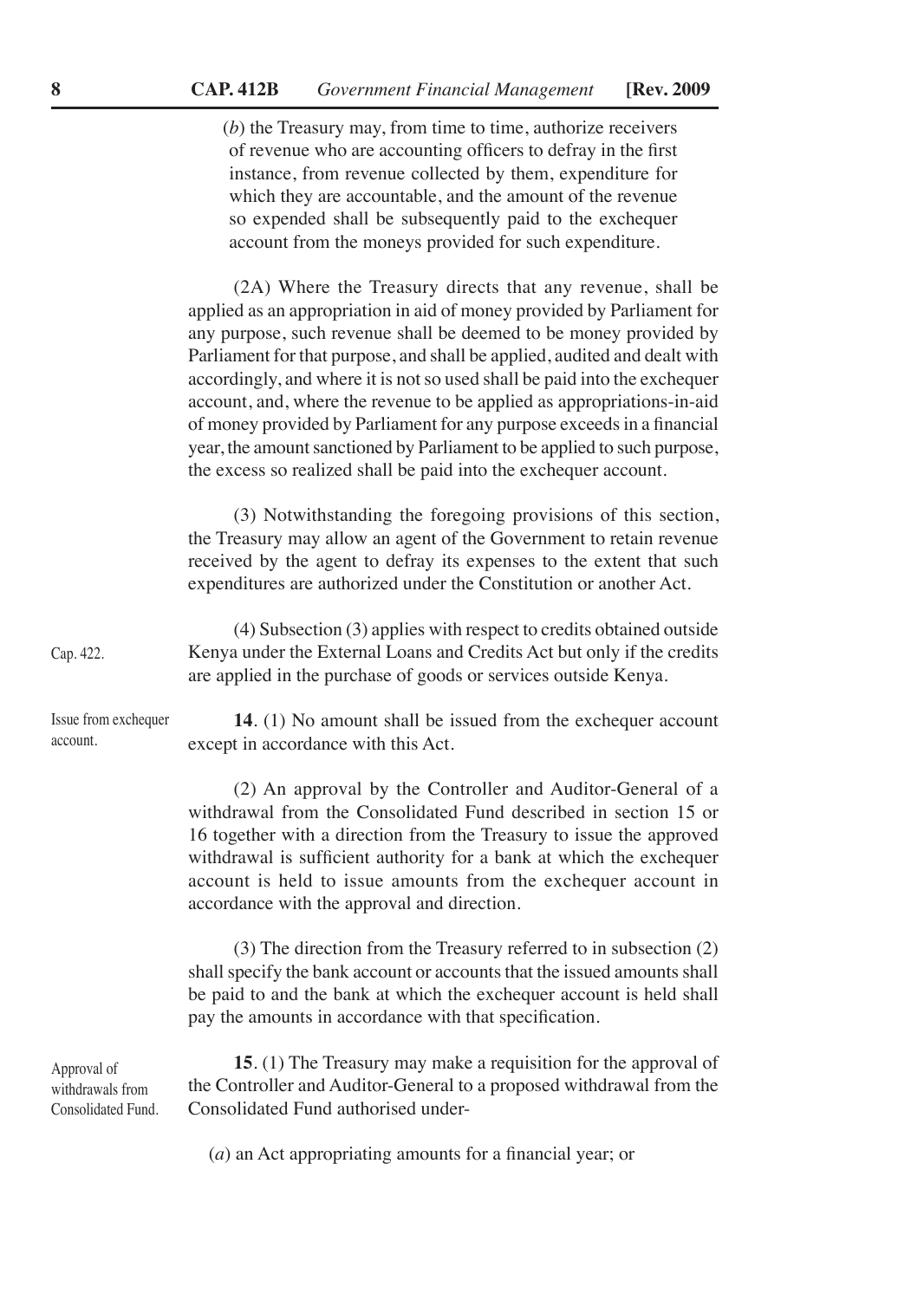(*b*) the Constitution or an Act other than an Act appropriating amounts for a financial year.

(2) A withdrawal under the authority of an Act described in subsection  $(1)(a)$  is not authorised if the total of the proposed withdrawal and previously approved withdrawals would exceed the amounts appropriated for the financial year.

(3) A withdrawal under the authority of the Constitution or an Act described in subsection  $(1)(b)$  is not authorised if the total of the proposed withdrawal and previously approved withdrawals would exceed the total amounts authorised under the Constitution or Act up to the end of the month immediately following the month in which the requisition is made.

**16**. (1) The Treasury may make a requisition for the approval of the Controller and Auditor-General to a proposed withdrawal from the Consolidated Fund for the following investments-

- (*a*) an investment with a bank redeemable at call or upon notice not exceeding twelve months; or
- (*b*) an investment authorized under the Trustee Act for the investment of trust funds. Cap. 167.

(2) A withdrawal for an investment described in subsection (1) is authorised only if the Minister has authorized the investment.

(3) The proceeds of an investment described in subsection (1) shall be paid to the credit of the exchequer account.

PART IV—ACCOUNTING OFFICERS AND RECEIVERS OF REVENUE

**17**. (1) The Treasury shall appoint persons, to be known as accounting officers, to be responsible for accounting for such services, as the Treasury may specify, in respect of which money is appropriated by Parliament. Accounting officers, appointment.

(2) In specifying the services in respect of which an accounting officer is appointed under subsection (1) the Treasury shall ensure that all the services for a ministry, department or commission are specified for the same accounting officer.

**18**. (1) An accounting officer is responsible to the Treasury to ensure that the resources of his ministry, department or commission are used in a way that is-Responsibilities of accounting officers.

Approval of withdrawals from Consolidated Fund for investments.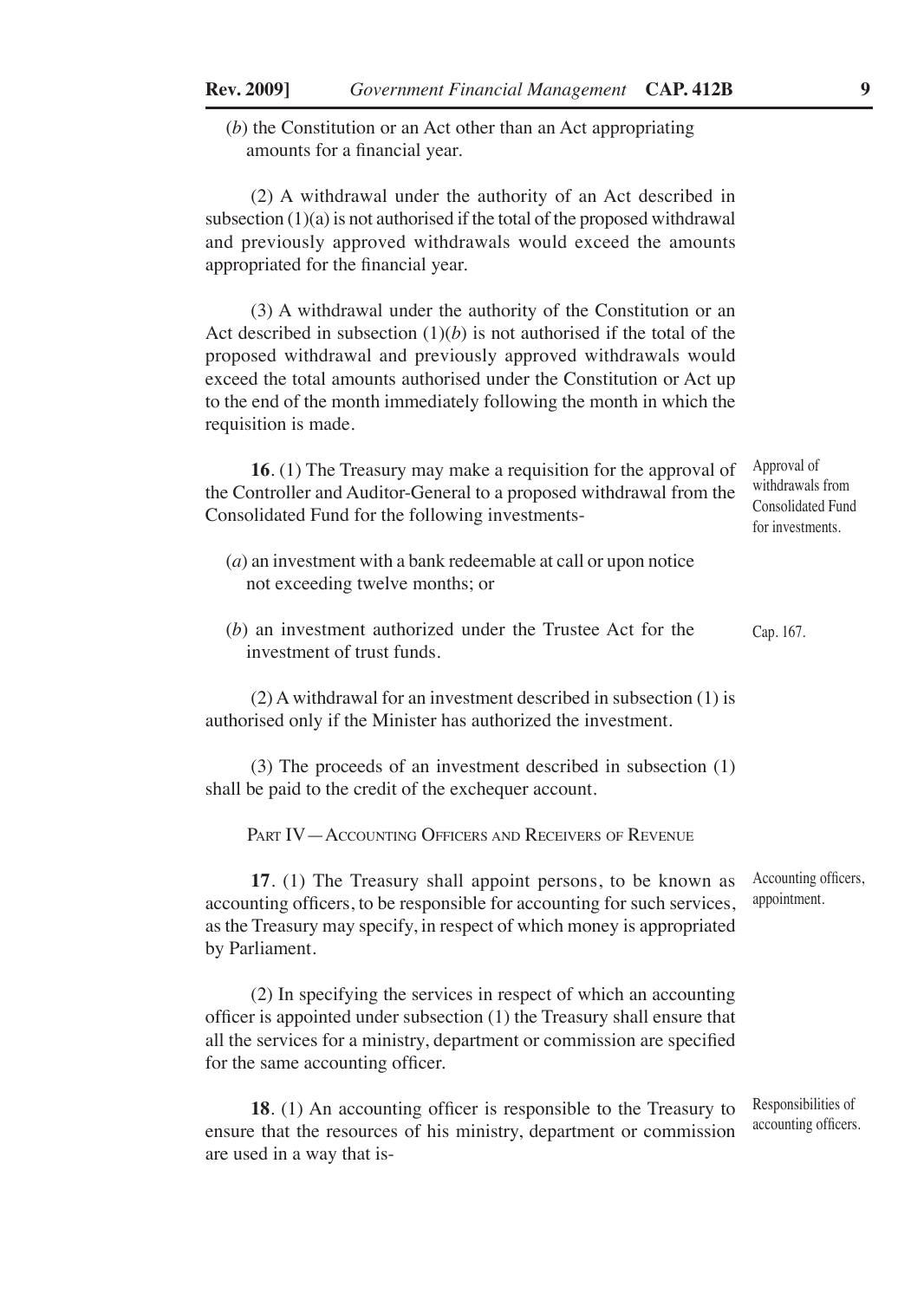|  |  | ( <i>a</i> ) lawful and authorised; and |  |
|--|--|-----------------------------------------|--|
|--|--|-----------------------------------------|--|

(*b*) effective, efficient, economical and transparent.

(2) In carrying out his responsibilities under subsection (1), an accounting officer shall do the following in relation to his ministry, department or commission-

- (*a*) ensure that no expenditure is made unless it is lawful, authorised, effective, efficient and economical;
- (*b*) ensure proper financial and accounting records are kept;
- (*c*) ensure that any financial or accounting records kept in electronic format are adequately protected which shall include ensuring that such records are adequately backed-up and adequately protected against computer viruses;
- (*d*) prepare and submit accounts for each financial year under the Public Audit Act, 2003 for audit by the Controller and Auditor-General;
	- (*e*) ensure that adequate arrangements are made for the management of liabilities;
	- (*f*) ensure that all contracts are complied with;
	- (*g*) ensure that all applicable procedures are followed in the acquisition or disposal of property and that adequate arrangements are made for the custody, safeguarding and maintenance of property;
	- (*h*) bring any concerns he has that a proposed decision or policy originating from his ministry, department or commission may result in resources being used in a way that is unlawful, unauthorised, ineffective, inefficient, uneconomical or not transparent to the attention of the Minister responsible for the ministry, department or commission of the accounting officer and, if his concerns are not adequately addressed, bring them to the attention of the Treasury; and
	- (*i*) perform such other duties as may be directed by the Treasury.

(3) For the purposes of this section the ministry, department or commission of an accounting officer is the ministry, department or commission that the services, in respect of which the accounting officer is appointed, are for.

No. 12 of 2003.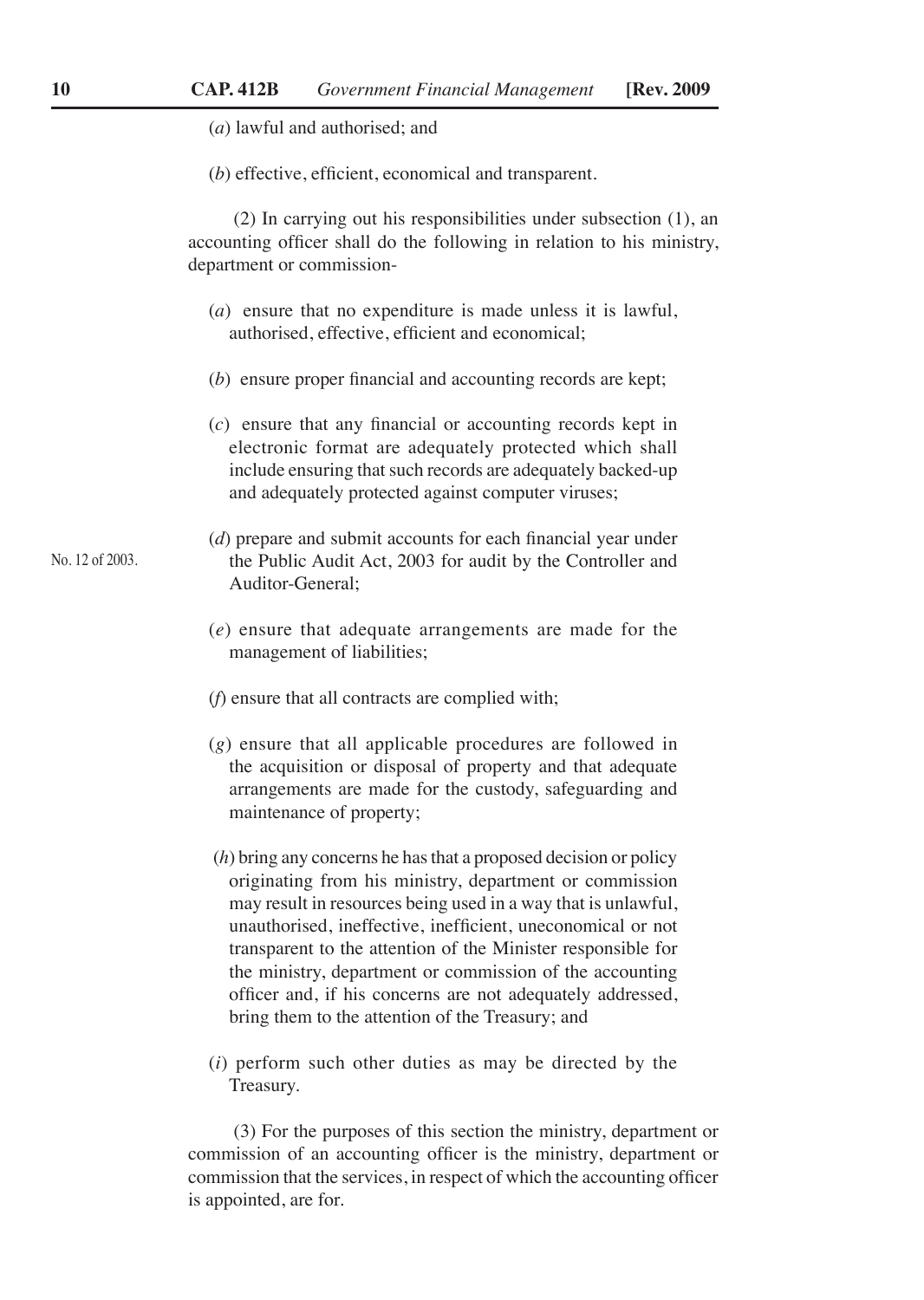**19**. (1) If an accounting officer becomes aware that a government officer of his ministry, department or commission has done something improper, within the meaning of subsection (2), in relation to the resources of the ministry, department or commission of the accounting officer, the accounting officer shall either-

Discipline, reporting of government officers.

- (*a*) take the appropriate steps to discipline the government officer; or
- (*b*) if the accounting officer does not have the authority to discipline the government officer, report the government officer to a person who has the authority to discipline the government officer.

(2) For the purposes of subsection (1), a government officer does something improper if the government officer-

- (*a*) fails to comply with the law or a direction issued by the Treasury;
- (*b*) undermines any financial management procedures or controls; or
- (*c*) makes or permits an expenditure that is unlawful or unauthorised or that is not effective, efficient or economical.

(3) A person to whom a report is made under subsection  $(1)(b)$ shall take appropriate steps to discipline the government officer.

(4) If the accounting officer believes that a government officer may have committed an offence in relation to the resources of the ministry, department or commission of the accounting officer, the accounting officer shall, in addition to complying with subsection (1), report the offence to the police and to the Treasury.

(5) For the purposes of this section the ministry, department or commission of an accounting officer is the ministry, department or commission that the services, in respect of which the accounting officer is appointed, are for.

20. (1) If the Treasury becomes aware that an accounting officer Discipline, reporting has done something improper, within the meaning of subsection (2), the Treasury shall-

of accounting officers.

(*a*) take the appropriate steps with respect to the accounting officer's appointment as an accounting officer which may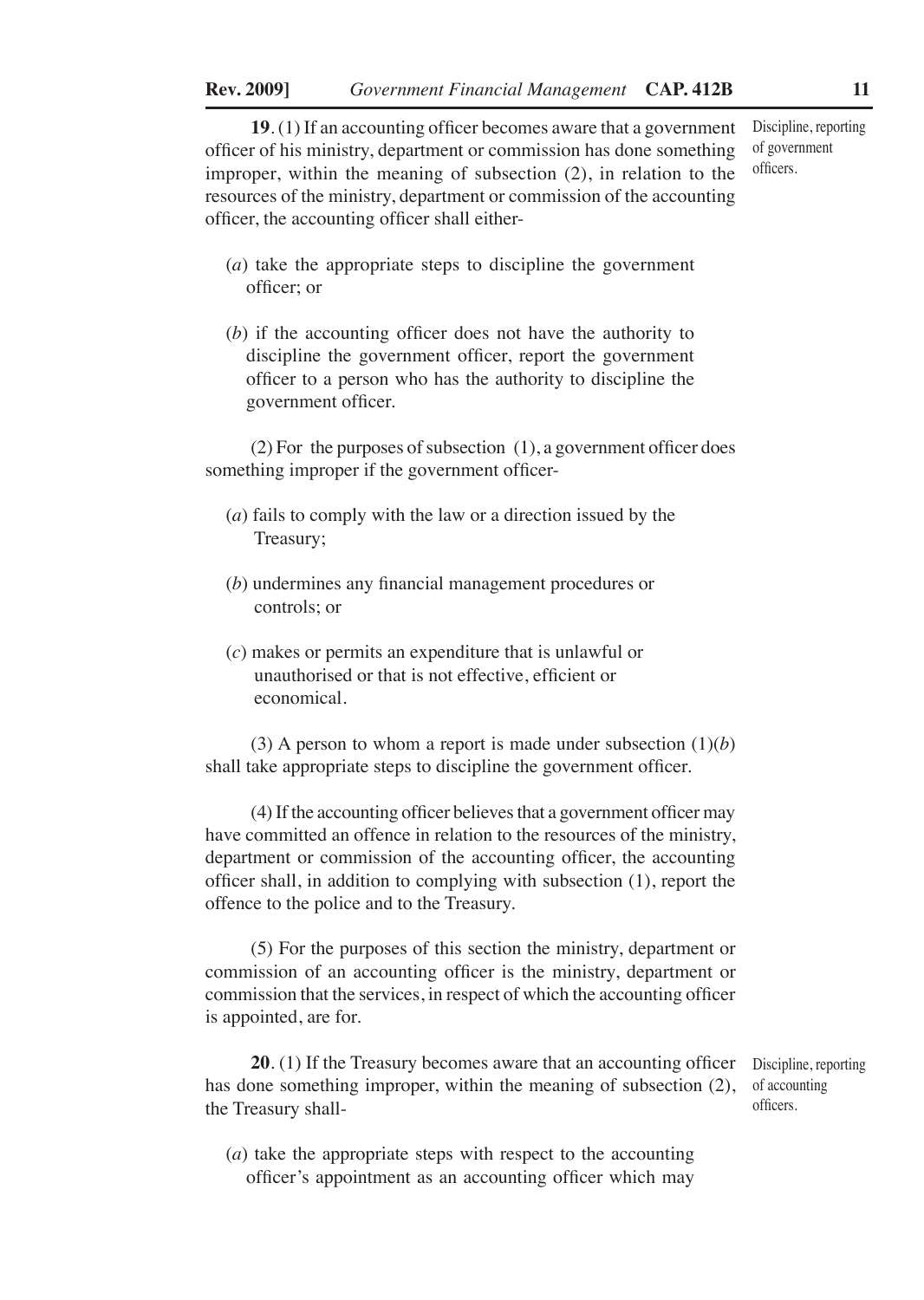include revoking that appointment; and

(*b*) report the accounting officer to the person who has the authority to discipline the accounting officer.

(2) For the purposes of subsection (1), an accounting officer does something improper if the accounting officer-

| (a) fails to comply with the law or a direction issued by the |  |  |  |  |
|---------------------------------------------------------------|--|--|--|--|
| Treasury;                                                     |  |  |  |  |

- (*b*) undermines any financial management measures or controls; or
- (*c*) makes or permits an expenditure that is unlawful or unauthorised or that is not effective, efficient or economical.

(3) A person to whom a report is made under subsection  $(1)(b)$ shall take appropriate steps to discipline the accounting officer.

(4) If the Treasury believes that an accounting officer may have committed an offence in relation to his duties as an accounting officer, the Treasury shall, in addition to complying with subsection (1), report the offence to the police.

**21**. (1) The Treasury shall appoint persons, to be known as receivers of revenue, to be responsible for receiving and accounting for such government revenue as the Treasury may specify. Receivers of revenue, appointment.

> (2) In specifying the revenue in respect of which a receiver of revenue is appointed under subsection (1) the Treasury shall ensure that all the revenue for a ministry, department or commission are specified for the same receiver of revenue.

**22**. (1) A receiver of revenue is responsible to the Treasury to ensure that the revenue in respect of which the receiver of revenue is appointed is collected, received and accounted for. Responsibilities of receivers of revenue.

(2) In carrying out his responsibilities under subsection (1), a receiver of revenue shall prepare and submit accounts for each financial year under the Public Audit Act, 2003 for audit by the Controller and Auditor-General. No. 12 of 2003.

**23**. (1) A government officer who receives government revenue but who is not a person authorised to collect it within the meaning of subsection (2) shall give the revenue to such an authorised person within Receipt of revenue by government officers.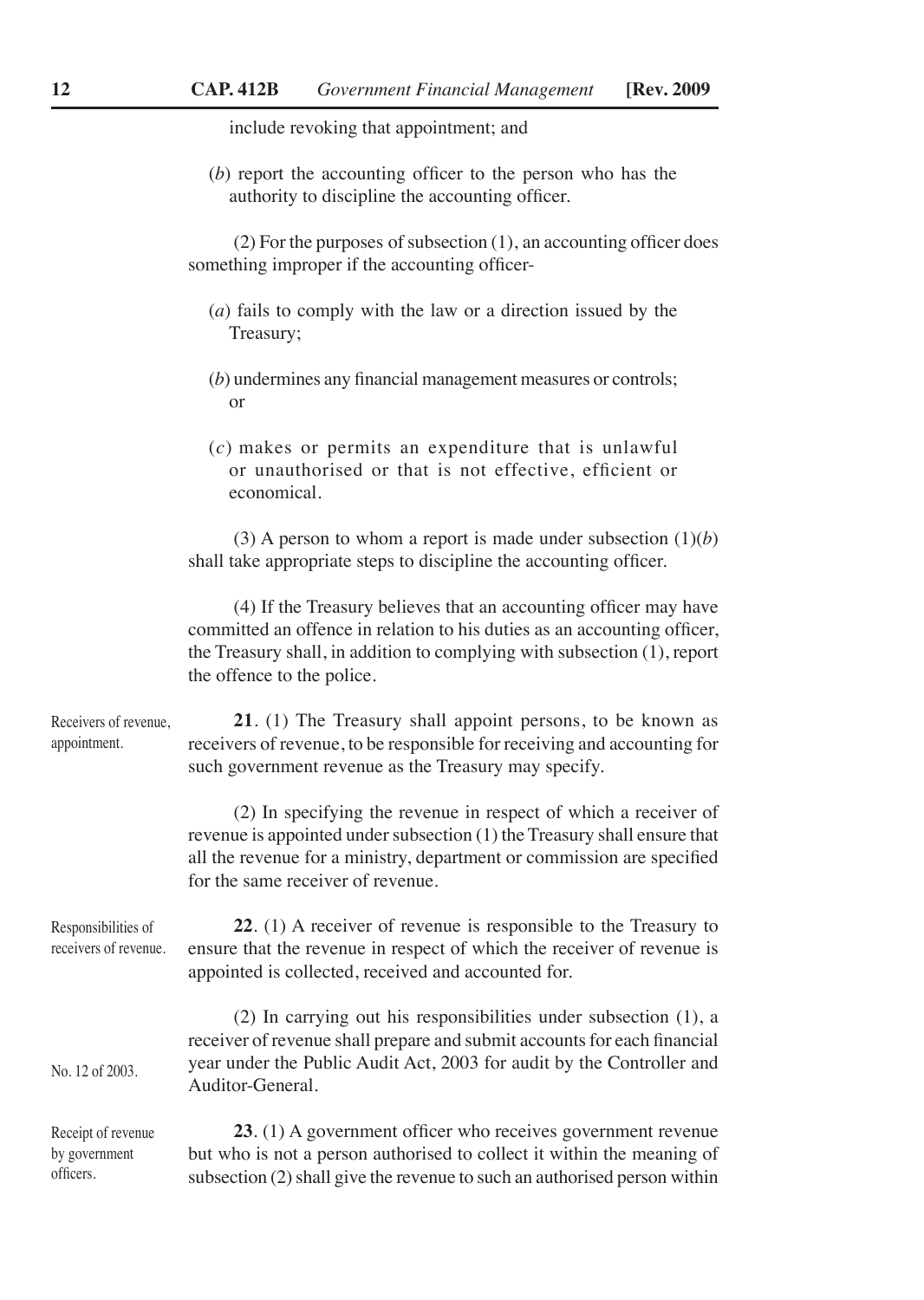seven days after receiving the revenue.

(2) The following are persons who are authorised to collect revenue for the purposes of subsection (1)-

- (*a*) the receiver of revenue appointed in respect of the revenue;
- (*b*) a person authorised by the receiver of revenue to collect the revenue;
- (*c*) a person authorised by a person described in paragraph (*b*) to assist in the collection of the revenue by the person described in paragraph (*b*); and
- (*d*) the Kenya Revenue Authority in respect of the revenue it is authorized to collect under the Kenya Revenue Authority Act. Cap. 469.

(3) The authorised person to whom government revenue is given by a government officer under subsection (1) shall give the government officer a receipt for the revenue.

**24**. (1) Government revenue from state corporations in the form of repayments of loans, interest on loans, dividends or other similar amounts, shall be revenue for the ministry responsible for finance. Revenue from state corporations.

(2) The Investment Secretary shall be the receiver of revenue for the revenue described in subsection (1) and for that purpose shall be deemed to have been appointed under section 21.

(3) Notwithstanding section 21(2), the Treasury may appoint, under section 21, a different receiver of revenue for the ministry responsible for finance in respect of revenue other than the revenue described in subsection (1).

Part V—Miscellaneous Provisions Relating To Government Financial Management

25. (1) The following apply with respect to every appropriation Duration of by Parliament for a financial year appropriations.

- (*a*) the appropriation ceases to have effect at the end of the financial year; and
- (*b*) any appropriated amounts that have been withdrawn from the exchequer account but that have not been expended at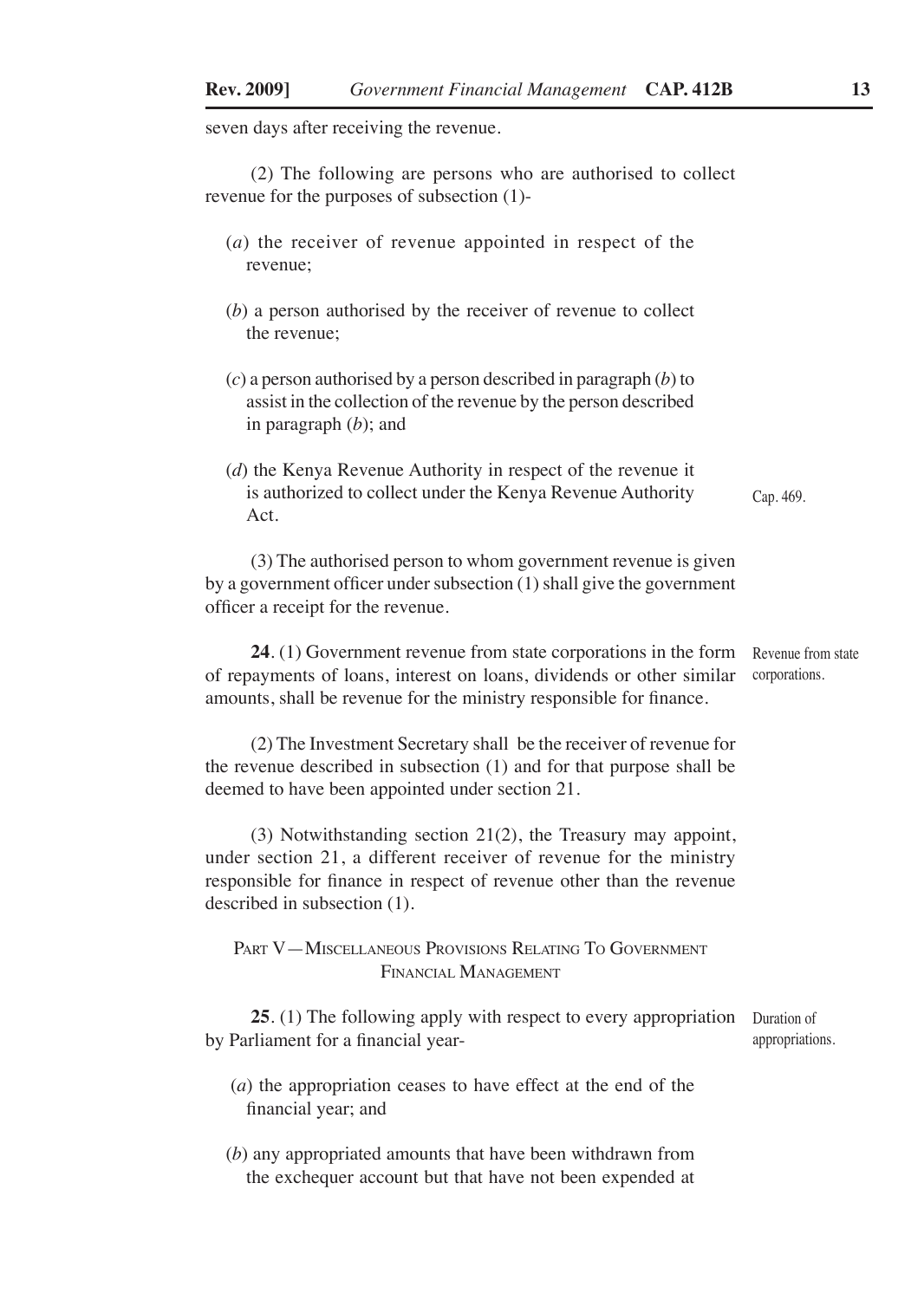the end of the financial year shall be paid into the exchequer account.

(2) The application of this section is subject to any specific provision in an Act relating to an appropriation.

**26**. (1) If moneys are appropriated by Parliament to establish a fund separate from the Consolidated Fund, the Minister may establish such a fund. Special funds.

> (2) Money in a fund established under this section may be expended for the purposes for which the fund was established.

- (3) Unless the Treasury directs otherwise-
- (*a*) earnings or accruals of a fund established under this section shall be retained in the fund; and
- (*b*) section 25 does not apply to an appropriation for a fund established under this section.

(4) The Minister may, by order, wind up a fund established under this section and upon the winding up of such a fund any amounts remaining in the fund shall be paid into the exchequer account.

(5) A person administering a fund established under this section shall prepare and submit accounts for each financial year under the Public Audit Act, 2003 for audit by the Controller and Auditor-General. No. 12 of 2003.

> (6) The Minister may make regulations governing funds established under this section.

**27**. Government money that does not form part of the Consolidated Fund because it was raised or received other than for government purposes shall be administered in accordance with the regulations under this Act. Administration of money not for government

**28**. The format of the annual estimates of revenues and expenditures of the government shall be in accordance with the directions issued by the Treasury. Format of estimates.

**29**. (1) For each financial year, the Treasury shall prepare two reports on budgetary performance, the first report covering the first half of the financial year and the second report covering the entire financial year. Reports on budgetary performance.

purposes.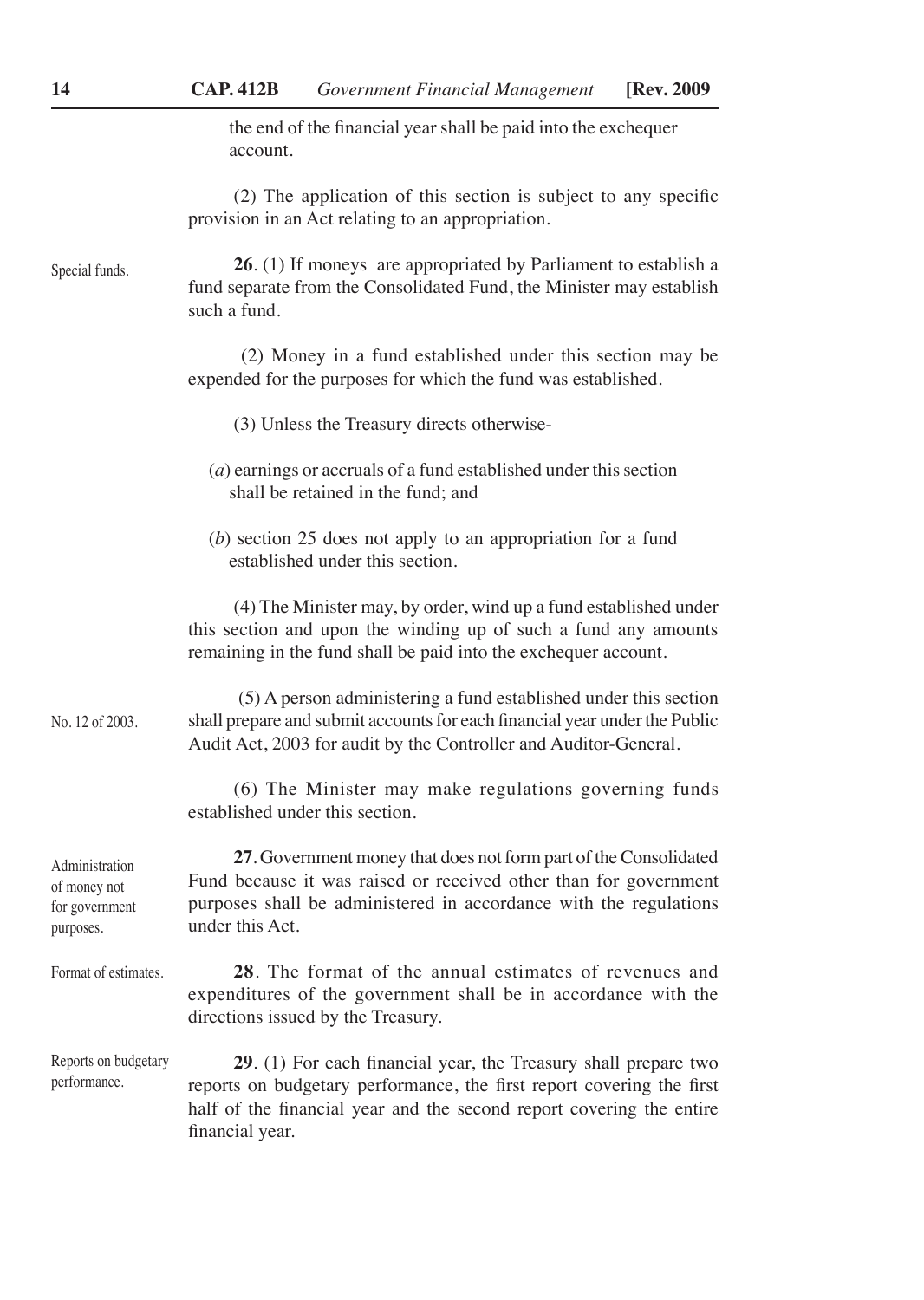(2) A report on budgetary performance shall, for the period it covers, set out the actual expenditures and revenue for the period and compare them with the expenditures and revenues that had been budgeted for that period.

(3) The Minister shall lay each report on budgetary performance before the National Assembly.

(4) For the purpose of enabling the Treasury to prepare a report required under subsection (1) an accounting officer shall prepare a report on budgetary performance for his ministry, department or commission covering the same period as is required for the report prepared by the Treasury under subsection (1).

(5) Subsection (2) applies with respect to a report prepared under subsection  $(4)$ .

(6) For the purpose of subsection (4) the ministry, department or commission of an accounting officer is the ministry, department or commission that the services, in respect of which the accounting officer is appointed, are for.

**30.** (1) No bank account for government purposes may be opened Bank accounts. without the written authority of the Treasury. 10 of 2006, s. 56.

(2) For greater certainty, the Treasury may authorise the opening of a foreign currency bank account.

(3) Except as provided under section 46 of the Central Bank of Cap. 491. Kenya Act no bank shall allow a bank account for government purposes to be overdrawn.

**31**. (1) An accounting officer may authorise the payment of a cash advance to a government officer to be used for payments made by the government officer in the course of his duties. Cash advances (imprests).

(2) A government officer to whom a cash advance has been made shall account for the use of the cash advance.

(3) A government officer to whom a cash advance has been made shall surrender the cash advance in accordance with any requirement set out in any of the following-

(*a*) the documents used to apply for or authorise the cash advance;

(*b*) the directions issued by the Treasury;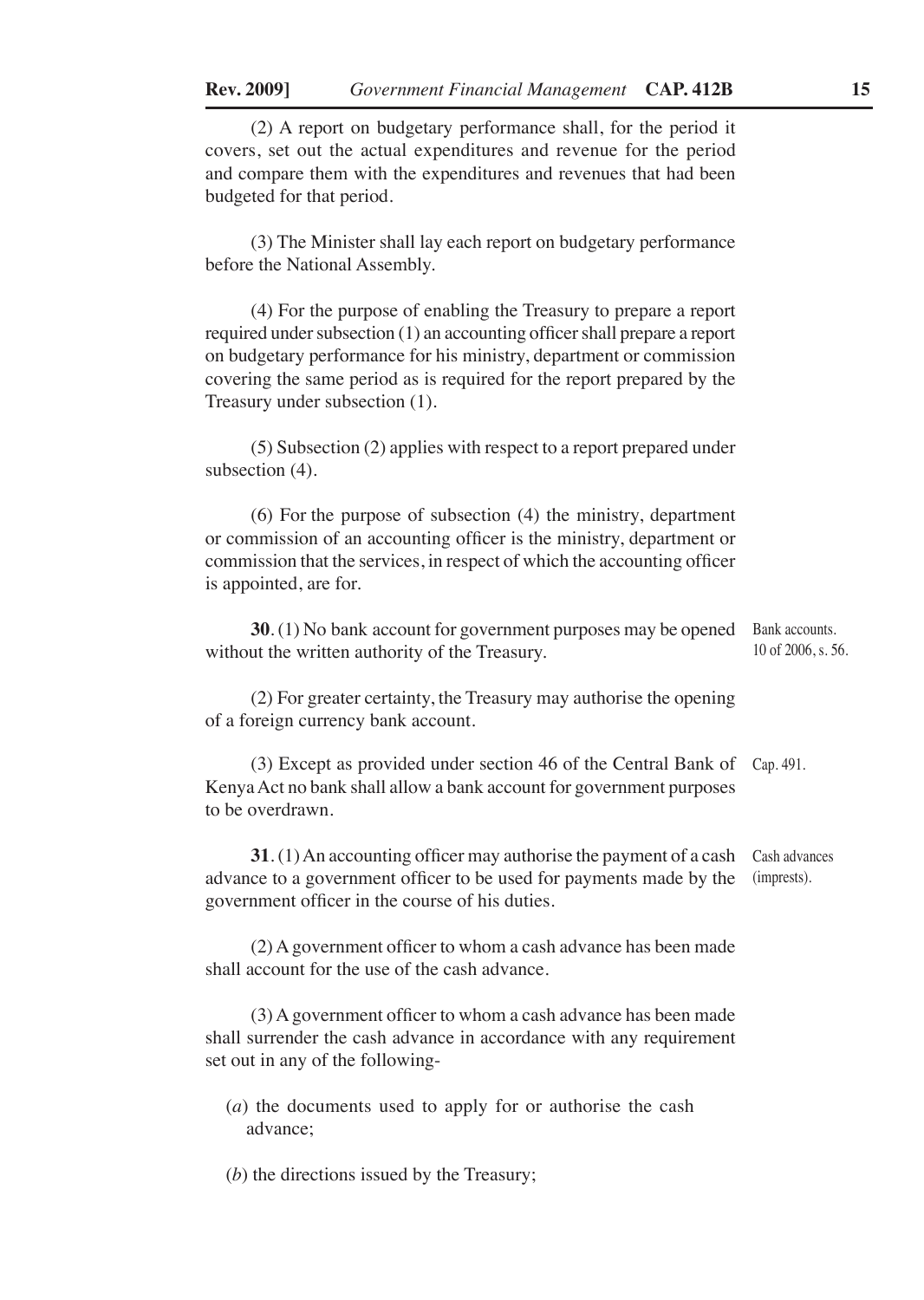|                                        | $(c)$ the regulations; or                                                                                                                                         |
|----------------------------------------|-------------------------------------------------------------------------------------------------------------------------------------------------------------------|
|                                        | $(d)$ a written notice from the accounting officer.                                                                                                               |
|                                        | (4) If a government officer fails to account for the use of a cash<br>advance or fails to surrender it when required the following apply-                         |
|                                        | (a) the amount of the cash advance not accounted for or not<br>surrendered shall become a debt owed by the government<br>officer;                                 |
|                                        | $(b)$ the debt shall be subject to interest at the rate prescribed<br>by regulation; and                                                                          |
|                                        | $(c)$ the debt and interest may be recovered from any salary or<br>other amounts owed to the government officer.                                                  |
| Duties of government                   | 32. A government officer shall-                                                                                                                                   |
| officers.                              | $(a)$ comply with the provisions of this Act, the regulations and<br>any directions issued by the Treasury;                                                       |
|                                        | $(b)$ ensure that the resources within his area of responsibility<br>are used in a way that is-                                                                   |
|                                        | (i) lawful and authorised; and                                                                                                                                    |
|                                        | (ii) effective, efficient, economical and transparent;                                                                                                            |
|                                        | $(c)$ ensure that, within his area of responsibility, no expenditure<br>is made unless it is lawful, authorised, effective, efficient<br>and economical;          |
|                                        | $(d)$ ensure that, within his area of responsibility, adequate<br>arrangements are made for the custody, safeguarding and<br>maintenance of property; and         |
|                                        | $(e)$ use his best efforts, within his area of responsibility,<br>to prevent any prejudice to the financial interests of the<br>government.                       |
| Personal liability for<br>losses, etc. | 33. A government officer is personally liable to the government<br>for any losses or damages occasioned by any act or omission in<br>contravention of section 32. |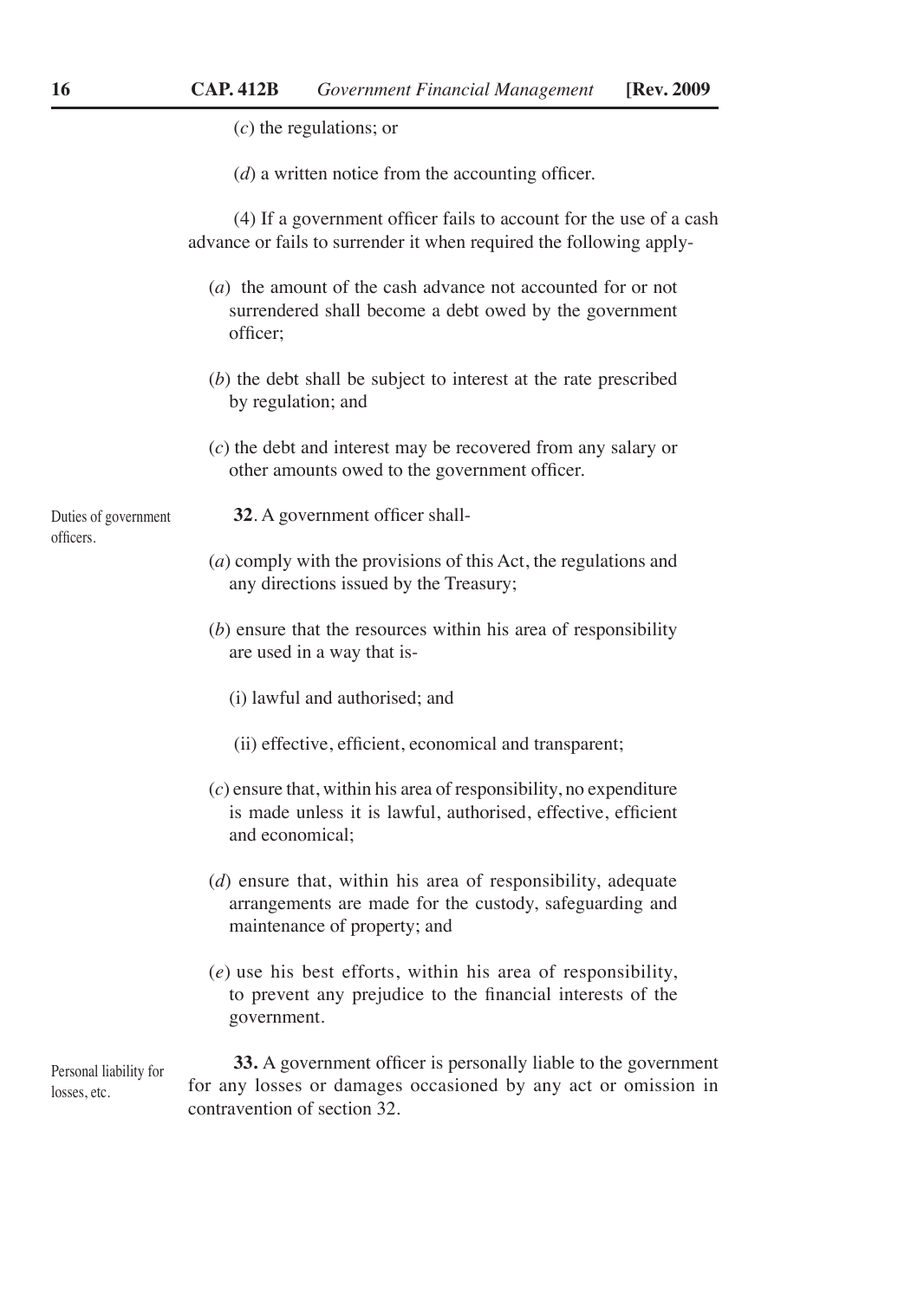**34**. The admissibility, under section 38 of the Evidence Act, of an entry in a record kept in the performance of a duty under this Act extends to a printout of an entry in such a record kept in electronic format. Admissibility -

PART VI-GENERAL

**35**. (1) The Minister may make regulations generally for the Regulations. better carrying out of the provisions of this Act and, without limiting the generality of the foregoing, may make regulations-

- (*a*) prescribing what constitutes proper financial and accounting records for the purposes of section 18 (2)(*b*);
- (*b*) requiring that financial and accounting records be retained for specified periods and governing the disposal of such records after the expiry of those specified periods;
- (*c*) governing how cash advances authorised under section 31 shall be dealt with by the government officers to whom the advances are made.

(2) The Minister shall take all proper steps to ensure that any regulations made under this section are brought to the notice of the persons directly affected by the regulations.

(3) Subject to subsection (2), it shall not be necessary to publish regulations made under this section in the Gazette.

(4) Section 34 of the Interpretation and General Provisions Act Cap. 2. shall not apply in respect of regulations made under this section.

**36**. (1) No person shall- (*a*) obstruct or hinder a person carrying out a duty or function under this Act or exercising a power under this Act; (*b*) knowingly deceive or mislead a person carrying out a duty or function under this Act or exercising a power under this Act; or (*c*) wrongfully destroy or conceal a record required under this Act, the regulations or the directions issued by the **Offence** 

(2) A person who contravenes subsection (1) is guilty of an offence and is liable, on conviction, to a fine not exceeding two hundred thousand shillings or to imprisonment for a term not exceeding five years or to both.

Treasury.

printouts from Cap. 80. electronic records.

obstruction, etc.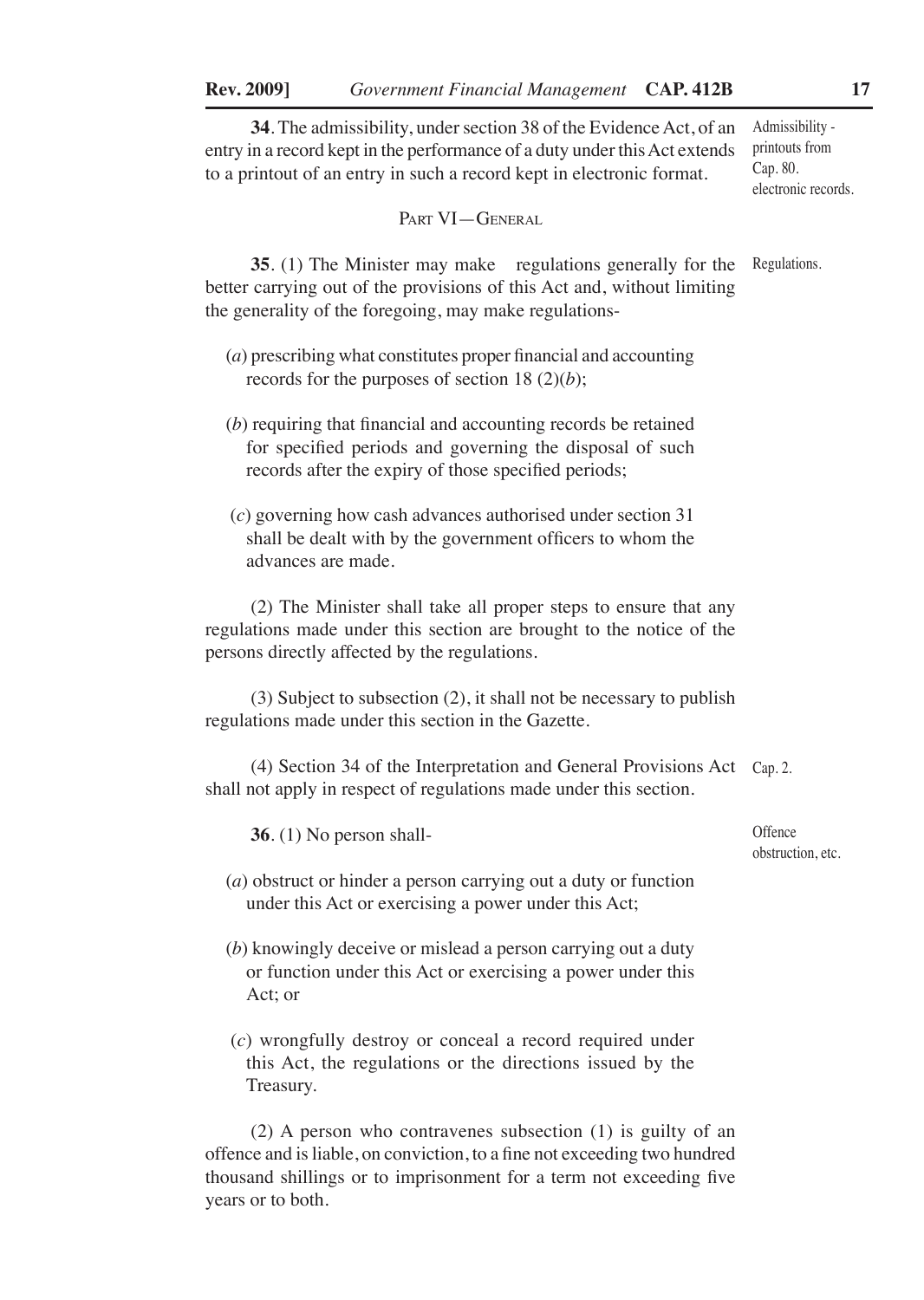| 18                                                                      | <b>CAP. 412B</b>                                                                                             | Government Financial Management                                                                                                                                                                                                                                                                | [Rev. 2009] |
|-------------------------------------------------------------------------|--------------------------------------------------------------------------------------------------------------|------------------------------------------------------------------------------------------------------------------------------------------------------------------------------------------------------------------------------------------------------------------------------------------------|-------------|
| Transitional<br>provisions.                                             |                                                                                                              | 37. The provisions of the First Schedule shall apply.                                                                                                                                                                                                                                          |             |
| Exchequer and Audit<br>amendments.                                      | 38. The Exchequer and Audit Act is amended in the manner set<br>out in the Second Schedule.                  |                                                                                                                                                                                                                                                                                                |             |
| Other consequential<br>amendments and                                   | 39. The Acts identified in the Third Schedule are amended or<br>repealed as indicated in the Third Schedule. |                                                                                                                                                                                                                                                                                                |             |
| repeals.                                                                |                                                                                                              | <b>FIRST SCHEDULE</b>                                                                                                                                                                                                                                                                          | s.37        |
|                                                                         |                                                                                                              | <b>TRANSITIONAL PROVISIONS</b>                                                                                                                                                                                                                                                                 |             |
| Existing directions or<br>instructions.<br>Cap. 412.                    |                                                                                                              | 1. (1) A direction or instruction of the Treasury under the Exchequer<br>and Audit Act in force immediately before this Act comes into operation<br>shall, so far as it is not inconsistent with this Act, remain in force and<br>be deemed to be a direction of the Treasury under section 8. |             |
|                                                                         |                                                                                                              | (2) A direction or instruction to which subsection (1) applies may<br>be repealed or amended by the Treasury under section 8.                                                                                                                                                                  |             |
| Existing<br>appointments as<br>accounting officer,<br>etc.<br>Cap. 412. | appointment under this Act.                                                                                  | 2. An appointment under the Exchequer and Audit Act as an<br>accounting officer or a receiver of revenue in force immediately before<br>this Act comes into operation shall continue and be deemed to be an                                                                                    |             |
| Discipline and<br>reporting - past acts.                                |                                                                                                              | 3. Sections 19 and 20 apply with respect to improper acts that<br>occurred before this Act comes into operation.                                                                                                                                                                               |             |
| Government revenue<br>previously received.                              |                                                                                                              | 4. Section 23 applies with respect to government revenue received<br>before this Act comes into operation, but a person by whom such revenue<br>was received has until seven days after this Act comes into operation<br>to comply with section $23(1)$ .                                      |             |
| Existing public<br>funds.<br>Cap. 412.                                  |                                                                                                              | 5. A fund established under section 34 of the Exchequer and Audit<br>Act shall be deemed to be a fund established under section 26.                                                                                                                                                            |             |
|                                                                         |                                                                                                              | <b>SECOND SCHEDULE</b>                                                                                                                                                                                                                                                                         | s.38        |
|                                                                         |                                                                                                              | AMENDMENTS TO THE EXCHEQUER AND AUDIT ACT<br>(CAP. 412)                                                                                                                                                                                                                                        |             |
| Cap. 412.                                                               |                                                                                                              | 1. This Schedule amends the Exchequer and Audit Act.                                                                                                                                                                                                                                           |             |
|                                                                         |                                                                                                              | 2. Section 2 of the Act is amended by deleting the definitions of<br>"Consolidated Fund" and "exchequer account".                                                                                                                                                                              |             |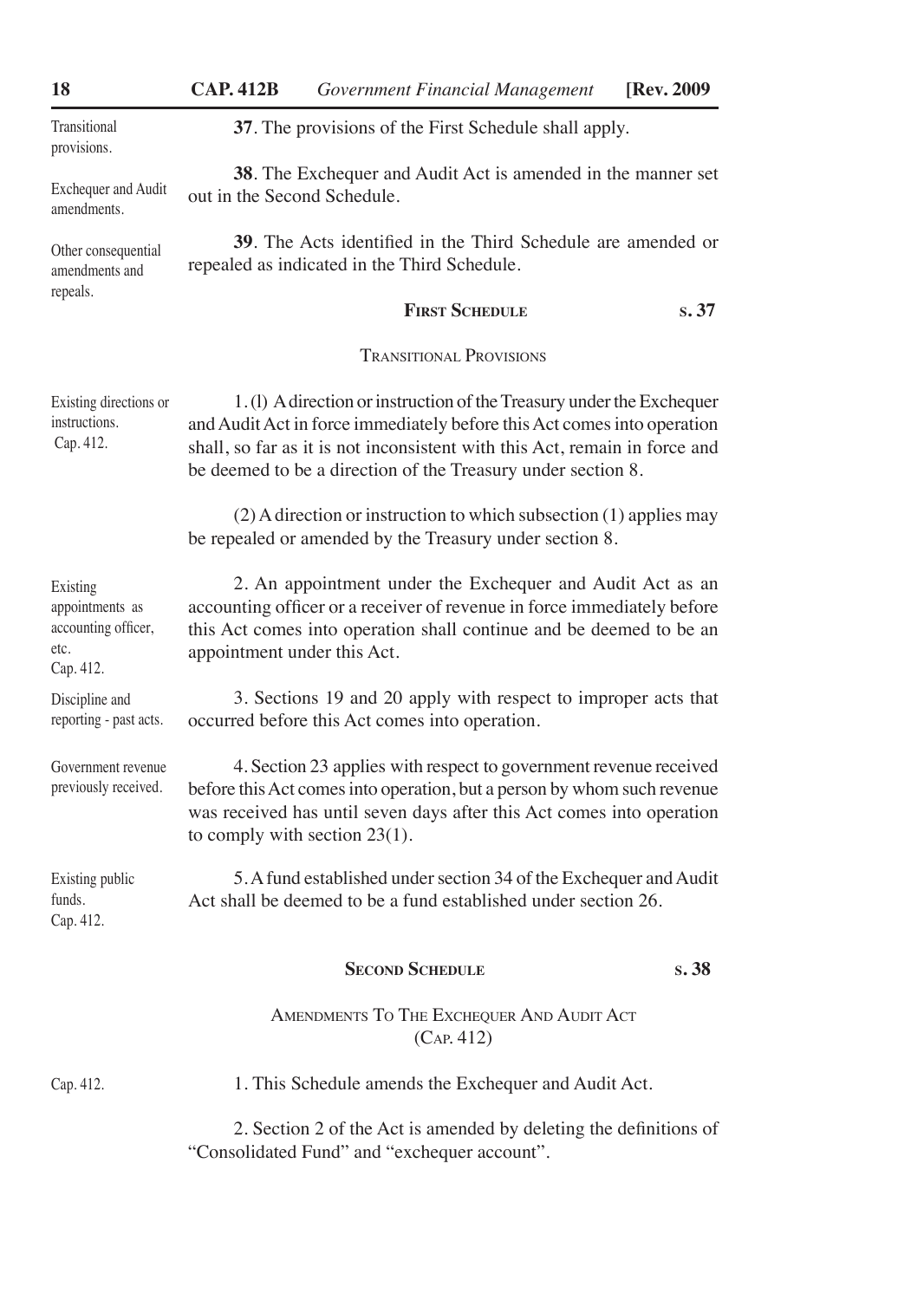3. Sections 3, 4 and 5 of the Act are deleted.

4. Section 6 of the Act is deleted.

5. Part IV of the Act, consisting of sections 10 to 17, is deleted.

6. Part VIII of the Act, consisting of sections 33 to 36, is deleted.

## **THIRD SCHEDULE** S. 39

#### Consequential Amendments And Repeals

1.(1) This paragraph amends the Interpretation and General Provisions Act. Cap. 2.

 (2) Section 3 (1) of the Act is amended by deleting the definition of "accounting officer" and substituting the following-

"accounting officer" means an accounting officer appointed under the Government Financial Management Act, 2004;

(3) Section 3 (1) of the Act is amended by deleting the definition of "receiver of revenue" and substituting the following-

"receiver of revenue" means a receiver of revenue appointed under the Government Financial Management Act, 2004;

2. The Paymaster-General Act is repealed.

Cap. 413.

Definitions in section 2 of Cap. 412 which it is proposed to delete-

"Consolidated Fund" means the Consolidated Fund of Kenya (including the growing produce thereof) constituted by section 11;

"exchequer account" means the account provided for in section 10.

Sections 3, 4 and 5 of Cap. 412 which it is proposed to delete-

3. The Minister shall, subject to this Act, have the management of Management of the Consolidated Fund and the supervision, control and direction of all matters relating to the financial affairs of Kenya which are not assigned to any other Minister by any other Act. public finances.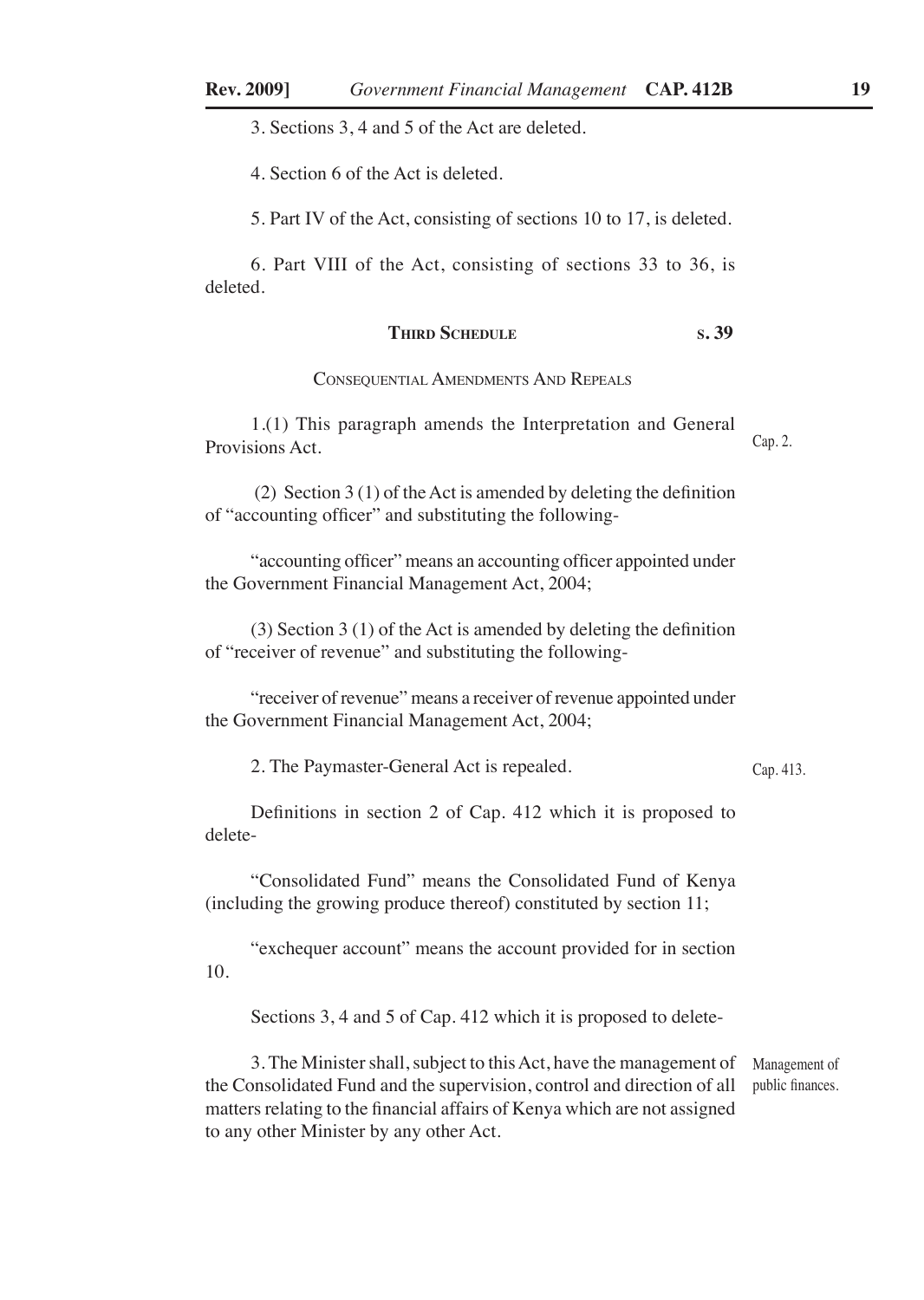| Powers of Treasury.                                                           | 4. (1) All persons concerned in the collection, receipt, custody<br>and payment or issue of public moneys, stores, stamps, securities or<br>other Government property shall obey all such instructions as they<br>may from time to time receive from the Treasury in respect of public<br>moneys, stores, stamps, securities or other Government property, or<br>accounting for the same. |
|-------------------------------------------------------------------------------|-------------------------------------------------------------------------------------------------------------------------------------------------------------------------------------------------------------------------------------------------------------------------------------------------------------------------------------------------------------------------------------------|
|                                                                               | (2) The Permanent Secretary to the Treasury, or any officer in the<br>Treasury authorised by him, shall be entitled to inspect all offices and<br>to have such access to all official books, documents and other records<br>as may be necessary for the exercise of the powers and duties of the<br>Treasury under this Act.                                                              |
|                                                                               | (3) The Treasury shall so superintend the expenditure of public<br>moneys as to ensure that proper arrangements for accounting to the<br>National Assembly for such expenditure are made.                                                                                                                                                                                                 |
| Control of<br>expenditure and<br>revenue.                                     | 5. (1) No expenditure involving a charge on the Consolidated Fund<br>shall be incurred, and no sums due to the Consolidated Fund shall be<br>remitted, without the general or specific authority of the Treasury.                                                                                                                                                                         |
|                                                                               | (2) Notwithstanding any general or specific authority which may<br>have been given by him, it shall be within the discretion of the Minister<br>to limit or suspend any expenditure so authorised if in his opinion the<br>exigencies of the financial situation render such limitation or suspension<br>necessary.                                                                       |
| Section 6 of Cap. 412<br>which it is proposed<br>to delete-<br>Bank accounts. | 6. No public or official account shall be opened in any bank<br>without the authority of the Treasury in writing, and, except as provided<br>in section 15, no bank shall permit an overdraft on any public or official<br>account.                                                                                                                                                       |
|                                                                               | Part IV of Cap. 412 which it is proposed to delete-                                                                                                                                                                                                                                                                                                                                       |
|                                                                               | PART IV-COLLECTION, ISSUE AND PAYMENT OF PUBLIC MONEYS                                                                                                                                                                                                                                                                                                                                    |
| Exchequer account.                                                            | 10. (1) An account styled the exchequer account shall be kept with<br>such bank or banks as the Treasury shall from time to time determine.                                                                                                                                                                                                                                               |
|                                                                               | (2) Subject to section 13, issues out of the exchequer account for<br>the public service shall be made in accordance with orders directed by<br>the Treasury to such bank or banks.                                                                                                                                                                                                       |
| Consolidated Fund.                                                            | 11. (1) All revenue, and the proceeds of all loans raised, shall be<br>paid at such times and in such manner as the Treasury may direct, to<br>the credit of the exchequer account, and the moneys so paid shall form<br>the Consolidated Fund:                                                                                                                                           |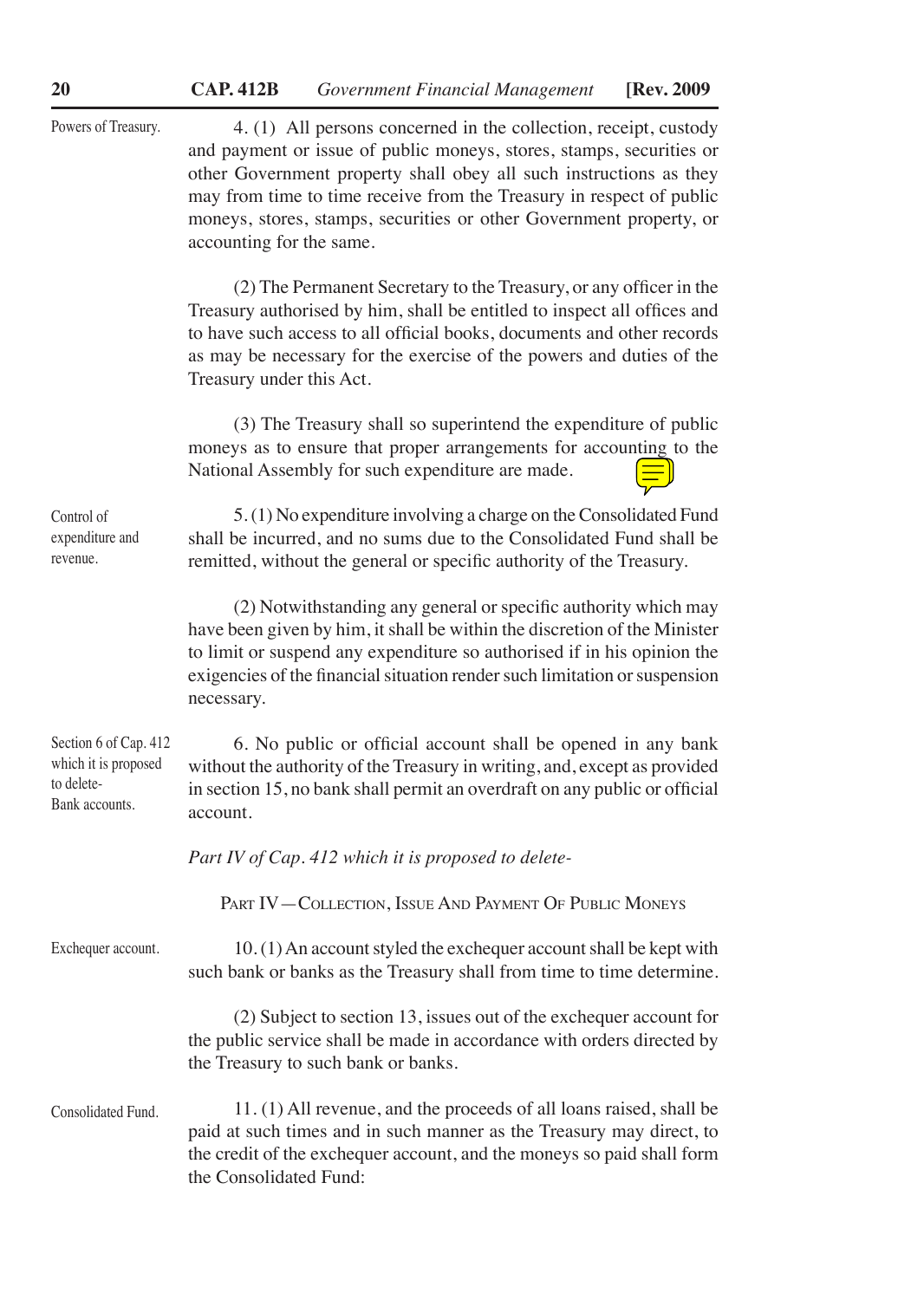Provided that-

(i) receivers of revenue may deduct such sums as may be required for drawbacks, repayments or discounts before paying the gross revenues into the exchequer account;

(ii) the Treasury may, as it deem fit, from time to time authorise receivers of revenue who are accounting officers to defray in the first instance from revenue collected by them expenditure for which they are accountable, and the amount of such revenue so expended shall be subsequently paid to the exchequer account from the moneys provided for the purposes of such expenditure;

(iii) where the Treasury directs that any revenue, whether received by way of fee, penalty or proceeds of sale, or by way of an extra or unusual receipt, shall be applied as an appropriation in aid of money provided by Parliament for any purpose, such revenue shall be deemed to be money provided by Parliament for that purpose and shall, without being paid into the exchequer account, be applied, audited and dealt with accordingly, and, so far as it is not in fact so applied, shall be paid into the exchequer account; and, where the revenue so directed to be applied as appropriations in aid of money provided by parliament for any purpose exceeds in a financial year the amount sanctioned by Parliament to be applied to such purpose, the excess so realized shall be paid into the exchequer account.

- (2) Subsection (1) shall not apply to-
- (*a*) any borrowing, including deposits, due for repayment within five years, and any bank overdraft, which the Treasury directs to be paid into or raised in a public account other than the exchequer account; or
- (*b*) credit obtained outside Kenya under the External Loans and Credits Act and applied directly in the purchase of goods or services outside Kenya. Cap. 422.

12. Statements showing payments into and issues from the Bank returns.exchequer account shall be rendered by every bank at which such an account is maintained to the Treasury and to the Controller and Auditor-General, at such intervals and in such form as the Treasury may direct.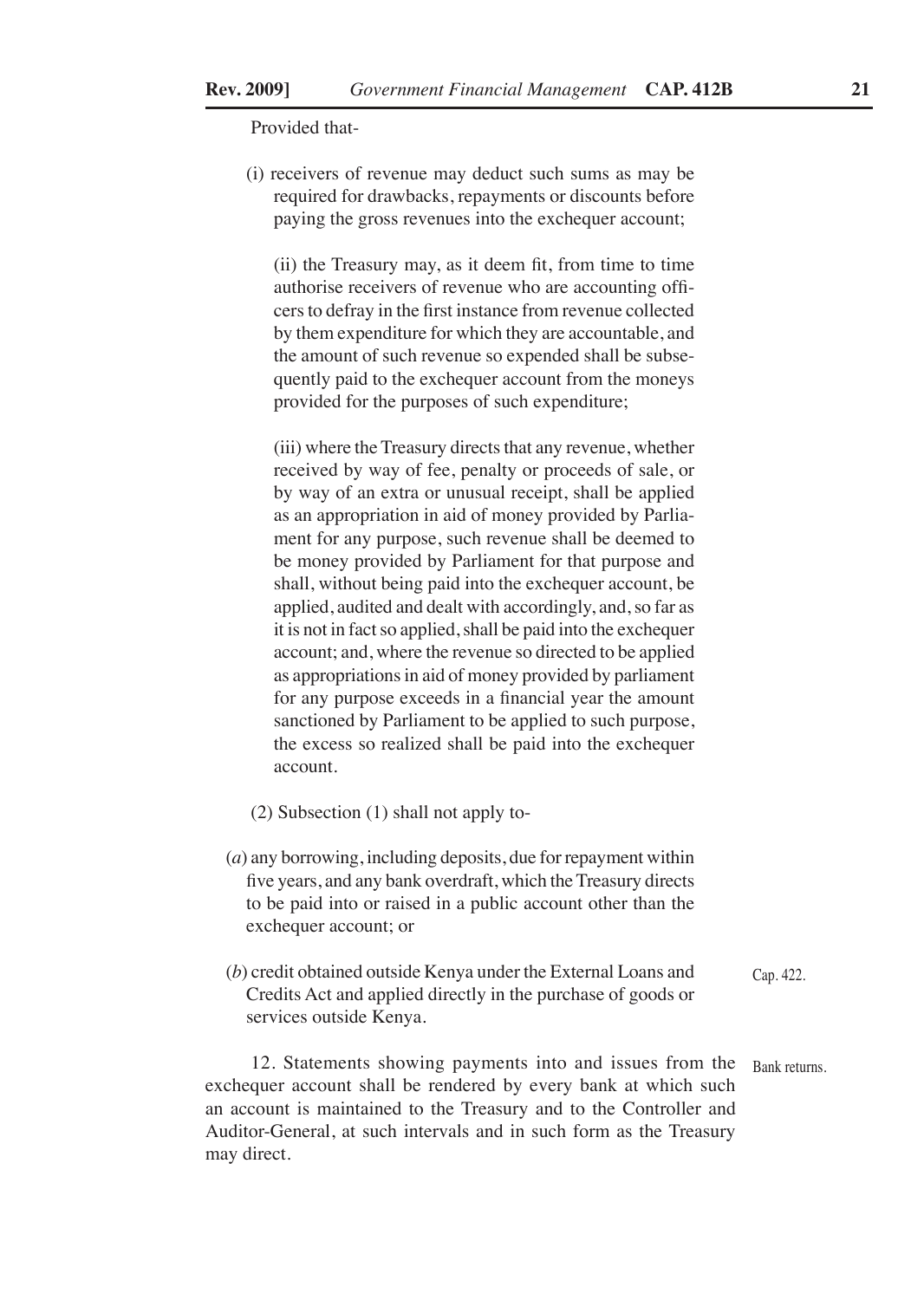Granting of credits on exchequer account.

13. (1) The Controller and Auditor-General shall grant to the Treasury from time to time on their requisitions authorizing the grants-

- (*a*) if satisfied of the correctness thereof, credits on the exchequer account not exceeding the amounts becoming payable during the ensuing month for Consolidated Fund Services; and
- (*b*) credits on the exchequer account not exceeding in the whole the sums applied by appropriation Acts to the service of the financial year.

(2) Every credit granted under this section shall be sufficient authority to the bank designated therein to issue from the exchequer account, in accordance with the directions of the Treasury, the amount therein specified.

14. All issues from the exchequer account in terms of this Act shall be paid into such other bank account or accounts as the Treasury may direct.

15. The powers conferred by any general or specific Loans Act to borrow money by means of advances from a bank may be exercised by means of fluctuating overdraft on the exchequer account.

16. No part of the Consolidated Fund shall be issued except under and in accordance with this Act.

17. (1) The Controller and Auditor-General shall grant to the Treasury from time to time, on their requisitions authorising the grants, credits on the exchequer account for investment with a bank either at call or subject to notice not exceeding twelve months or with the Joint Consolidated Fund or in any of the investments authorised by the Trustee Act for the investment of trust funds, provided he is satisfied that the Minister has authorised the investment in each case.

(2) When any such investment is realised, the proceeds shall be paid by the Treasury to the credit of the exchequer account.

(3) The Controller and Auditor-General shall grant to the Treasury from time to time, on their requisitions authorising the grants, credits on the exchequer account for temporary advances to the Paymaster-General up to and not exceeding the amount of funds currently on deposit with the Joint Consolidated Fund, for the payment to the exchequer account of sums received in the Joint Consolidated Fund due to be paid into the exchequer account in accordance with section 11 (1).

Issues from exchequer account to be paid into bank account.

Overdraft on exchequer account.

Issue from Consolidated Fund.

Investment of moneys in Consolidated Fund.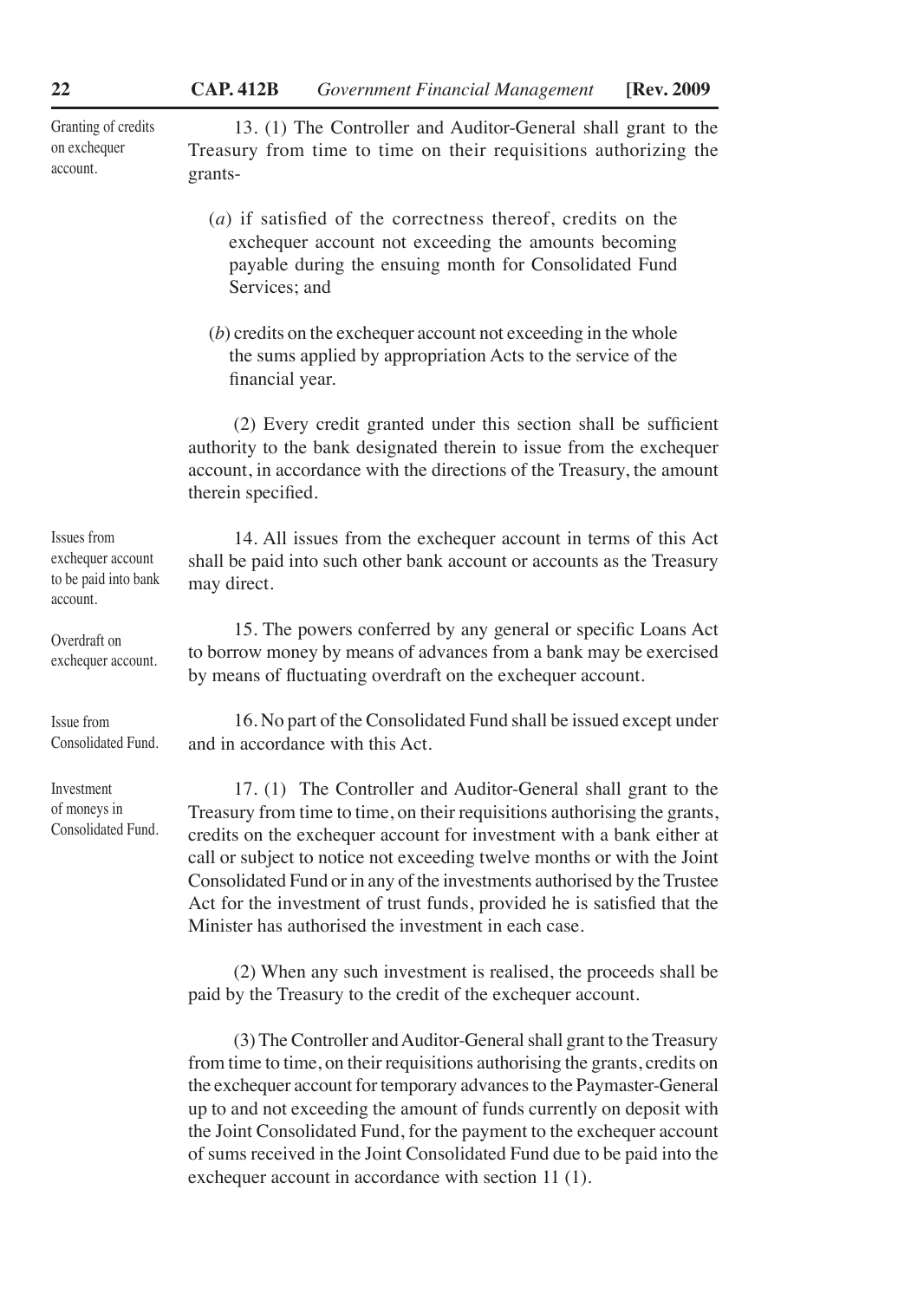*Part VIII of Cap. 412 which it is proposed to delete-*

Part VIII—General

33. Unless special provision to the contrary is made in any appropriation Act, every appropriation by Parliament of public moneys for the service of any financial year shall lapse and cease to have any effect at the close of that year, and, except as otherwise provided in this Act, the unexpended balance of any moneys withdrawn from the exchequer account shall be surrendered to the exchequer account. Duration of appropriation Act.

34. (1) Whenever moneys are appropriated by Parliament to establish funds, the Treasury may establish funds to which money so appropriated may be credited and from which moneys may be expended for the purposes for which the funds were established. Establishment of funds.

(2) Unless the Treasury otherwise directs, and notwithstanding the provision of sections 11 and 32, neither the receipts, earnings or accruals of funds established in terms of this sections, nor the balances of such funds at the close of each financial year, shall be paid into the Consolidated Fund, but shall be retained for the purposes of such funds.

35. Nothing in this Act shall extend to abridge or alter the rights and powers of the President to control, suspend or prevent the execution of any process or proceeding for recovering money due to the Government. Savings.

36. (1) The Minister may make regulations as may appear to him to be necessary or expedient for the proper carrying out of the intent and provisions of this Act. Regulations.

(2) The Minister shall take all proper steps to ensure that any regulations made under this section are brought to the notice of the persons directly affected thereby, but subject as aforesaid it shall not be necessary to publish such regulations in the Gazette.

(3) Section 34 of the Interpretation and General Provisions Act Cap. 2.shall not apply in respect of regulations made under this section.

*Definitions in section 3 (1) of Cap. 2 which it is proposed to replace-*

"accounting officer" means a person appointed to be an accounting officer within the meaning, and for the purposes, of the Exchequer and Audit Act.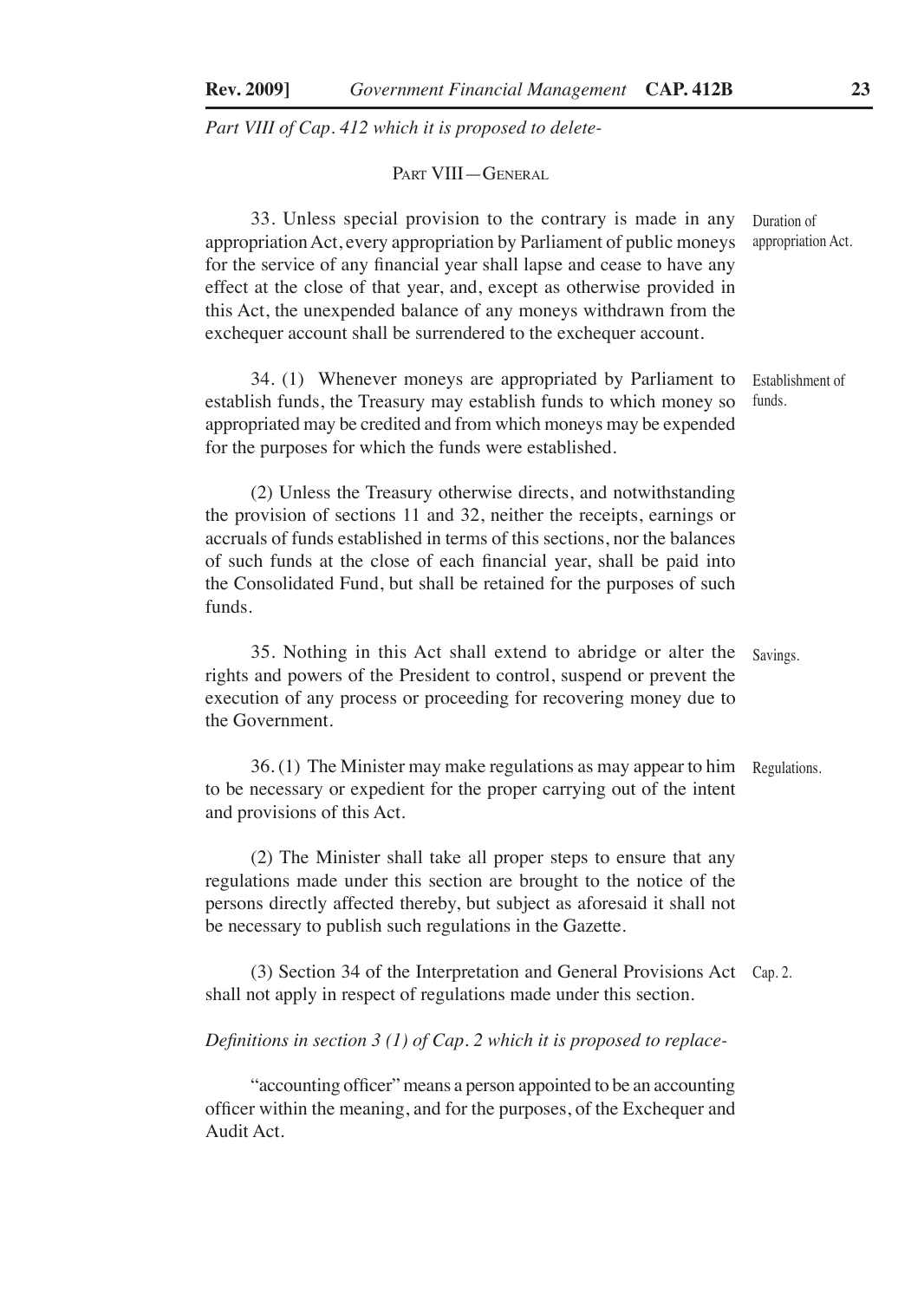[**Subsidiary**]

# **SUBSIDIARY LEGISLATION**

| L.N. 167/2006.                     | THE GOVERNMENT FINANCIAL MANAGEMENT (YOUTH<br><b>ENTERPRISE DEVELOPMENT FUND) REGULATIONS, 2006</b>                                                                  |
|------------------------------------|----------------------------------------------------------------------------------------------------------------------------------------------------------------------|
| Citation.                          | 1. These Regulations may be cited as the Government Financial<br>Management (Youth Enterprise Development Fund) Regulations, 2006.                                   |
| Interpretation.                    | 2. In these Regulations-                                                                                                                                             |
|                                    | "Advisory Board" means the Advisory Board constituted under regulation<br>5;                                                                                         |
|                                    | "financial year" means the period of twelve months ending on the 30th<br>June in each year;                                                                          |
|                                    | "Fund" means the Youth Enterprise Development Fund established<br>under regulation 3;                                                                                |
|                                    | "Minister" means the Minister for the time being responsible for youth<br>affairs:                                                                                   |
|                                    | "officer administering the Fund" means the Permanent Secretary of the<br>Ministry for the time being responsible for youth affairs; and                              |
|                                    | "youth" means any person aged between 18 and 35 years.                                                                                                               |
| Establishment of the<br>Fund.      | 3. (1) There is hereby established a Fund to be known as the Youth<br>Enterprise Development Fund, in accordance with section 26 of the Act.                         |
|                                    | (2) The Fund shall consist of-                                                                                                                                       |
|                                    | (a) monies appropriated by Parliament;                                                                                                                               |
|                                    | $(b)$ grants and donations;                                                                                                                                          |
|                                    | $(c)$ income generated from the proceeds of the Fund.                                                                                                                |
|                                    | (3) There shall be paid out of the Fund payments in respect of any<br>expenses incurred in pursuance of the object and purpose for which the Fund<br>is established. |
| Object and purpose<br>of the Fund. | 4. The object and purpose of the Fund is to-<br>.<br>.<br>$\sim$<br><b>Contract Contract</b>                                                                         |

(*a*) provide loans to existing micro-finance institutions (MFIs), registered non-governmental organisations (NGOs) involved in micro financing, and savings and credit co-operative organisations (SACCOs) for on-lending to youth enterprises;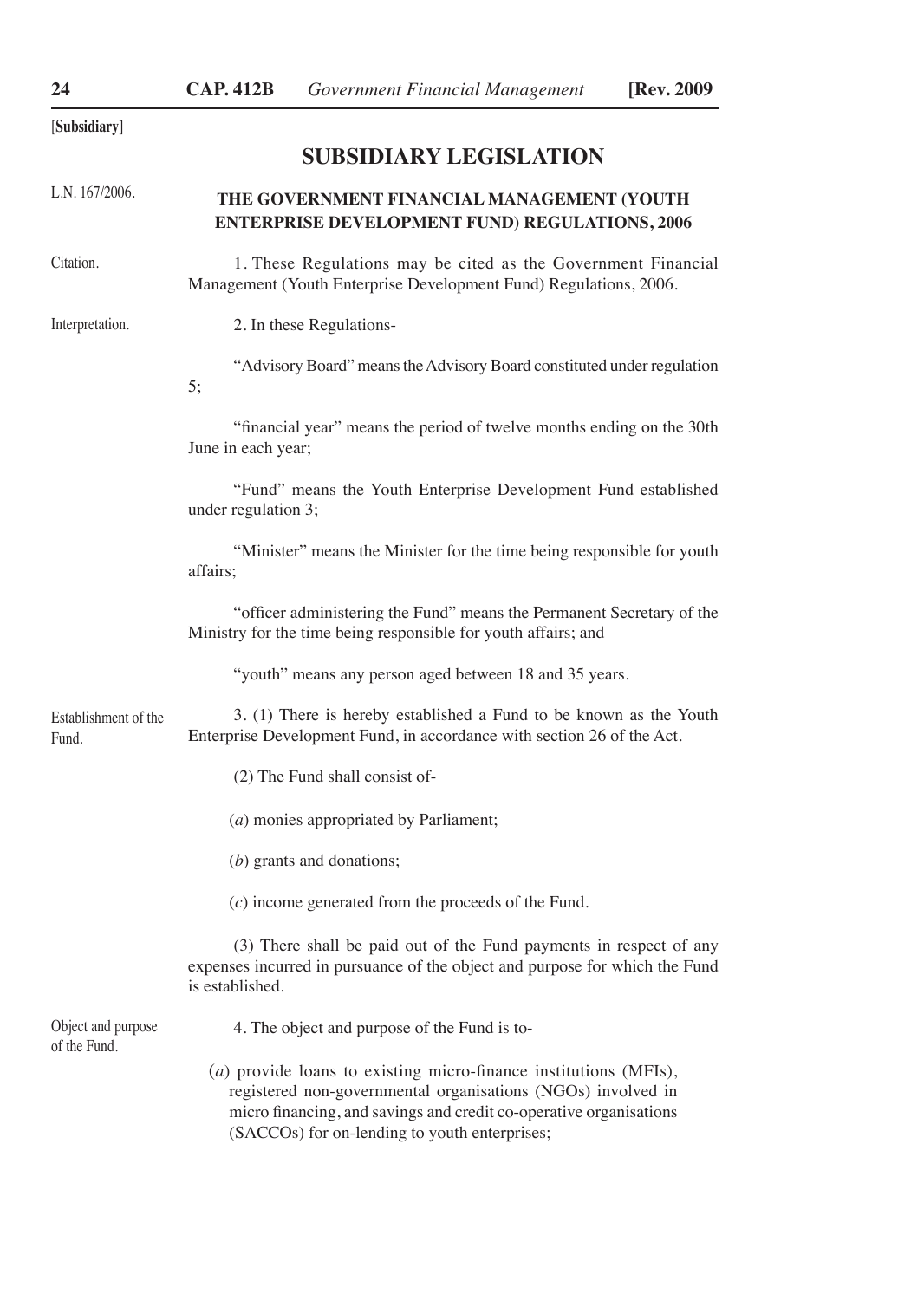- (*b*) attract and facilitate investment in micro, small and medium enterprises oriented commercial infrastructure such as business or industrial parks, markets or business incubators that will be beneficial to youth enterprises;
- (*c*) support youth oriented micro, small and medium enterprises to develop linkages with large enterprises;
- (*d*) facilitate marketing of products and services of youth enterprises in both domestic and international markets; and
- (*e*) facilitate employment of youth in the international labour market.

5. (1) There shall be a Board to be known as the Advisory Board which Advisory Board.shall consist of-

- (*a*) a chairman, not being a public officer, appointed by the Minister, in consultation with the Minister for the time being responsible for Finance;
- (*b*) the Permanent Secretary of the Ministry for the time being responsible for youth affairs or his representative duly nominated by him in writing;
- (*c*) the Permanent Secretary of the Ministry for the time being responsible for Finance or his representative duly nominated by him in writing;
- (*d*) the Permanent Secretary of the Ministry for the time being responsible for trade and industry or his representative duly nominated by him in writing;
- (*e*) the Permanent Secretary of the Ministry for the time being responsible for labour and human resource development or his representative duly nominated by him in writing;
- (*f*) four persons with expertise and experience in financial management, venture capital fund management, or youth development, appointed by the Minister in consultation with the Minister for the time being responsible for Finance;
- (*g*) a person nominated by the National Youth Council, and appointed by the Minister;
- (*h*) Director in charge of youth development, who shall be the secretary.

(2) The Advisory Board shall manage the Fund and advise the Minister generally on the operations of the Fund.

**[Subsidiary**]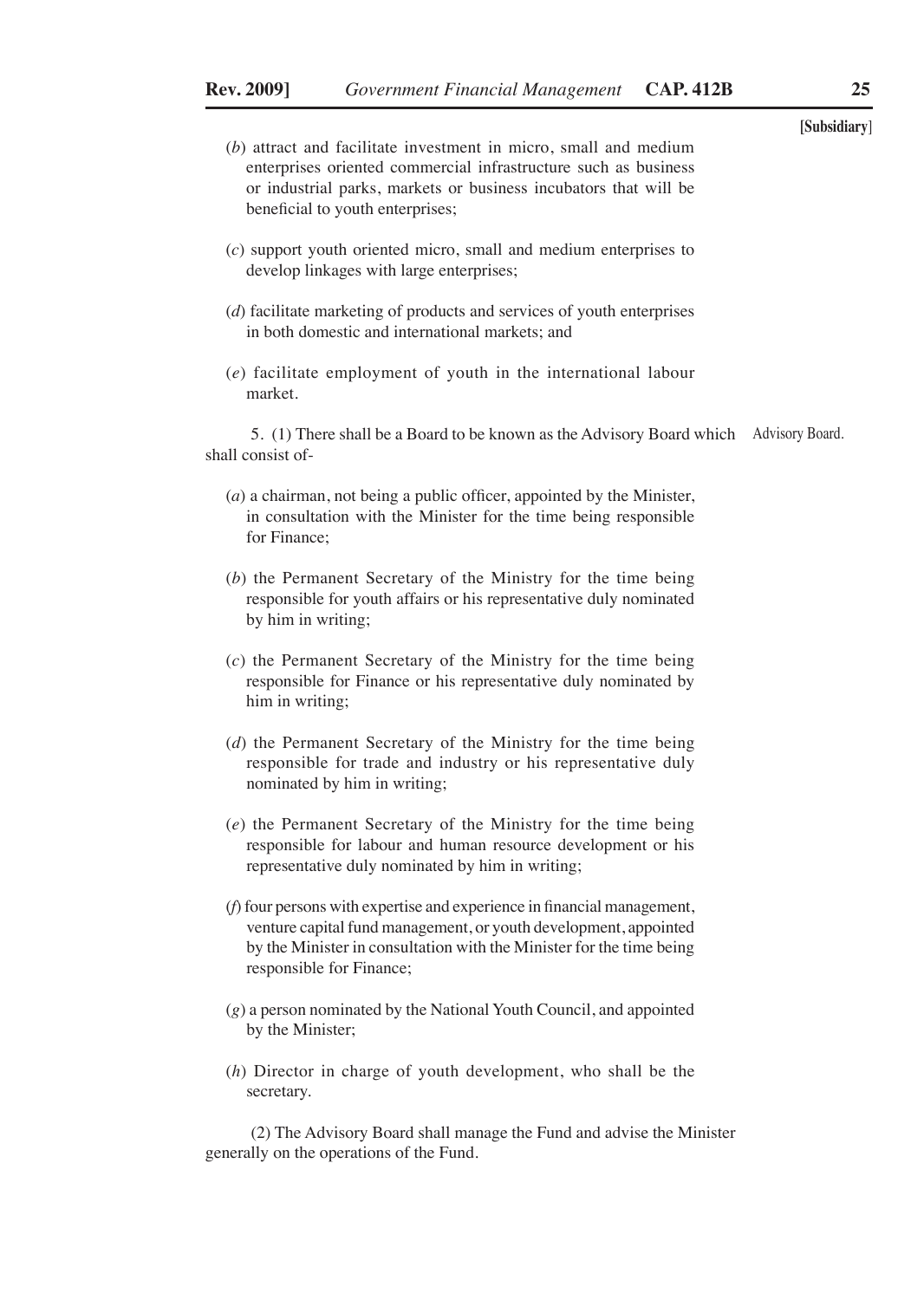| [Subsidiary]                                                    | (3) A person shall not be appointed as chairman under paragraph $(1)(a)$                                                                                                                                                                                                                                                                                                                                                                           |
|-----------------------------------------------------------------|----------------------------------------------------------------------------------------------------------------------------------------------------------------------------------------------------------------------------------------------------------------------------------------------------------------------------------------------------------------------------------------------------------------------------------------------------|
|                                                                 | unless that person-                                                                                                                                                                                                                                                                                                                                                                                                                                |
|                                                                 | $(a)$ is involved in youth matters;                                                                                                                                                                                                                                                                                                                                                                                                                |
|                                                                 | $(b)$ holds a university degree, and has at least five years experience,<br>in financial, business, or economic matters.                                                                                                                                                                                                                                                                                                                           |
| Initial capital of the<br>Fund and additional<br>contributions. | 6. The initial capital of the Fund shall be Kshs. 1 billion appropriated by<br>Parliament in the financial year 2006/2007, and additional contributions to the<br>Fund, if considered necessary, shall be on the basis of appropriations.                                                                                                                                                                                                          |
| Retention of receipts<br>and earnings.                          | 7. All receipts, earnings and accruals to the Fund, and the balance of<br>the Fund at the close of each financial year shall be retained by the Fund for<br>purposes for which the Fund is established.                                                                                                                                                                                                                                            |
| Expenditure on the<br>Fund.                                     | 8. (1) The expenditure incurred on the Fund shall be on the basis of, and<br>limited to, annual work programmes and cost estimates which shall be prepared<br>by the officer administering the Fund, and approved by the Advisory Board, at<br>the beginning of the financial year to which they relate.                                                                                                                                           |
|                                                                 | (2) Any revision of the approved annual work programme, and of any<br>cost estimate, shall be referred to the Advisory Board for approval.                                                                                                                                                                                                                                                                                                         |
| Application of<br>financial and<br>procurement<br>regulations.  | 9. Existing Government financial and procurement regulations and<br>procedures shall apply in the administration of the Fund.                                                                                                                                                                                                                                                                                                                      |
| Administration of the                                           | 10. (1) The officer administering the Fund shall-                                                                                                                                                                                                                                                                                                                                                                                                  |
| Fund.                                                           | $(a)$ open and operate a bank account at a bank to be approved by the<br>Minister for the time being responsible for Finance;                                                                                                                                                                                                                                                                                                                      |
|                                                                 | $(b)$ supervise and control the administration of the Fund;                                                                                                                                                                                                                                                                                                                                                                                        |
|                                                                 | $(c)$ consult with the Advisory Board on matters relating to the<br>administration of the Fund;                                                                                                                                                                                                                                                                                                                                                    |
|                                                                 | $(d)$ cause to be kept books of accounts and other books and records<br>in relation to the Fund of all activities and undertakings financed<br>from the Fund:                                                                                                                                                                                                                                                                                      |
| No. 12 of 2003.                                                 | (e) prepare, sign and transmit to the Controller and Auditor-General,<br>in respect of each financial year and within three months after<br>the end thereof, a statement of accounts relating to the Fund and<br>showing the expenditure incurred from the Fund, and such details<br>as the Minister for the time being responsible for Finance may<br>from time to time direct, in accordance with the provisions of the<br>Public Audit Act; and |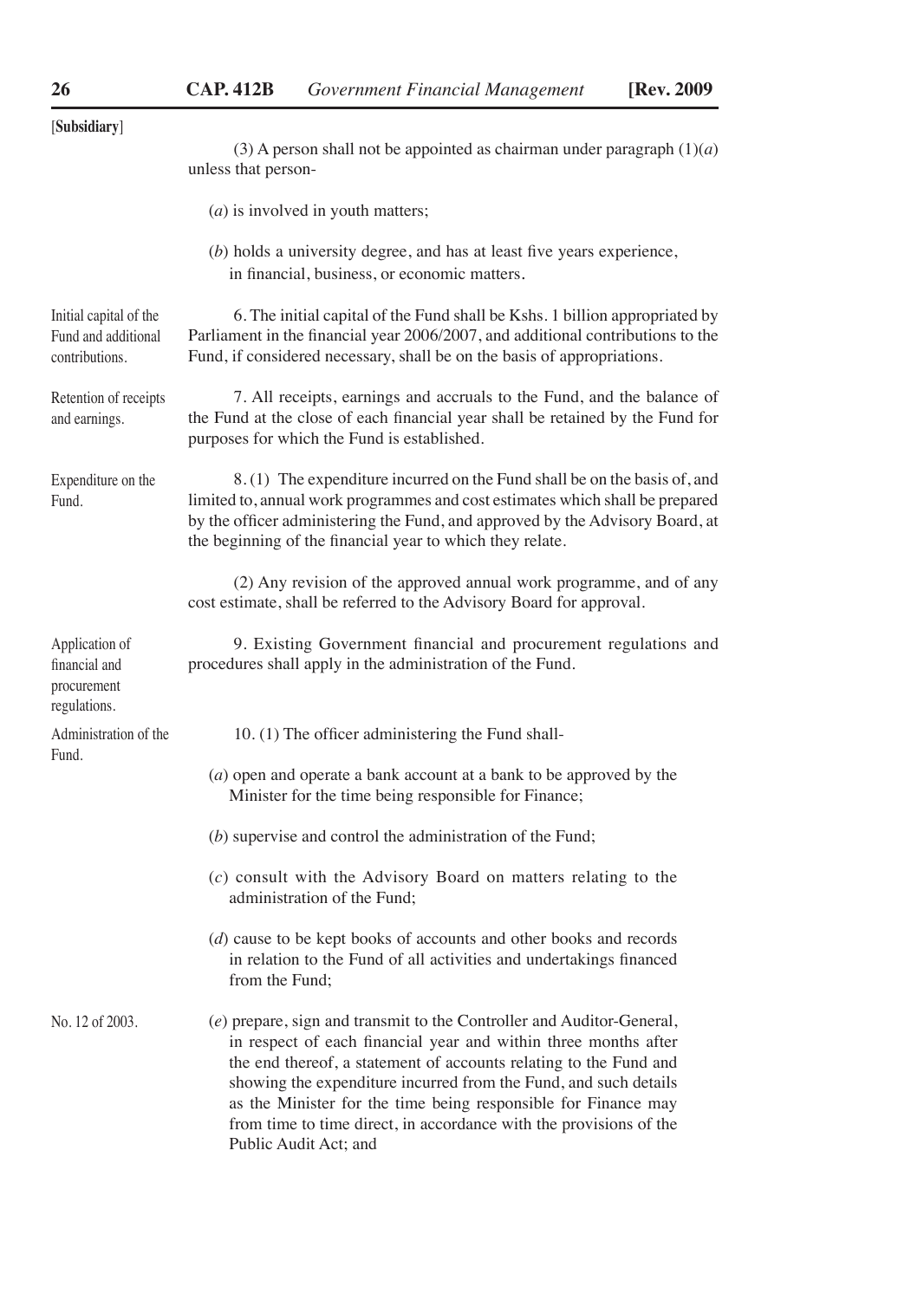**[Subsidiary**] (*f*) furnish such additional information as he may deem to be proper and sufficient for the purpose of examination and audit by the Controller and Auditor-General in accordance with the provisions of the Public Audit Act.

(2) Every statement of account shall include details of the balance between the assets and liabilities of the Fund, and shall indicate the financial status of the Fund as at the end of the financial year concerned.

11. In the event of winding-up of the Fund, the cash balances shall be transferred to the Exchequer while other assets of the Fund shall be transferred to the Government. Closure of the Fund.

### **THE GOVERNMENT FINANCIAL MANAGEMENT (KENYA SLUM**  L.N. 168/ 2006. **UPGRADING, LOW COST HOUSING AND INFRASTRUCTURE TRUST FUND) REGULATIONS, 2006**

1. These Regulations may be cited as the Government Financial Citation. Management (Kenya Slum Upgrading, Low Cost Housing and Infrastructure Trust Fund) Regulations, 2006.

| 2. In these Regulations, unless the context otherwise requires- | Interpretation. |
|-----------------------------------------------------------------|-----------------|
|-----------------------------------------------------------------|-----------------|

"Act" means the Government Financial Management Act, 2004; No. 5 of 2004.

"financial agreement" means the final document and its annexure on the management of the Fund, signed between the Government of Kenya and any other person or institution;

"financial year" means the period of twelve months ending on the 30th June in each year;

"Fund" means the Kenya Slum Upgrading, Low Cost Housing and Infrastructure Trust Fund established under regulation 3;

"Minister" means the Minister for the time being responsible for matters relating to Housing and "Ministry" shall be construed accordingly;

"officer administering the Fund" means the accounting officer of the Ministry for the time being responsible for matters relating to housing;

"trustee" means a trustee of the Fund appointed under regulation 10.

3. (1) There shall be a Fund known as the Kenya Slum Upgrading, Low Cost Housing and Infrastructure Trust Fund. Establishment of the Fund.

(2) The Fund shall consist of-

(*a*) monies appropriated by Parliament;

(*b*) grants or donations;

No. 12 of 2003.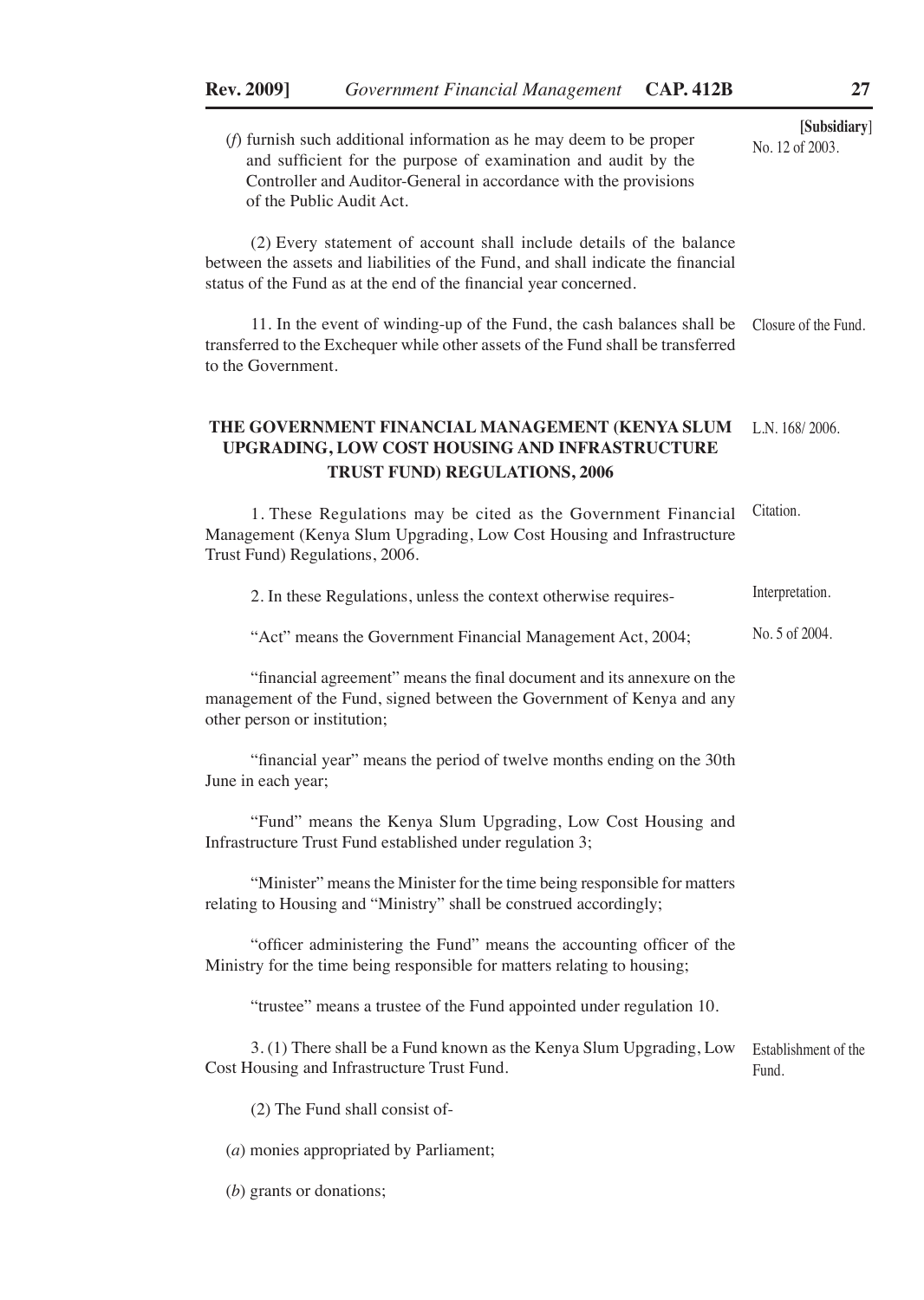| [Subsidiary]                           | $(c)$ any monies from any other source provided for, generated, lent or<br>donated to the Fund.                                                                                                                                                                                             |
|----------------------------------------|---------------------------------------------------------------------------------------------------------------------------------------------------------------------------------------------------------------------------------------------------------------------------------------------|
|                                        | (3) The Fund shall include the amounts stipulated in the relevant financial<br>agreements, protocols and memoranda of understanding.                                                                                                                                                        |
| Object and purpose<br>of Fund.         | 4. The object and purpose of the Fund is to provide funds for slum<br>upgrading, low cost housing and infrastructure programmes to support housing<br>development.                                                                                                                          |
| Initial capital of the<br>Fund.        | 5. The initial capital of the Fund shall be the sum of four hundred million<br>shillings appropriated by Parliament in the 2006/2007 financial year.                                                                                                                                        |
| Surplus and deficient<br>funds.        | 6. (1) Any surplus funds realised in a financial year from the operations<br>of the Fund shall be retained in the Fund and shall be used by the Fund for the<br>purpose of the Fund.                                                                                                        |
|                                        | (2) Any deficiency incurred in a financial year shall, subject to the<br>prior approval of the Treasury be offset against the realized surplus held in<br>the Fund.                                                                                                                         |
| Annual approval of<br>budget.          | 7. (1) The expenditure on activities on housing development<br>programmes shall be paid from the Fund and shall be on the basis of and limited<br>to the annual work programs and cost estimates.                                                                                           |
|                                        | (2) The officer administering the Fund shall submit to the trustees the<br>annual budget based on the annual work programs and cost estimates at least<br>three months to the beginning of the related financial year for consideration<br>and recommendation to the Minister for approval. |
|                                        | (3) The Minister shall consider and approve the budget before the<br>beginning of the related financial year.                                                                                                                                                                               |
|                                        | (4) Any revision of the approved budget-                                                                                                                                                                                                                                                    |
|                                        | $(a)$ within the approved ceiling, shall be referred to the trustees for<br>approval;                                                                                                                                                                                                       |
|                                        | $(b)$ above the approved ceiling, shall be referred to the Minister for<br>approval.                                                                                                                                                                                                        |
| Retention of receipts<br>and earnings. | 8. All receipts, earnings and accruals of the Fund and the balance of the<br>Fund at the close of each financial year shall not be paid into the Consolidated<br>Fund but shall be retained by the Fund for the purposes of the Fund.                                                       |
| Administration of the                  | 9. The Officer administering the Fund shall-                                                                                                                                                                                                                                                |
| Fund.                                  | $(a)$ supervise and control the administration of the Fund;                                                                                                                                                                                                                                 |
|                                        | $(b)$ consult with the trustees on matters relating to the administration<br>of the Fund;                                                                                                                                                                                                   |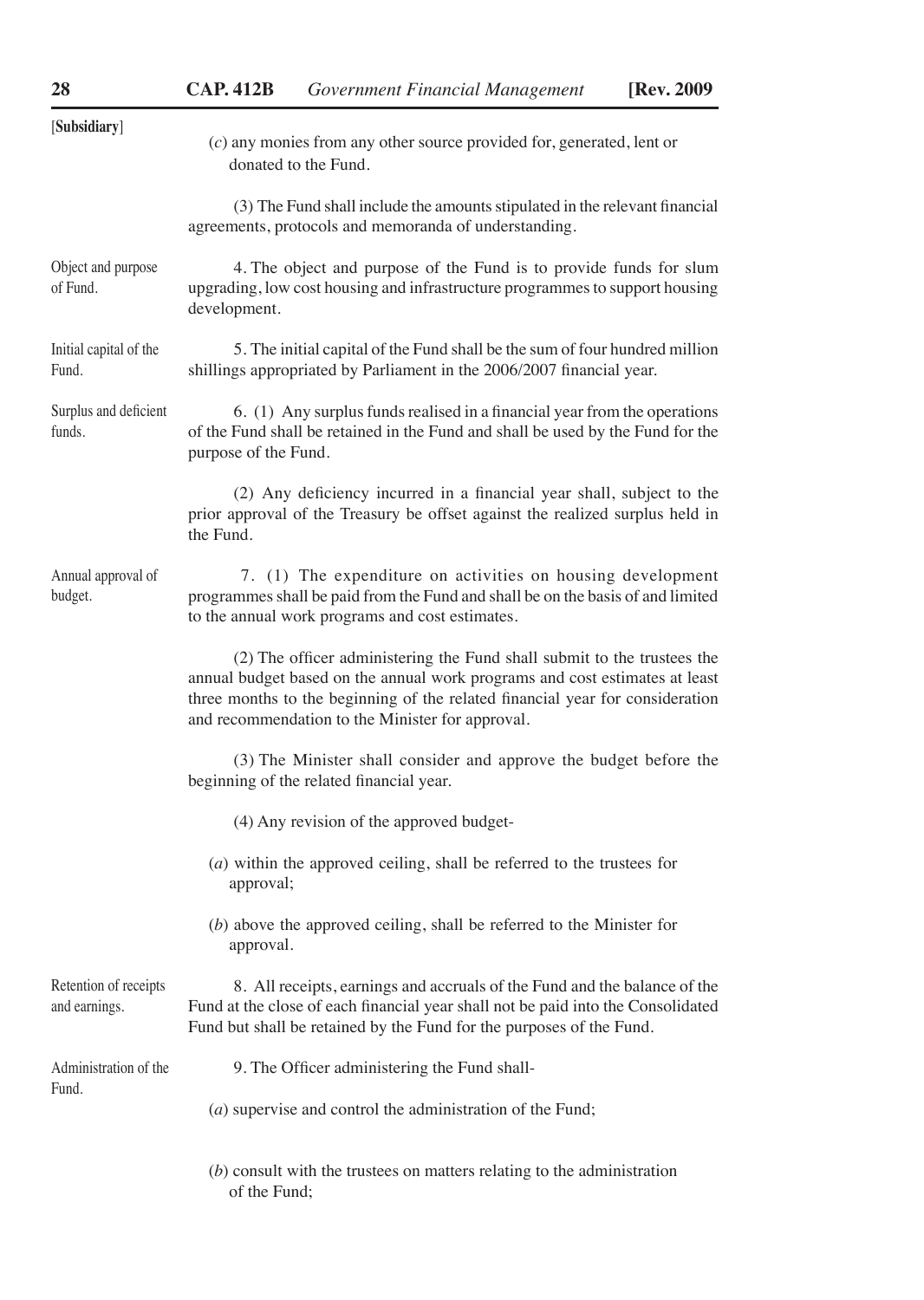- **[Subsidiary**] (*c*) impose conditions on the use of any expenditure authorised by him on his own behalf, and may impose any reasonable restriction or other requirement concerning use of expenditure;
- (*d*) cause to be kept proper books of accounts and other books and records relating to the Fund;
- (*e*) prepare, sign and transmit to the Controller and Auditor-General within three months after the end of each financial year a statement of accounts relating to the Fund for that year, in accordance with section 18 of the Act; and
- (*f*) engage such staff as may be necessary to assist in the management of the Fund.
	- 10. (1) The trustees of the Fund shall comprise of-
- (*a*) the Permanent Secretary in the Ministry for the time being responsible for matters relating to housing or his duly appointed representative;
- (*b*) the Permanent Secretary to the Treasury or his duly appointed representative;
- (*c*) the Permanent Secretary in the Ministry for the time being responsible for matters relating to Local Government or his duly appointed representative;
- (*d*) the Head of the Department for the time being responsible for slum upgrading, low cost housing and infrastructure or his duly appointed representative;
- (*e*) the Secretary-General of the Association of Local Government Authorities of Kenya;
- (*f*) two representatives of private sector stakeholder organizations;
- (*g*) two representatives of non-governmental organizations and community based organizations;
- (*h*) two representatives of development partners.

(2) The trustees under paragraphs (*f*), (*g*) and (*h*) shall be appointed by the Minister for a period of three years renewable at the discretion of the Minister and the appointments shall conform to the following criteria-

- (*a*) not more than two-thirds of the appointments shall be from one gender; and
- (*b*) the persons appointed shall have knowledge and experience in matters relating to housing, slum upgrading, small and micro enterprise finance and development and mainstreaming of poverty reduction strategies in urban development.

Trustees.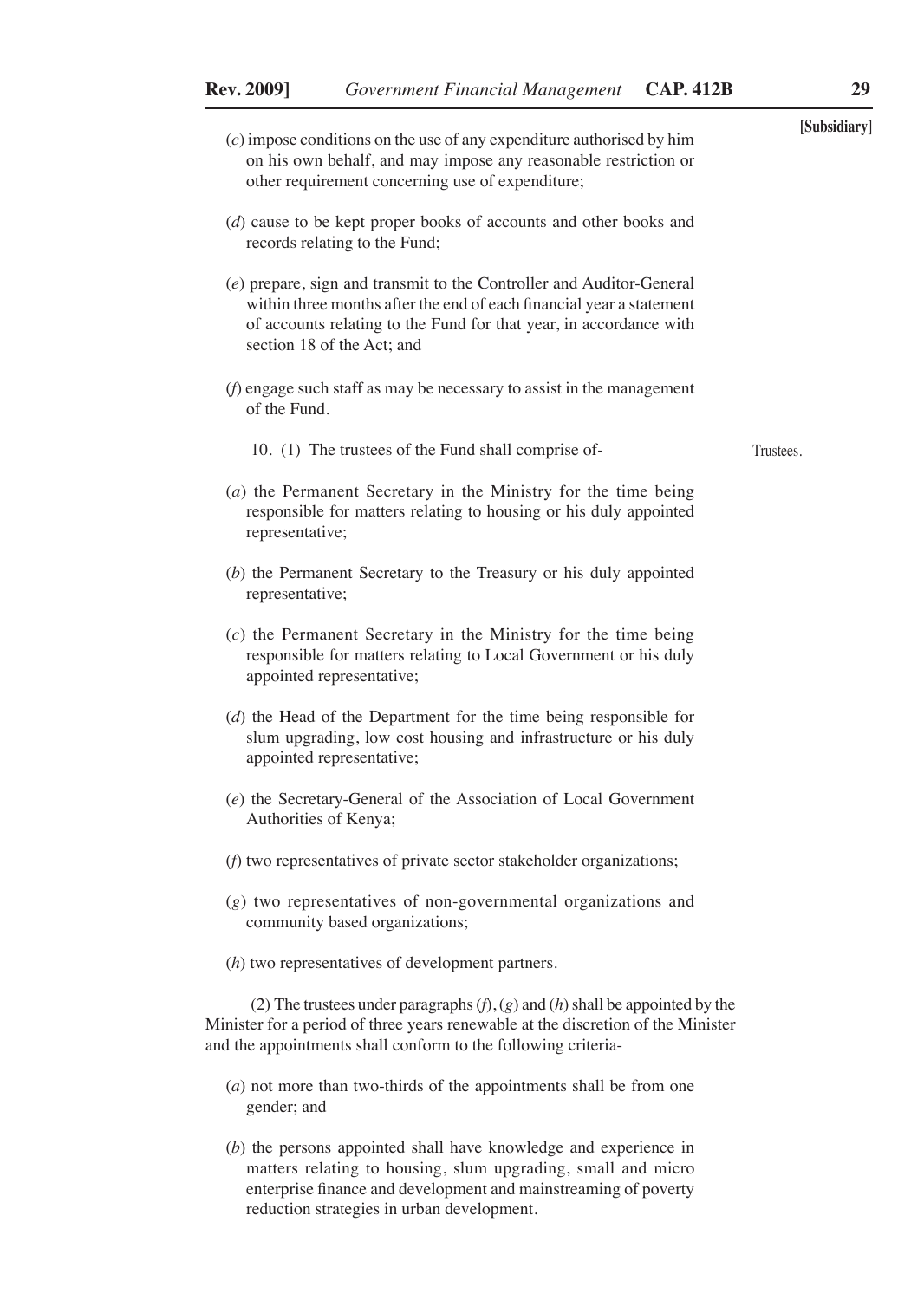| [Subsidiary]<br>Trustees recommend<br>amendments. | 11. The trustees may, from time to time, recommend amendments to<br>these Regulations.                                                                                                                                                                                                                                                                                                                                                                                                                                                                                                                                                                                         |
|---------------------------------------------------|--------------------------------------------------------------------------------------------------------------------------------------------------------------------------------------------------------------------------------------------------------------------------------------------------------------------------------------------------------------------------------------------------------------------------------------------------------------------------------------------------------------------------------------------------------------------------------------------------------------------------------------------------------------------------------|
| L.N. 155/2007.                                    | THE GOVERNMENT FINANCIAL MANAGEMENT (MEMBERS<br>AND STAFF OF THE ELECTORAL COMMISSION CAR LOAN<br><b>SCHEME FUND) REGULATIONS, 2007</b>                                                                                                                                                                                                                                                                                                                                                                                                                                                                                                                                        |
| Citation and<br>commencement.                     | 1. These Regulations may be cited as the Government Financial<br>Management (Members and Staff of the Electoral Commission Car Loan<br>Scheme Fund) Regulations, 2007, and shall be deemed to have come into<br>operation on the 1st July, 2007.                                                                                                                                                                                                                                                                                                                                                                                                                               |
| Interpretation.                                   | 2. In these Regulations, unless the context otherwise requires-                                                                                                                                                                                                                                                                                                                                                                                                                                                                                                                                                                                                                |
|                                                   | "Committee" means the Loans Approval Committee established under<br>regulation 6;                                                                                                                                                                                                                                                                                                                                                                                                                                                                                                                                                                                              |
|                                                   | "Commissioner" means a member of the Electoral Commission of<br>Kenya;                                                                                                                                                                                                                                                                                                                                                                                                                                                                                                                                                                                                         |
|                                                   | "financial year" means the period of twelve months ending on the 30th<br>June, in each year;                                                                                                                                                                                                                                                                                                                                                                                                                                                                                                                                                                                   |
|                                                   | "Fund" means the Members and Staff of the Electoral Commission Car<br>Loan Scheme Fund established under regulation 3;                                                                                                                                                                                                                                                                                                                                                                                                                                                                                                                                                         |
|                                                   | "officer administering the Fund" means the Secretary to the Electoral<br>Commission of Kenya; and                                                                                                                                                                                                                                                                                                                                                                                                                                                                                                                                                                              |
|                                                   | "staff" means an employee of the Electoral Commission of Kenya.                                                                                                                                                                                                                                                                                                                                                                                                                                                                                                                                                                                                                |
| Establishment of the<br>Fund.                     | 3. (1) There is hereby established a Fund to be known as the Members<br>and Staff of the Electoral Commission Car Loan Scheme Fund.                                                                                                                                                                                                                                                                                                                                                                                                                                                                                                                                            |
| L.N.46/2001.                                      | (2) The Fund shall be the successor to the Members of the Electoral<br>Commission Car Loan Scheme Fund established under the Exchequer and<br>Audit (Members of the Electoral Commission Car Loan Scheme Fund)<br>Regulations, 2001 and all rights, duties and obligations of the Members of the<br>Electoral Commission Car Loan Scheme Fund existing on the date of coming<br>into operation of these Regulations shall be transferred to the Fund, and any<br>reference to the Members of the Electoral Commission Car Loan Scheme Fund<br>in a contract or document shall, for all purposes, be deemed to be a reference<br>to the Fund established under this regulation. |
| Object and purpose<br>of the Fund.                | 4. The object and purpose of the Fund shall be to provide a loan scheme<br>for the purchase of motor vehicles by Commissioners and staff.                                                                                                                                                                                                                                                                                                                                                                                                                                                                                                                                      |
| Initial capital.                                  | 5. (1) The initial capital of the Fund shall be forty-four million shillings<br>appropriated by Parliament in the 2000/2001 financial year.                                                                                                                                                                                                                                                                                                                                                                                                                                                                                                                                    |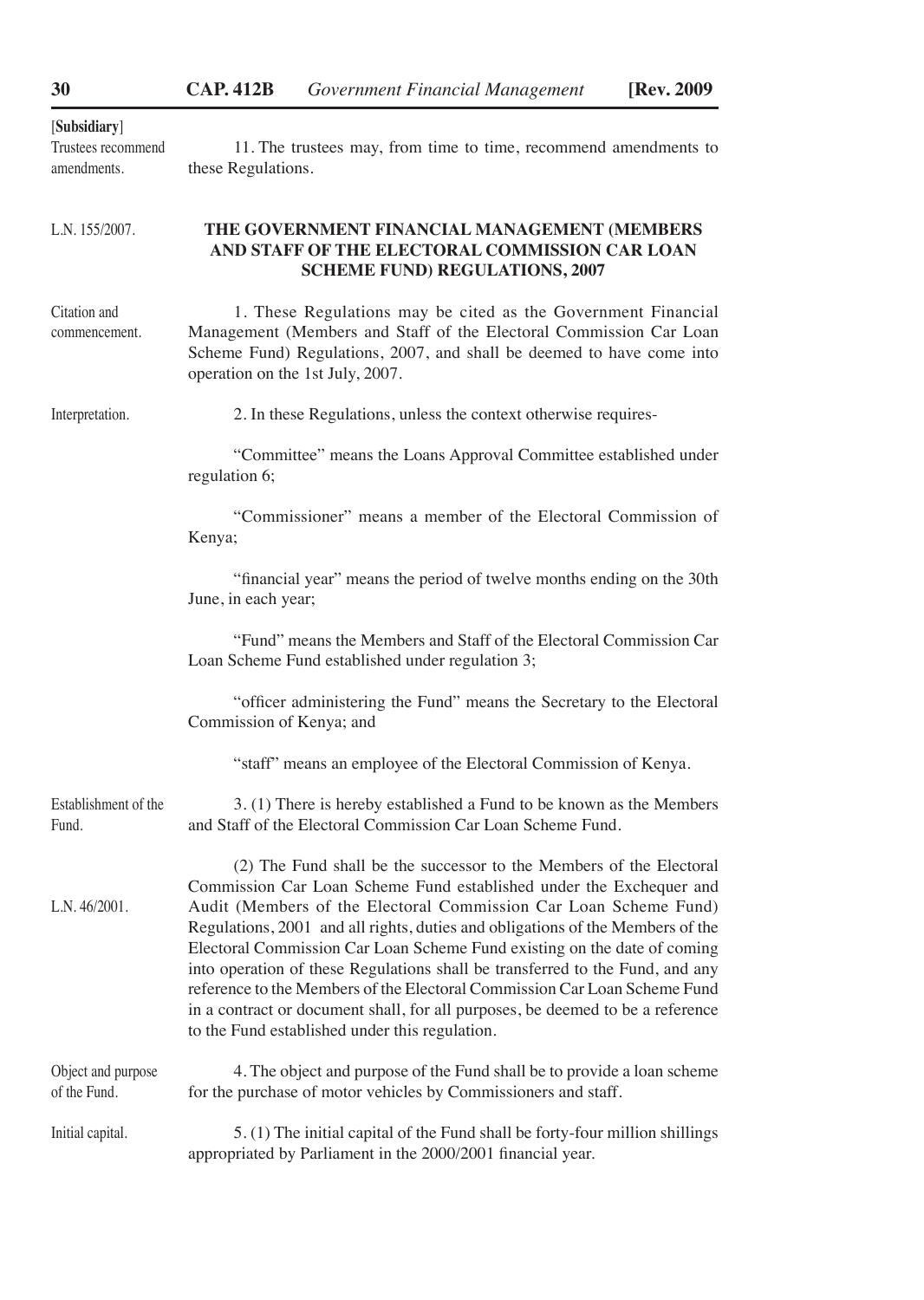|                                                                                                                             | [Subsidiary]                    |
|-----------------------------------------------------------------------------------------------------------------------------|---------------------------------|
| (2) All the monies of the Fund shall be paid into a special account<br>operated by the officer administering the Fund.      |                                 |
| 6. (1) There is established a committee to be known as the Loan Approval<br>Committee which shall consist of -              | The Loan Approval<br>Committee. |
| $(a)$ the vice-chairman of the Electoral Commission of Kenya, who<br>shall be Chairman;                                     |                                 |
| (b) the Permanent Secretary in the Ministry for the time being<br>responsible for finance or his representative;            |                                 |
| $(c)$ the Clerk of the National Assembly or his representative;                                                             |                                 |
| $(d)$ one Commissioner;                                                                                                     |                                 |
| $(e)$ the Attorney-General or his representative; and                                                                       |                                 |
| (f) the Secretary of the Electoral Commission of Kenya, who shall<br>be the Secretary.                                      |                                 |
| (2) The Committee shall meet once every month or at such other time<br>as may be necessary for the discharge of its duties. |                                 |
| (3) The quorum for meetings of the Committee shall be the chairman<br>and any three members.                                |                                 |
| (4) The Committee shall consider and may approve loan applications                                                          |                                 |

(4) The Committee shall consider and may approve loan applications presented by the officer administering the Fund.

7. (1) Any Commissioner or staff who wishes to apply for a loan from the Fund shall present to the officer administering the Fund a duly completed application form in such form as the Committee may prescribe. Operation of the Fund.

(2) The officer administering the Fund shall satisfy himself of each applicant's financial status and capacity to repay the loan applied for and where so satisfied shall forward the application form to the Committee for consideration.

8. (1) A loan approved by the Committee under the foregoing regulations shall be released from the Fund in such manner, taking into account the security of the funds, as may be prescribed by the Committee. funds.

(2) The log-book of a motor vehicle subject to a loan from the Fund shall be issued jointly between the Government and the Commissioner or staff receiving the loan and shall be kept in the custody of the officer administering the Fund until the loan is repaid in full by the Commissioner or staff.

(3) The officer administering the Fund shall issue a caveat prohibiting the transfer of the motor vehicle and shall notify the Registrar of Motor Vehicles accordingly.

Conditions for disbursement of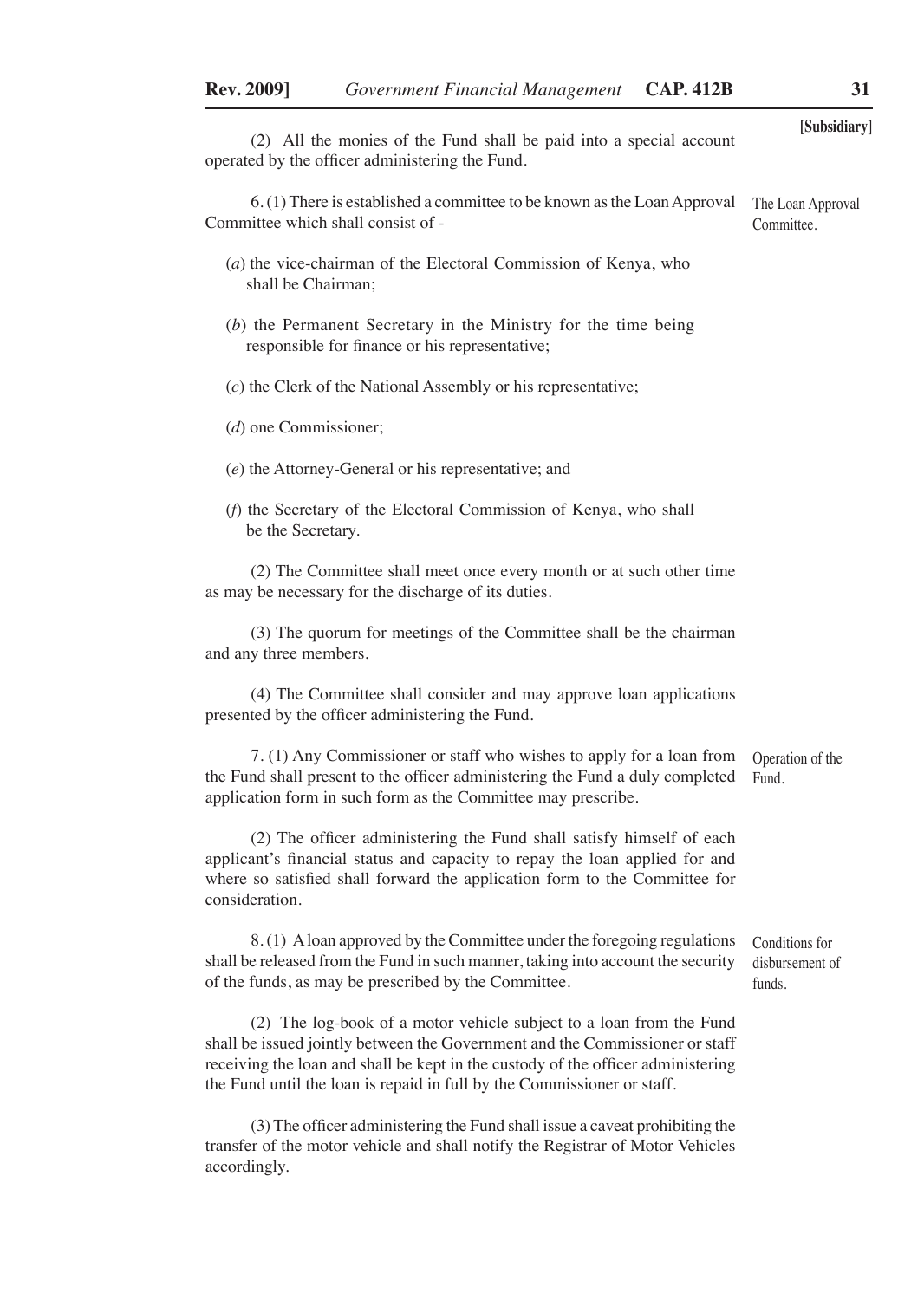| [Subsidiary]                              |                                                                                                                                                                                                                                                                                                                                  |
|-------------------------------------------|----------------------------------------------------------------------------------------------------------------------------------------------------------------------------------------------------------------------------------------------------------------------------------------------------------------------------------|
|                                           | (4) The Registrar of Motor Vehicles shall confirm in writing to the<br>officer administering the Fund, that a caveat issued under paragraph (3) has<br>been entered and noted in the appropriate motor vehicle file in the registry of<br>the Registrar of Motor Vehicles.                                                       |
| Loan amount for<br>Commissioner.          | 9. (1) The amount of loan which a Commissioner may receive shall be<br>the value of the motor vehicle he proposes to purchase, subject to a maximum<br>amount of two million shillings.                                                                                                                                          |
|                                           | (2) For the purposes of these Regulations, the value of a new vehicle<br>shall be as quoted on the invoice from the supplier whereas the value of a<br>used vehicle shall be as determined by a report from the body known as the<br>Automobile Association of Kenya or a Government Department dealing with<br>similar matters. |
| Interest rate.                            | 10. (1) A loan granted to a Commissioner or staff under these Regulations<br>shall carry an initial interest rate of three per cent per annum, which shall be<br>subject to review from time to time by the Treasury.                                                                                                            |
|                                           | (2) The interest charged under paragraph (1) shall be utilized to defray<br>the administrative expenses of Fund.                                                                                                                                                                                                                 |
| Maximum loan and<br>deductions for staff. | 11. (1) The maximum loan that may be given to a staff shall be one<br>million shillings.                                                                                                                                                                                                                                         |
|                                           | (2) No staff shall receive a loan the repayment of which shall result in a<br>salary deduction exceeding forty per cent of the staff's monthly emoluments.                                                                                                                                                                       |
|                                           | (3) A loan advanced to a staff shall be repaid over a maximum period<br>of forty-eight months, or the remainder of the staff's term of office, whichever<br>is less.                                                                                                                                                             |
| Loan repayment.                           | 12. (1) A loan advanced under these Regulations shall be paid in full-                                                                                                                                                                                                                                                           |
|                                           | $(a)$ in the case of purchase of a new motor vehicle, over a maximum<br>period of forty-eight months; or                                                                                                                                                                                                                         |
|                                           | $(b)$ in the case of purchase of a second hand vehicle, over a maximum<br>period of thirty-six months; and                                                                                                                                                                                                                       |
|                                           | (c) in both cases, (a) and (b) above, within the remaining term of office<br>of the Commissioner or staff.                                                                                                                                                                                                                       |
|                                           | (2) No default in repayment shall be allowed by the Committee except<br>in the event of <i>force majeure</i> in which case there shall be a grace period of not<br>more than three months, after which the car which is subject to the loan shall<br>be repossessed and sold to recover the balance of the loan.                 |

(3) For the purposes of this regulation, the term of office of a Commissioner shall be deemed to be five years.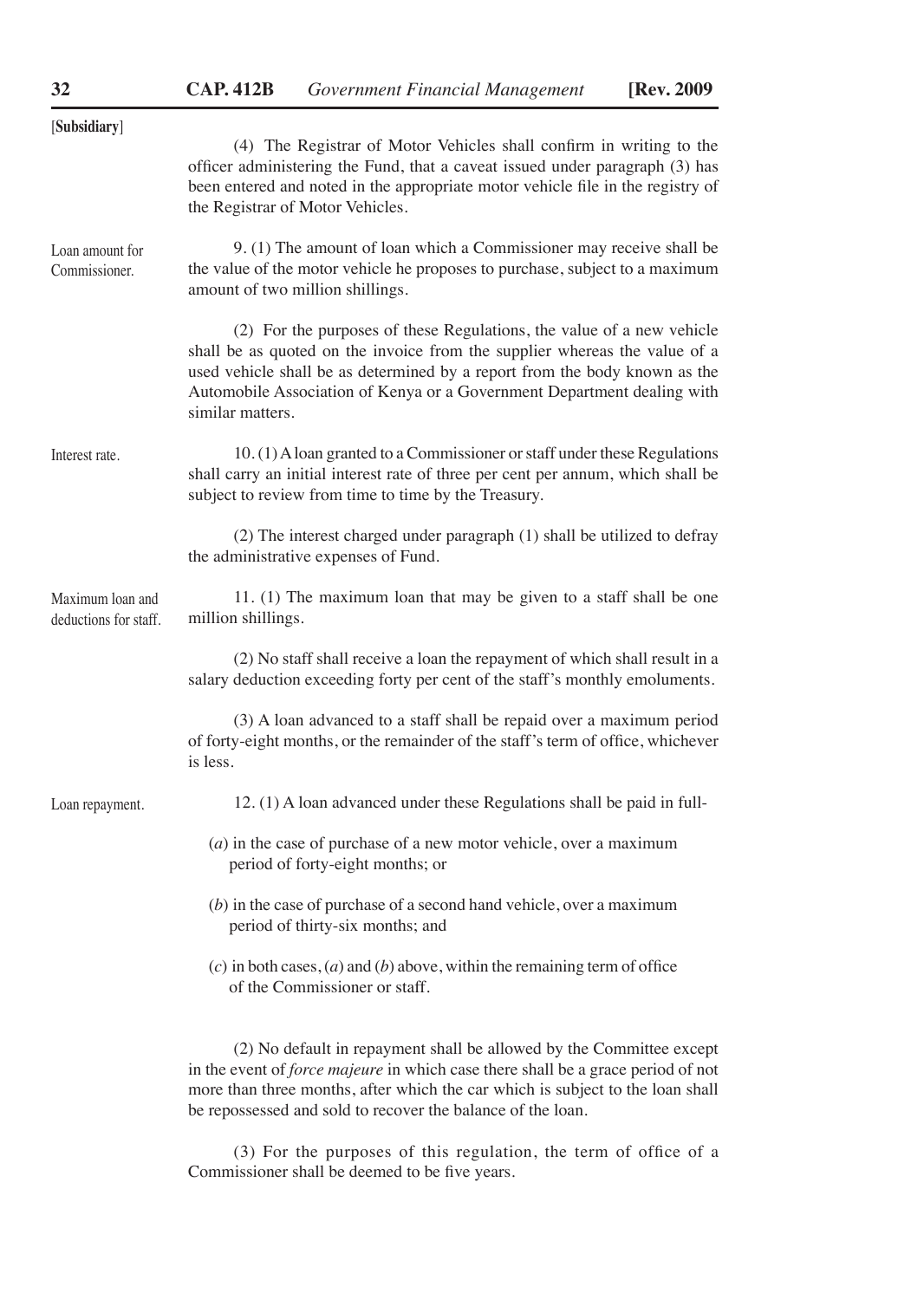13. (1) A Commissioner or staff shall take out a comprehensive insurance Insurance. cover in respect of any vehicle purchased through the Fund.

(2) Where a Commissioner or staff is unable to raise the funds required for the initial insurance premium, such funds may be advanced from the Fund subject to an approval limit, but subsequent annual premiums shall be paid by the Commissioner or staff concerned.

(3) A Commissioner or staff who is unable to pay the subsequent annual premiums referred to in paragraph (2) may apply to the Fund for a loan for such payment, which shall be repaid within a period of one year or, in the case of a Commissioner, the remainder of the Commissioner's term of office, whichever is less.

(4) Every loan granted under these Regulations shall be insured for the benefit of the Commissioner or staff and the premium in respect thereof shall be debited to the Commissioner's or staff's account.

14. (1) Upon full repayment of the loan, a Commissioner or staff shall receive from the Committee a signed loan discharge form in such form as the Committee may prescribe, which shall have the effect of discharging the Commissioner or staff from any further financial obligation in respect of the loan. Loan discharge.

(2) The Committee shall forward a copy of the loan discharge form referred to in paragraph (1) to the Registrar of Motor Vehicles.

| 15. (1) The officer administering the Fund shall- | Administration of the |  |
|---------------------------------------------------|-----------------------|--|
|                                                   | <b>Fund</b>           |  |

- (*a*) supervise and control the administration of the Fund;
- (*b*) if he thinks fit, impose conditions on the use of any funds under his control and may impose any reasonable restriction or other requirement concerning such use;
- (*c*) approve such expenditure out of the Fund as may be necessary for the administration of the Fund pursuant to the provisions of these Regulations;
- (*d*) cause to be kept books of accounts and other books and records in relation to the Fund and the loans financed therefrom;
- (*e*) prepare, sign and transmit to the Controller and Auditor-General in respect of each financial year and within three months after the end thereof, a statement of accounts relating to the Fund, prepared and signed by him, specifying the income of the Fund and showing the expenditure incurred from the Fund in such details as the Treasury from time to time direct in accordance with the provisions of the Public Audit Act, 2003.

No. 12 of 2003.

**[Subsidiary**]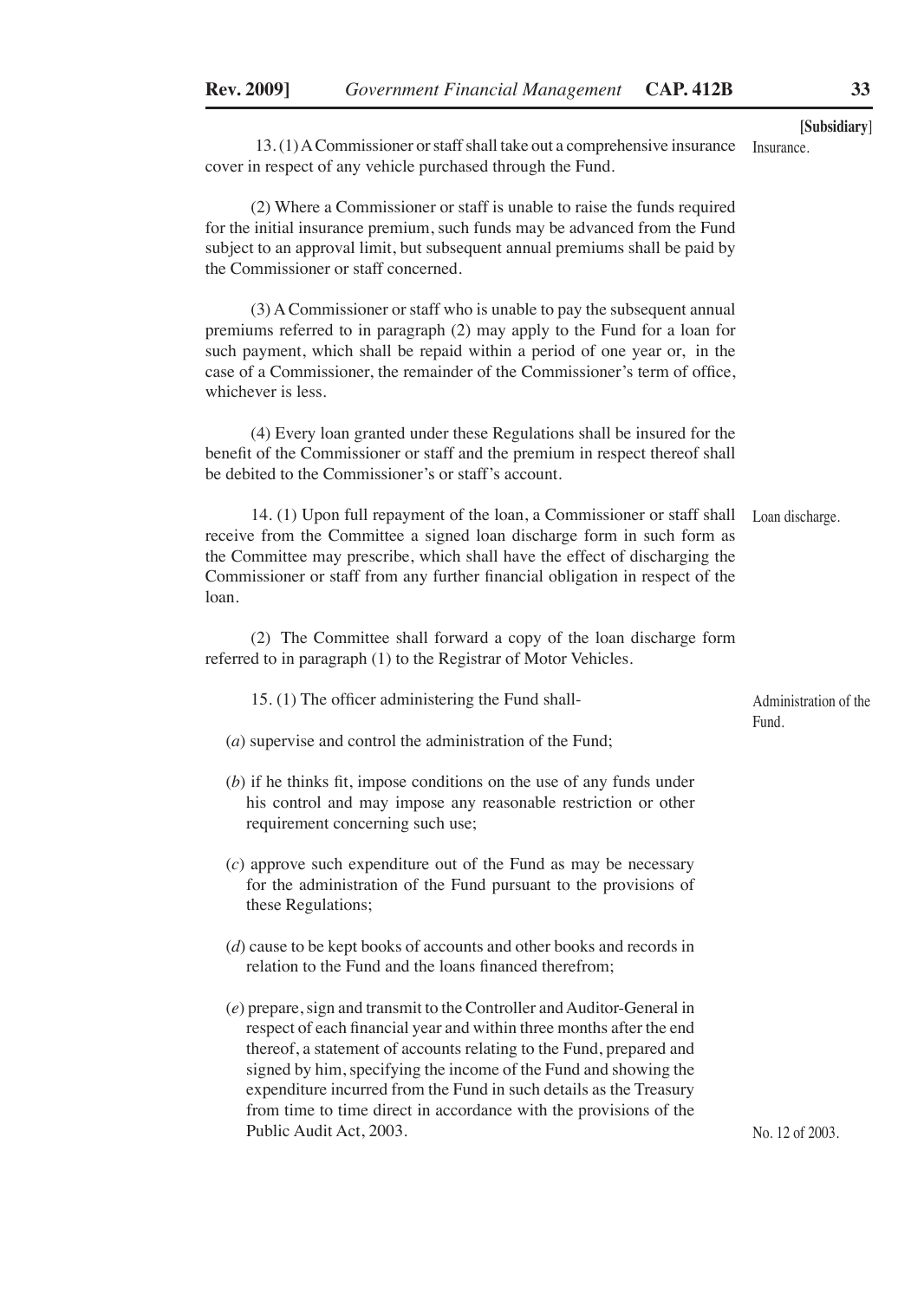| 34                                                                                                                                                                                                                                                               | <b>CAP. 412B</b>      | <b>Government Financial Management</b>                                                                                                                                                                                                                                                                                                                        | [Rev. 2009 |  |  |  |
|------------------------------------------------------------------------------------------------------------------------------------------------------------------------------------------------------------------------------------------------------------------|-----------------------|---------------------------------------------------------------------------------------------------------------------------------------------------------------------------------------------------------------------------------------------------------------------------------------------------------------------------------------------------------------|------------|--|--|--|
| [Subsidiary]                                                                                                                                                                                                                                                     |                       |                                                                                                                                                                                                                                                                                                                                                               |            |  |  |  |
| $(f)$ furnish such additional information as he may deem to be proper<br>and sufficient for the purpose of examination and audit by the<br>Controller and Auditor-General in accordance with the provisions<br>No. 12 of 2003.<br>of the Public Audit Act, 2003. |                       |                                                                                                                                                                                                                                                                                                                                                               |            |  |  |  |
|                                                                                                                                                                                                                                                                  |                       | (2) Every statement of account made under this regulation shall indicate<br>the financial status of the Fund as at the end of the financial year concerned.                                                                                                                                                                                                   |            |  |  |  |
| Revocation of L.N.<br>46/2001.                                                                                                                                                                                                                                   |                       | 16. The Exchequer and Audit (Members of the Electoral Commission<br>Car Loan Scheme Fund) Regulations, 2001 are hereby revoked.                                                                                                                                                                                                                               |            |  |  |  |
| L.N. 172/2007.                                                                                                                                                                                                                                                   |                       | THE GOVERNMENT FINANCIAL MANAGEMENT (COMMUNITY<br>DEVELOPMENT TRUST FUND) REGULATIONS, 2007                                                                                                                                                                                                                                                                   |            |  |  |  |
| Citation.                                                                                                                                                                                                                                                        |                       | 1. These Regulations may be cited as the Government Financial<br>Management (Community Development Trust Fund) Regulations, 2007.                                                                                                                                                                                                                             |            |  |  |  |
| Interpretation.                                                                                                                                                                                                                                                  |                       | 2. In these Regulations, unless the context otherwise requires-                                                                                                                                                                                                                                                                                               |            |  |  |  |
|                                                                                                                                                                                                                                                                  | and any other person; | "Financial agreement" means the final document and its annextures on<br>the management of the Fund, signed between the Government of Kenya and<br>the Commission of the European Union or between the Government of Kenya                                                                                                                                     |            |  |  |  |
|                                                                                                                                                                                                                                                                  |                       | "final document" means a legally binding document drawn in accordance<br>with the Lome Convention and the enhancements provided under a memorandum<br>of understanding between the Government of Kenya and the Commission of the<br>European Union and the National Indicative Programme of Kenya or between<br>the Government of Kenya and any other person; |            |  |  |  |
|                                                                                                                                                                                                                                                                  | June in each year;    | "financial year" means the period of twelve months ending on the 30th                                                                                                                                                                                                                                                                                         |            |  |  |  |
|                                                                                                                                                                                                                                                                  | the European Union;   | "Founders" means the Government of Kenya and the Commission of                                                                                                                                                                                                                                                                                                |            |  |  |  |
|                                                                                                                                                                                                                                                                  | under regulation 3;   | "Fund" means the Community Development Trust Fund established                                                                                                                                                                                                                                                                                                 |            |  |  |  |
|                                                                                                                                                                                                                                                                  |                       | "Lome Convention" means the Trade and Aid Agreement between the<br>European Union and the African, Caribbean and Pacific Countries, first signed<br>in February 1976 in Lome, Togo and any annexes and protocols thereto;                                                                                                                                     |            |  |  |  |
|                                                                                                                                                                                                                                                                  |                       | "Officer administering the Fund" means the accounting officer of the<br>Ministry for the time being responsible for matters relating to the Fund;                                                                                                                                                                                                             |            |  |  |  |
|                                                                                                                                                                                                                                                                  |                       | "Project Management Unit" means the team responsible for the day to<br>day operations of the Fund, recruited by the Trustees;                                                                                                                                                                                                                                 |            |  |  |  |
|                                                                                                                                                                                                                                                                  |                       |                                                                                                                                                                                                                                                                                                                                                               |            |  |  |  |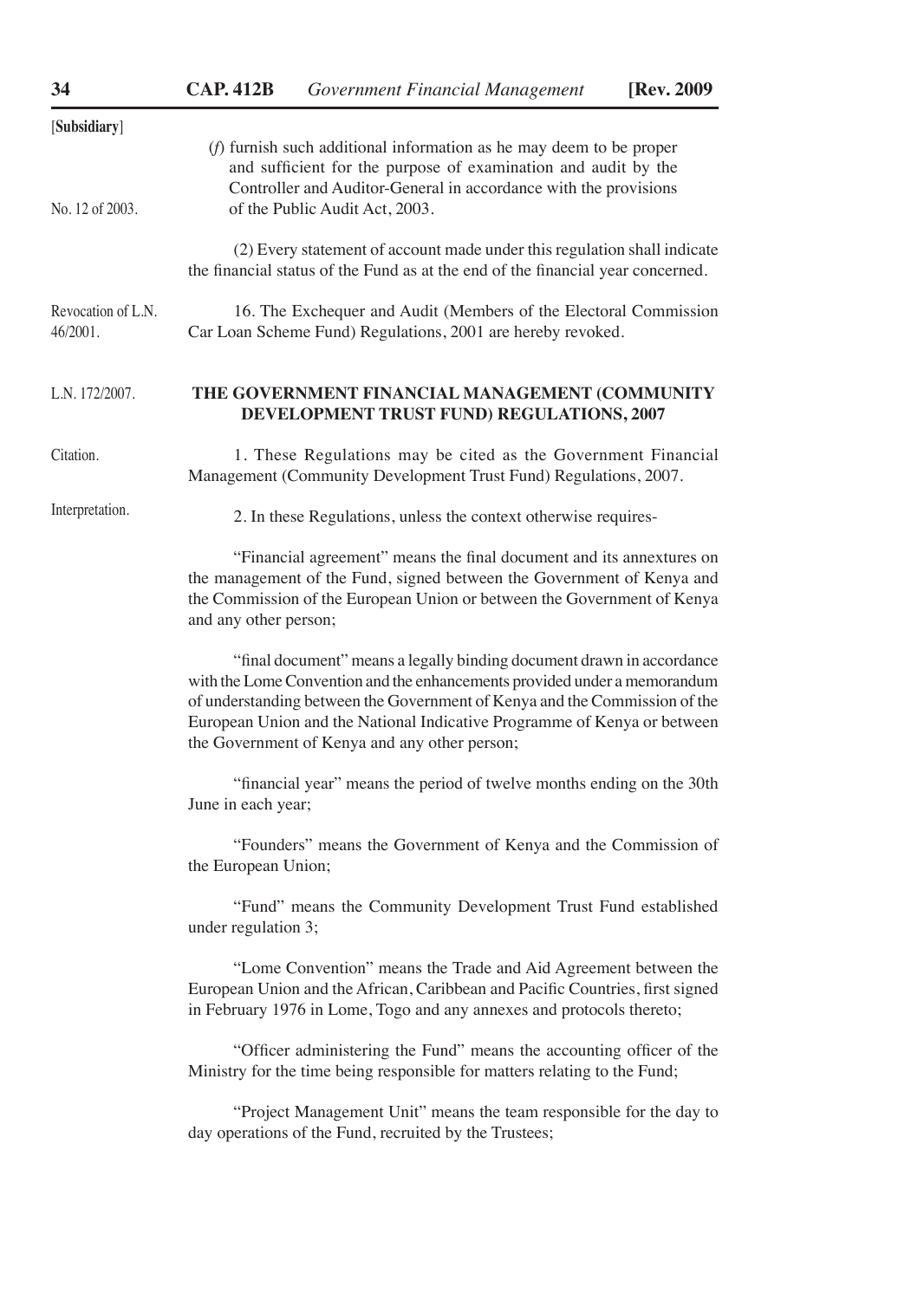| "Rules and Regulations" means the rules and regulations governing the<br>operations of the Fund;                                                                                                                                                                                                                                                                                                   | [Subsidiary]                         |
|----------------------------------------------------------------------------------------------------------------------------------------------------------------------------------------------------------------------------------------------------------------------------------------------------------------------------------------------------------------------------------------------------|--------------------------------------|
| "Trustee" means a person entrusted and jointly appointed by the Founders<br>to operate the Fund.                                                                                                                                                                                                                                                                                                   |                                      |
| 3. (1) There shall be a Fund known as the Community Development<br>Trust Fund.                                                                                                                                                                                                                                                                                                                     | Establishment of the<br>Fund.        |
| (2) The Fund shall be the successor to the Community Development Trust<br>Fund established under the Exchequer and Audit (Community Development<br>Trust Fund) Regulations, 1996.                                                                                                                                                                                                                  | L.N. $303/1996$ .                    |
| (3) Subject to these Regulations, all rights, duties and obligations of the<br>Community Development Trust Fund existing at the commencement of these<br>Regulations shall be transferred to the Fund and any reference to the Community<br>Development Trust Fund in a contract or document shall, for all purposes be<br>deemed to be a reference to the Fund established under sub-section (1). |                                      |
| (4) The Fund shall consist of-                                                                                                                                                                                                                                                                                                                                                                     |                                      |
| (a) monies appropriated by Parliament for that purpose;                                                                                                                                                                                                                                                                                                                                            |                                      |
| $(b)$ grants or donations made to the Fund; or                                                                                                                                                                                                                                                                                                                                                     |                                      |
| $(c)$ any monies from any other source provided for, lent or donated<br>to the Fund.                                                                                                                                                                                                                                                                                                               |                                      |
| 4. The object and purpose of the Fund is to provide funds for development<br>projects addressing basic needs of communities and individuals in Kenya.                                                                                                                                                                                                                                              | Object and purpose<br>of the Fund.   |
| 5. (1) Any surplus funds realized in a financial year from the operations<br>of the Fund shall be retained in a reserve account of the Fund and shall be used<br>by the Trustees for the purpose of the Fund.                                                                                                                                                                                      | Surplus and deficient<br>funds.      |
| (2) Any deficiency realized in a financial year shall, subject to the prior<br>approval of the Treasury, be offset against the realized surplus held in the<br>reserve account of the Fund.                                                                                                                                                                                                        |                                      |
| 6. (1) The expenditure on development projects shall be paid from the<br>Fund and shall be on the basis of, and limited to, the annual work programs<br>and cost estimates.                                                                                                                                                                                                                        | Annual approval of<br>the budget.    |
| (2) The Project Management Unit shall submit to the Trustees, the annual<br>work program and cost estimates at the beginning of the financial year to which<br>the work program and cost estimates relate.<br>(3) Any revision of the approved annual work program and cost estimates<br>shall be referred to the Trustees for fresh approval.                                                     |                                      |
| 7. The Lome Convention in force and any other financial agreement<br>shall govern the procurement of goods and services and the regulations and<br>procedures on procurement of goods and services shall be adhered to.                                                                                                                                                                            | Procurement of<br>goods and service. |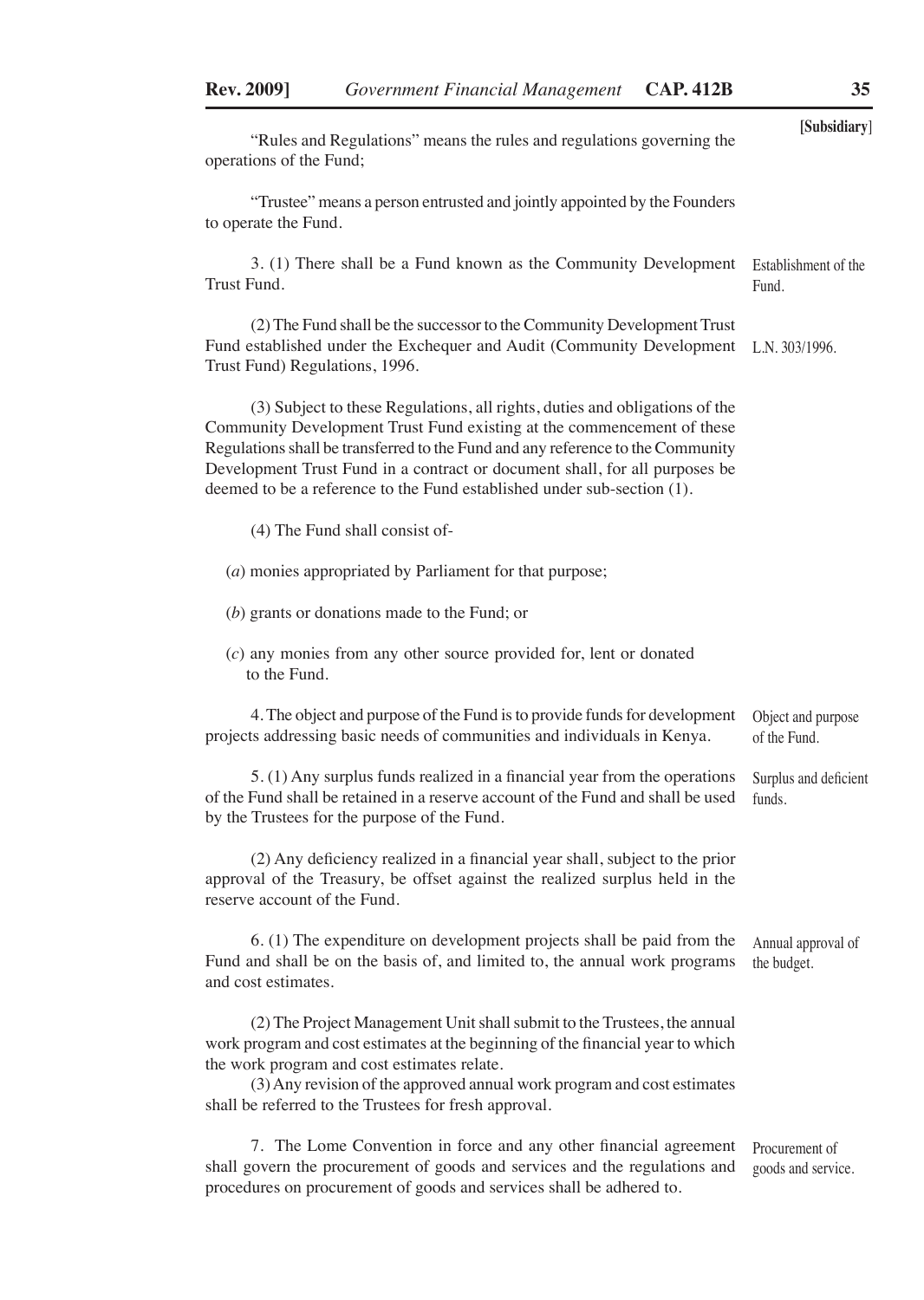| [Subsidiary]<br>Retention of receipts<br>and earnings. | 8. All receipts, earnings and accruals of the Fund and the balance of the<br>Fund at the close of each financial year shall not be paid into the Consolidated<br>Fund but shall be retained in a reserve account for the purposes of the Fund. |
|--------------------------------------------------------|------------------------------------------------------------------------------------------------------------------------------------------------------------------------------------------------------------------------------------------------|
| Administration of                                      | 9. The officer administering the Fund shall-                                                                                                                                                                                                   |
| Fund.                                                  | $(a)$ supervise and control the administration of the fund;                                                                                                                                                                                    |
|                                                        | $(b)$ consult with the Trustees on matters relating to the administration<br>of the Fund:                                                                                                                                                      |
|                                                        | $(c)$ impose conditions on the use of any expenditure authorized by him<br>on his own behalf, and may impose any reasonable restriction or<br>other requirement concerning use of expenditure;                                                 |
|                                                        | (d) cause to be kept proper books of account and other books and<br>records relating to the Fund; and                                                                                                                                          |
|                                                        | (e) prepare, sign and transmit to the Controller and Auditor-General<br>within three months after the end of each financial year, a statement<br>of accounts relating to the Fund for that year, in such form as the<br>Treasury may direct.   |
| Revocation of L.N.<br>303/1996.                        | 10. The Exchequer and Audit (Community Development Trust Fund)<br>Regulations, 1996 are revoked.                                                                                                                                               |
| L.N. 188/2007.                                         | THE GOVERNMENT FINANCIAL MANAGEMENT (KENYA<br><b>ENERGY-SECTOR ENVIRONMENT AND SOCIAL</b><br><b>RESPONSIBILITY PROGRAMME FUND) REGULATIONS, 2007</b>                                                                                           |
| Citation.                                              | 1. These Regulations may be cited as the Government Financial<br>Management (Kenya Energy-Sector Environment and Social Responsibility<br>Programme Fund) Regulations, 2007.                                                                   |
| Interpretation.                                        | 2. In these Regulations, unless the context otherwise requires-                                                                                                                                                                                |
|                                                        | "financial year" means the period of twelve months ending on the<br>30th June in each year;                                                                                                                                                    |
|                                                        | "Fund" means the Kenya Energy-Sector Environment and Social<br>Responsibility Programme Fund established under regulation 3; and                                                                                                               |
|                                                        | "officer administering the Fund" means the Permanent Secretary of<br>the Ministry for the time being responsible for matters relating to energy.                                                                                               |
| Establishment of the<br>Fund.                          | 3. (1) There is hereby established a Fund to be known as the Kenya<br>Energy-Sector Environment and Social Responsibility Programme Fund.                                                                                                      |
|                                                        | (2) The Fund shall consist of-                                                                                                                                                                                                                 |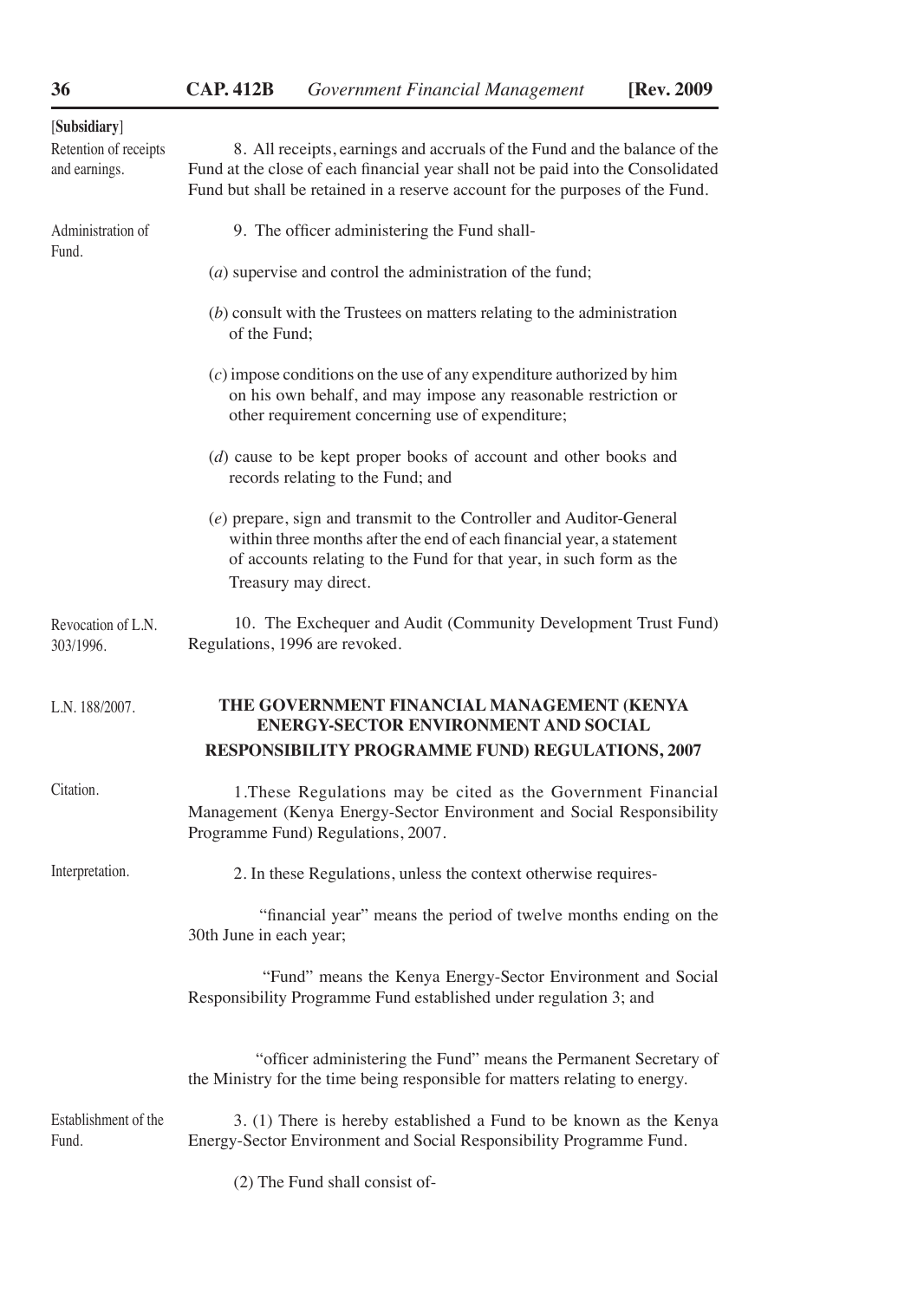|                                                                                                                                                                                                                                                                 | [Subsidiary]                                                   |
|-----------------------------------------------------------------------------------------------------------------------------------------------------------------------------------------------------------------------------------------------------------------|----------------------------------------------------------------|
| (a) monies appropriated by Parliament;                                                                                                                                                                                                                          |                                                                |
| $(b)$ contributions from-                                                                                                                                                                                                                                       |                                                                |
| (i) Kenya Petroleum Refineries Limited;                                                                                                                                                                                                                         |                                                                |
| (ii) Kenya Power and Lighting Company Limited;                                                                                                                                                                                                                  |                                                                |
| (iii) Kenya Electricity Generating Company Limited (KEN-<br>GEN);                                                                                                                                                                                               |                                                                |
| (iv) Kenya Pipeline Company Limited;                                                                                                                                                                                                                            |                                                                |
| (v) National Oil Corporation of Kenya Limited;                                                                                                                                                                                                                  |                                                                |
| (vi) Electricity Regulatory Commission;                                                                                                                                                                                                                         |                                                                |
| $(b)$ grants and donations;                                                                                                                                                                                                                                     |                                                                |
| $(c)$ income generated from the proceeds of the Fund.                                                                                                                                                                                                           |                                                                |
| 4. The object and purpose of the Fund is to finance activities relating<br>$to-$                                                                                                                                                                                | Object and purpose<br>of the Fund.                             |
| $(a)$ the production of wood fuel, power distribution poles and energy<br>crops for production of bio-fuels; and                                                                                                                                                |                                                                |
| (b) growing of trees in order to conserve soil and preserve catchment<br>areas for hydro-power dams, including provision of a sink for carbon<br>dioxide generated through combustion of fossil fuels.                                                          |                                                                |
| 5. There shall be paid out the Fund payments in respect of any expenses<br>incurred in pursuance of the object and purpose for which the Fund is<br>established.                                                                                                | Payments out of the<br>Fund.                                   |
| 6. The expenditure incurred on the Fund shall be on the basis of, and<br>limited to, annual work programmes and cost estimates which shall be prepared<br>by the officer administering the Fund at the beginning of the financial year to<br>which they relate. | Expenditure on the<br>Fund.                                    |
| 7. All receipts, earnings and accruals to the Fund, and the balance of Retention of receipts<br>the Fund at the close of each financial year shall be retained by the Fund for<br>purposes for which the Fund is established.                                   | and earnings.                                                  |
| 8. Existing Government financial and procurement regulations and<br>procedures shall apply in the administration of the Fund.                                                                                                                                   | Application of<br>financial and<br>procurement<br>regulations. |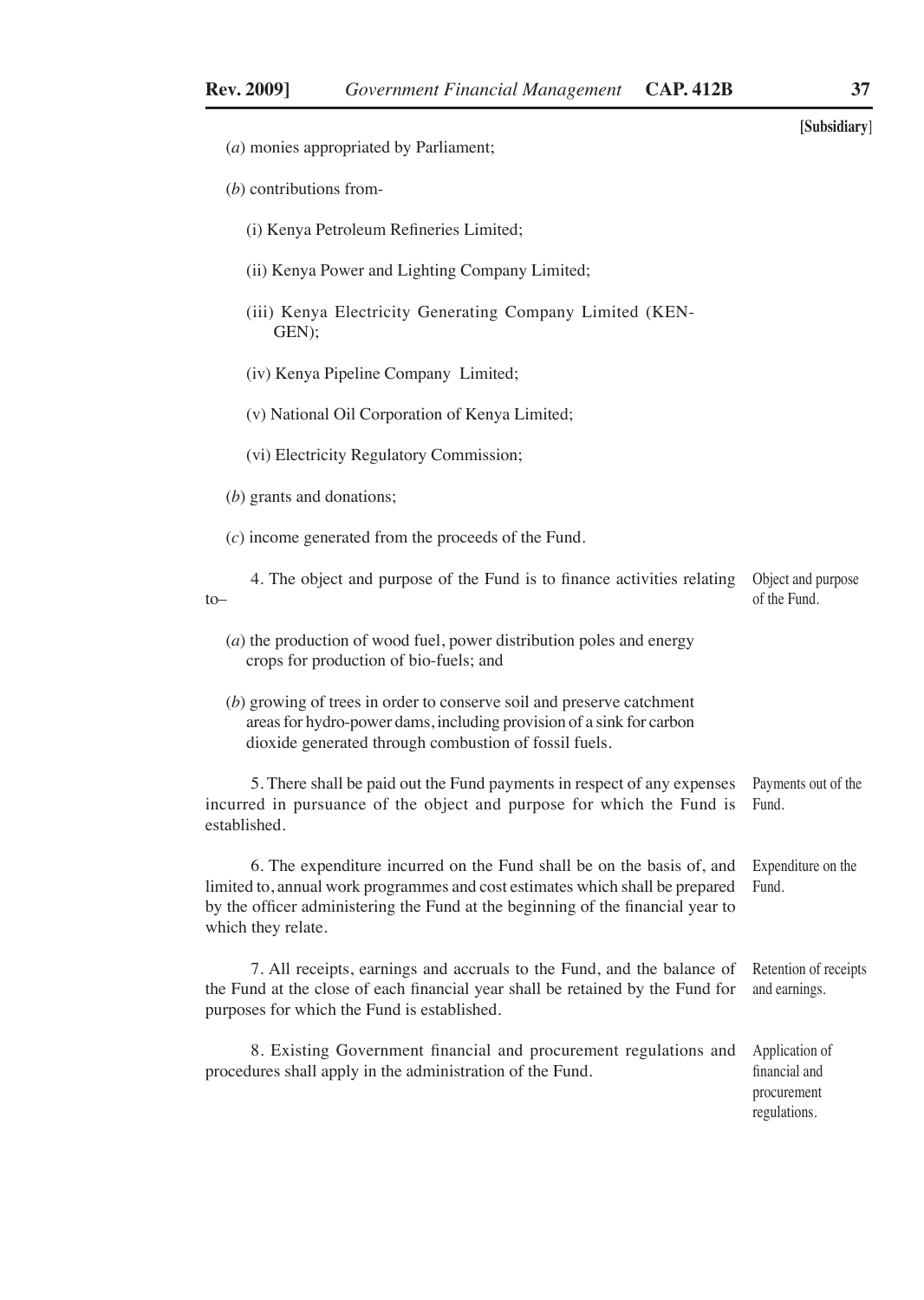| [Subsidiary]                   |                                                                                                                                                                                                                                                                                                                                                                                                                                                            |  |  |  |  |
|--------------------------------|------------------------------------------------------------------------------------------------------------------------------------------------------------------------------------------------------------------------------------------------------------------------------------------------------------------------------------------------------------------------------------------------------------------------------------------------------------|--|--|--|--|
| Administration of the<br>Fund. | 9. (1) The officer administering the Fund shall-                                                                                                                                                                                                                                                                                                                                                                                                           |  |  |  |  |
|                                | (a) open and operate a bank account at a bank to be approved by the<br>Minister for the time being responsible for finance into which all<br>the monies due to the Fund shall be paid;                                                                                                                                                                                                                                                                     |  |  |  |  |
|                                | (b) supervise and monitor expenditures to ensure compliance with<br>approved annual budgets;                                                                                                                                                                                                                                                                                                                                                               |  |  |  |  |
|                                | $(c)$ cause to be kept books of accounts and other books and records<br>in relation to the Fund of all activities and undertakings financed<br>from the Fund:                                                                                                                                                                                                                                                                                              |  |  |  |  |
| No. 12 of 2003.                | $(d)$ prepare, sign and transmit to the Controller and Auditor-General,<br>in respect of each financial year and within three months after<br>the end thereof, a statement of accounts relating to the Fund and<br>showing the expenditure incurred from the Fund, and such details<br>as the Minister for the time being responsible for Finance may from<br>time to time direct, in accordance with the provisions of the Public<br>Audit Act, 2003; and |  |  |  |  |
| No. 12 of 2003.                | $(e)$ furnish such additional information as he may deem to be proper<br>and sufficient for the purpose of examination and audit by the<br>Controller and Auditor-General in accordance with the provisions<br>of the Public Audit Act, 2003.                                                                                                                                                                                                              |  |  |  |  |
|                                | (2) Every statement of account shall include details of the balance<br>between the assets and liabilities of the Fund, and shall indicate the financial<br>status of the Fund as at the end of the financial year concerned.                                                                                                                                                                                                                               |  |  |  |  |
| Closure of the Fund.           | 10. In the event of winding up of the Fund, the cash balances shall be<br>transferred to the Exchequer while other assets of the Fund shall be transferred<br>to the Government.                                                                                                                                                                                                                                                                           |  |  |  |  |
|                                | THE GOVERNMENT FINANCIAL MANAGEMENT (WOMEN<br><b>ENTERPRISE FUND) REGULATIONS, 2007</b>                                                                                                                                                                                                                                                                                                                                                                    |  |  |  |  |
| Citation.                      | 1. These Regulations may be cited as the Government Financial<br>Management (Women Enterprise Fund) Regulations, 2007.                                                                                                                                                                                                                                                                                                                                     |  |  |  |  |
| Interpretation.                | 2. In these Regulations, unless the context otherwise requires-                                                                                                                                                                                                                                                                                                                                                                                            |  |  |  |  |
|                                | "Advisory Board" means the Advisory Board constituted under regulation<br>5;                                                                                                                                                                                                                                                                                                                                                                               |  |  |  |  |
|                                | "financial year" means the period of twelve months ending on the 30th<br>June in each year;                                                                                                                                                                                                                                                                                                                                                                |  |  |  |  |
|                                | "Fund" means the Women Enterprise Fund established under regulation<br>3;                                                                                                                                                                                                                                                                                                                                                                                  |  |  |  |  |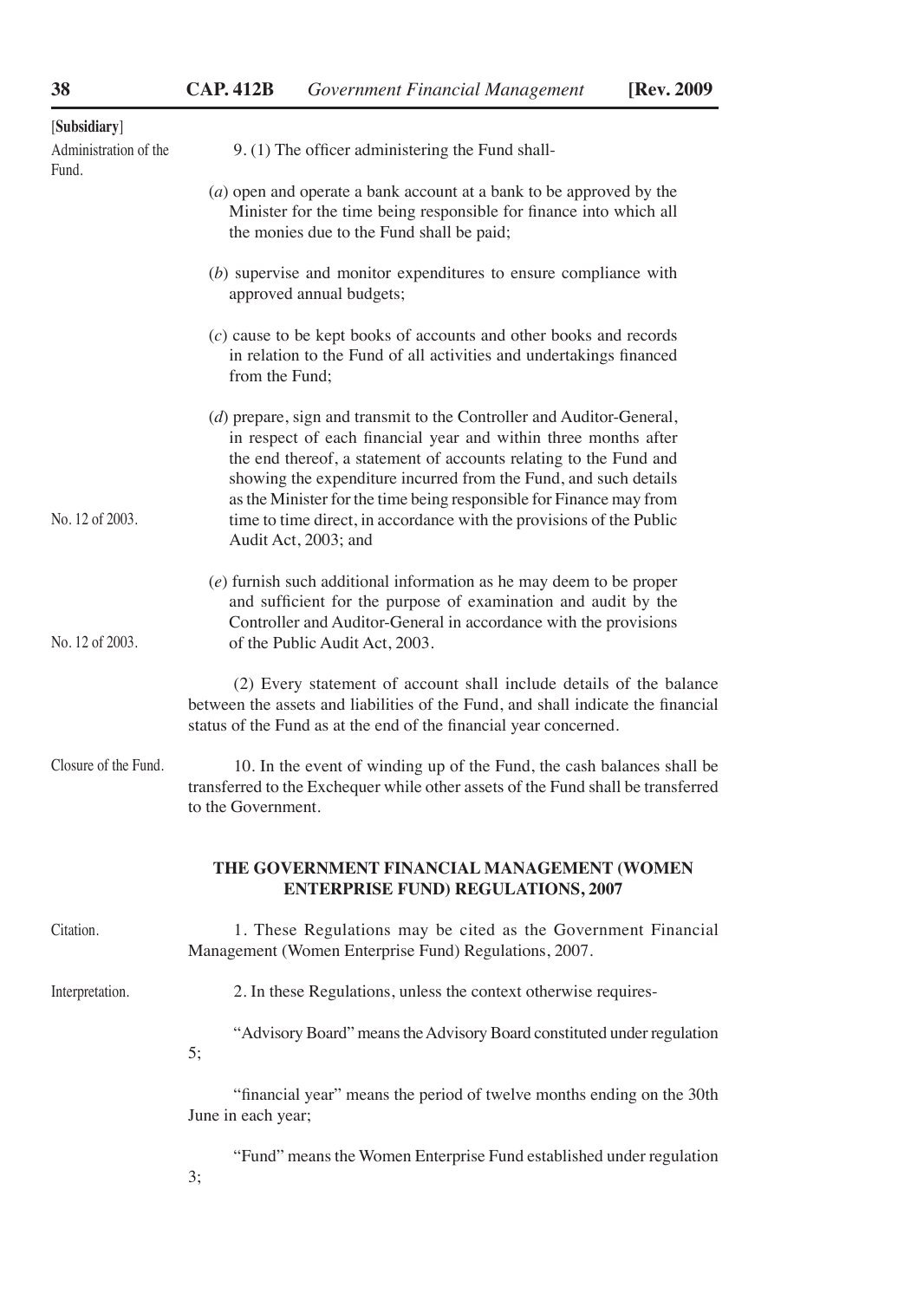"Minister" means the Minister for the time being responsible for women affairs;

 "officer administering the Fund" means the Permanent Secretary of the Ministry for the time being responsible for women affairs; and

"women" means female persons aged eighteen years and above.

3. (1) There is hereby established a Fund to be known as the Women Enterprise Fund. Establishment of the Fund.

(2) The Fund shall consist of-

(*a*) monies appropriated by Parliament;

(*b*) grants and donations;

(*c*) income generated from the proceeds of the Fund.

(3) There shall be paid out of the Fund payments in respect of any expenses incurred in pursuance of the object and purpose for which the Fund is established.

4. The object and purpose of the Fund is to-

(*a*) provide loans to credible micro-finance institutions (MFIs), registered non-governmental organisations (NGOs) involved in micro financing, and savings and credit co-operative organisations (SACCOs) for on-lending to women enterprises;

(*b*) attract and facilitate investment in micro, small and medium enterprises oriented infrastructure such as business, markets or business incubators that will be beneficial to women enterprises;

- (*c*) support women oriented micro, small and medium enterprises to develop linkages with large enterprises;
- (*d*) facilitate marketing of products and services of women enterprises in both domestic and international markets; and
- (*e*) support capacity building of the beneficiaries of the Fund and their institutions through Divisional Women Enterprise Fund Committees.

5. (1) There shall be a Board to be known as the Advisory Board which Advisory Board.shall consist of-

(*a*) a non-executive chairperson, not being a public officer, appointed by the President;

**[Subsidiary**]

Object and purpose of the Fund.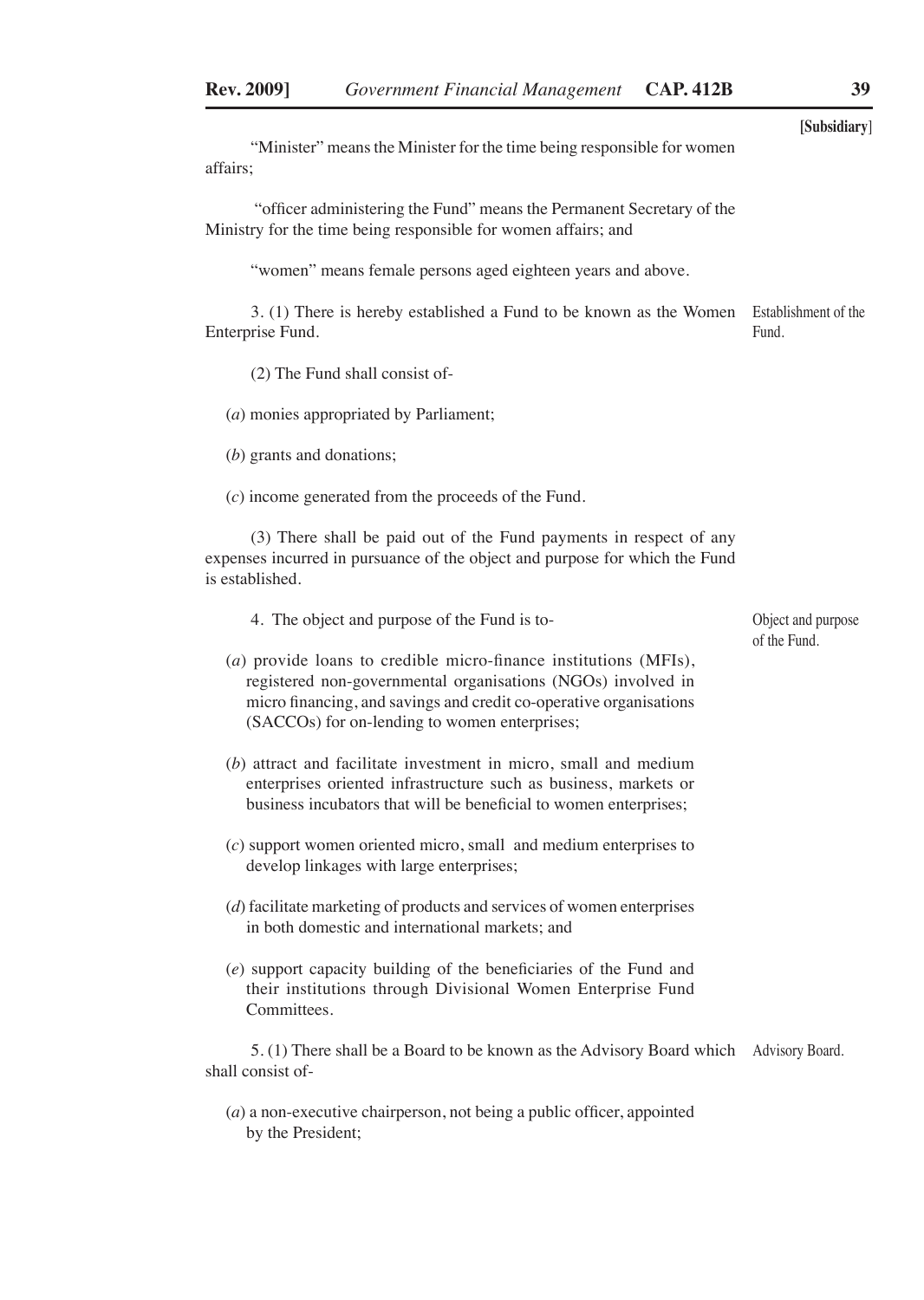| [Subsidiary]                                                    |                                                                                                                                                                                                                                                                                                          |
|-----------------------------------------------------------------|----------------------------------------------------------------------------------------------------------------------------------------------------------------------------------------------------------------------------------------------------------------------------------------------------------|
|                                                                 | (b) the Permanent Secretary of the Ministry for the time being<br>responsible for women affairs;                                                                                                                                                                                                         |
|                                                                 | $(c)$ the Permanent Secretary of the Ministry for the time being<br>responsible for finance;                                                                                                                                                                                                             |
|                                                                 | (d) the Permanent Secretary of the Ministry for the time being<br>responsible for trade and industry;                                                                                                                                                                                                    |
|                                                                 | (e) the Permanent Secretary of the Ministry for the time being<br>responsible for agriculture;                                                                                                                                                                                                           |
|                                                                 | (f) the Permanent Secretary of the Ministry for the time being<br>responsible for planning and national development;                                                                                                                                                                                     |
|                                                                 | $(g)$ five persons with expertise and experience in enterprises<br>development and financial management, appointed by the<br>Minister.                                                                                                                                                                   |
|                                                                 | (2) The members of the Advisory Board under paragraph $(1)$ (b) (f) may<br>attend in person or designate a representative to attend on their behalf.                                                                                                                                                     |
|                                                                 | (3) The Advisory Board shall oversee the management of the Fund and<br>advise the Minister generally on the operations of the Fund.                                                                                                                                                                      |
|                                                                 | $(4)$ A person shall not be appointed as chairperson under paragraph $(1)$<br>(a) unless that person-                                                                                                                                                                                                    |
|                                                                 | $(a)$ is involved in women matters;                                                                                                                                                                                                                                                                      |
|                                                                 | $(b)$ holds a university degree, and has experience in enterprise<br>development and financial management.                                                                                                                                                                                               |
| Secretariat and Chief<br>Executive of the<br>Fund.              | 6. There shall be a secretariat of the Fund, headed by a Chief Executive,<br>which shall be responsible for the day-to-day running of the affairs of the<br>Fund, and the Chief Executive and staff of the secretariat shall be appointed<br>competitively.                                              |
| Initial capital of the<br>Fund and additional<br>contributions. | 7. The initial capital of the Fund shall be Kshs.1 billion appropriated by<br>Parliament in the financial year 2007/2008, and additional contributions to the<br>Fund, if considered necessary, shall be on the basis of appropriations.                                                                 |
| Retention of receipts<br>and earnings.                          | 8. All receipts, earnings and accruals to the Fund, and the balance of<br>the Fund at the close of each financial year shall be retained by the Fund for<br>purposes for which the Fund is established.                                                                                                  |
| Expenditure on the<br>Fund.                                     | 9. (1) The expenditure incurred on the Fund shall be on the basis of, and<br>limited to, annual work programmes and cost estimates which shall be prepared<br>by the officer administering the Fund, and approved by the Advisory Board, at<br>the beginning of the financial year to which they relate. |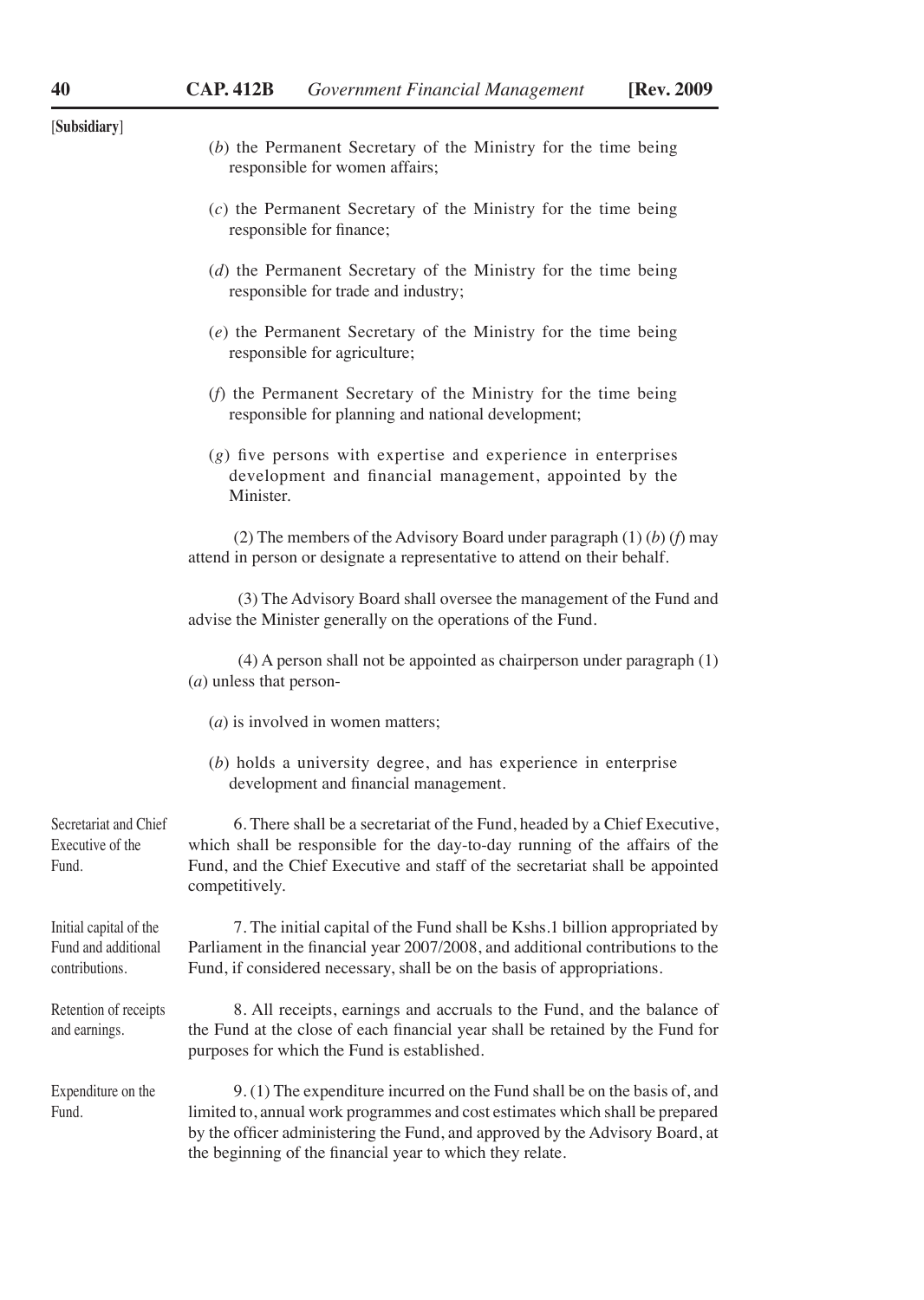|                                                                                                                                                                                                                                                                                                                                                                                                                                                          | [Subsidiary]                                                   |
|----------------------------------------------------------------------------------------------------------------------------------------------------------------------------------------------------------------------------------------------------------------------------------------------------------------------------------------------------------------------------------------------------------------------------------------------------------|----------------------------------------------------------------|
| (2) Any revision of the approved annual work programme, and of any<br>cost estimate, shall be referred to the Advisory Board for approval.                                                                                                                                                                                                                                                                                                               |                                                                |
| 10. Existing Government financial and procurement regulations and<br>procedures shall apply in the administration of the Fund.                                                                                                                                                                                                                                                                                                                           | Application of<br>financial and<br>procurement<br>regulations. |
| 11. (1) The officer administering the Fund shall-                                                                                                                                                                                                                                                                                                                                                                                                        | Administration of the<br>Fund.                                 |
| $(a)$ open and operate a bank account at a bank to be approved by the<br>Minister for the time being responsible for finance;                                                                                                                                                                                                                                                                                                                            |                                                                |
| $(b)$ supervise and control the administration of the Fund;                                                                                                                                                                                                                                                                                                                                                                                              |                                                                |
| $(c)$ consult with the Advisory Board on matters relating to the<br>administration of the Fund:                                                                                                                                                                                                                                                                                                                                                          |                                                                |
| $(d)$ cause to be kept books of accounts and other books and records<br>in relation to the Fund of all activities and undertakings financed<br>from the Fund:                                                                                                                                                                                                                                                                                            |                                                                |
| (e) prepare, sign and transmit to the Controller and Auditor-General,<br>in respect of each financial year and within three months after<br>the end thereof, a statement of accounts relating to the Fund and<br>showing the expenditure incurred from the Fund, and such details<br>as the Minister for the time being responsible for Finance may from<br>time to time direct, in accordance with the provisions of the Public<br>Audit Act, 2003; and | No. 12 of 2003.                                                |
| $(f)$ furnish such additional information as he may deem to be proper<br>and sufficient for the purpose of examination and audit by the<br>Controller and Auditor-General in accordance with the provisions<br>of the Public Audit Act, 2003.                                                                                                                                                                                                            | No. 12 of 2003.                                                |
| (2) Every statement of account shall include details of the balance<br>between the assets and liabilities of the Fund, and shall indicate the financial<br>status of the Fund as at the end of the financial year concerned.                                                                                                                                                                                                                             |                                                                |
| 12. In the event of winding up of the Fund, the cash balances shall be<br>transferred to the Exchequer while other assets of the Fund shall be transferred<br>to the Government.                                                                                                                                                                                                                                                                         | Closure of the Fund.                                           |
| THE GOVERNMENT FINANCIAL MANAGEMENT (HEALTH<br>SECTOR SERVICES FUND) REGULATIONS, 2007                                                                                                                                                                                                                                                                                                                                                                   | L.N. 401/2007.                                                 |

1. These Regulations may be cited ad the Government Financial Citation. Management (Health Sector Services Fund) Regulations, 2007.

2. In these Regulations, unless the context otherwise requires-Interpretation.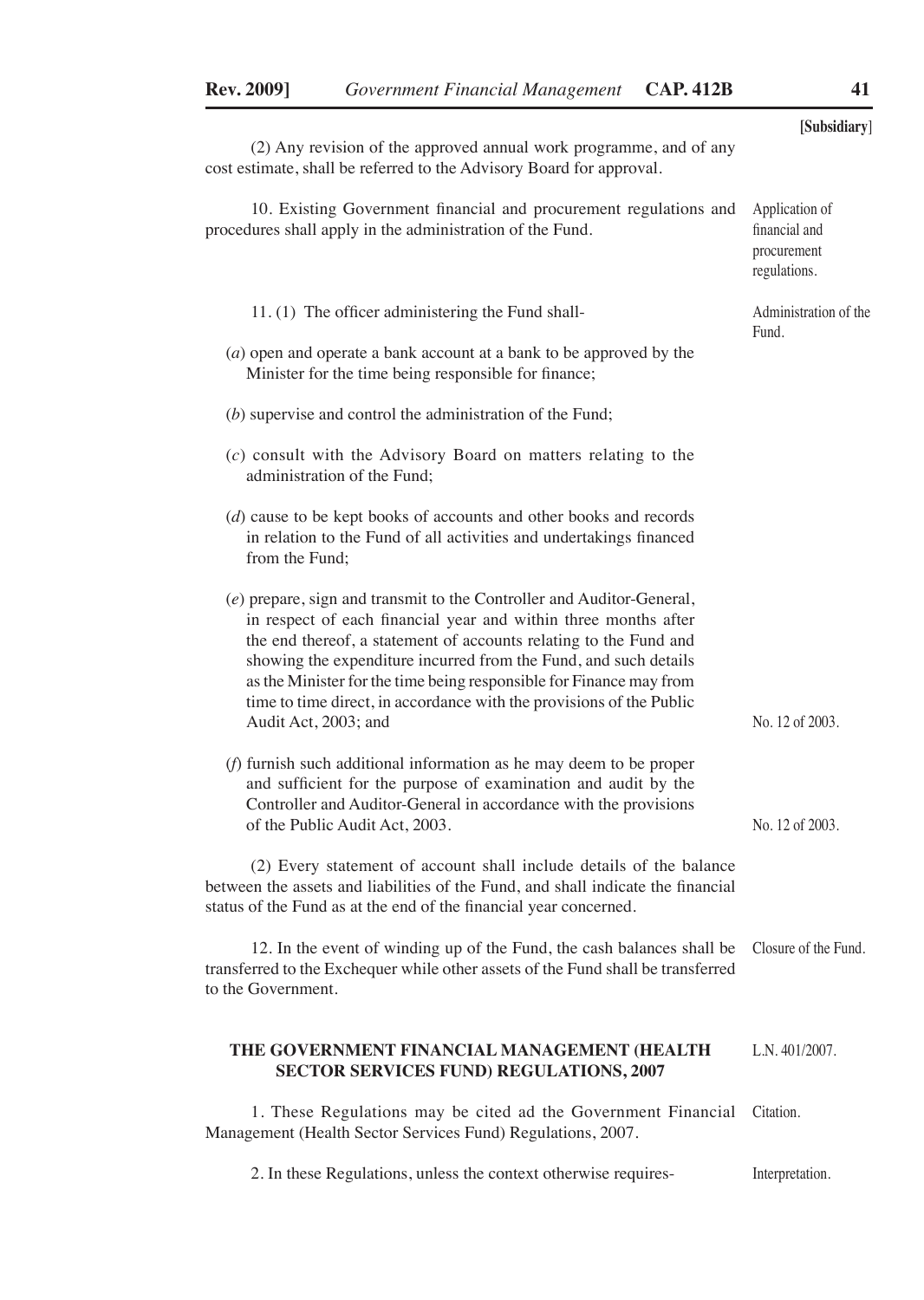| [Subsidiary] |  |
|--------------|--|

| "Committee" means the respective Committee established under |  |  |  |
|--------------------------------------------------------------|--|--|--|
| regulation 5;                                                |  |  |  |

"financial year" means the period of twelve months ending on the 30th June in each year;

"Fund" means the Health Sector Services Fund established under regulation 3;

"health facility" means a hospital, health centre, dispensary or nursing home and includes registered faith based health institutions;

"Minister" means the Minister for the time being responsible for matters relating to health;

"National Committee" means the Committee established under regulation 6;

"officer administering the Fund" means the accounting officer of the Ministry for the time being responsible for matters relating to health;

"user charges" means cost-sharing charges.

3. (1) There is hereby established a Fund to be known as the Health Sector Services Fund. Establishment of the Fund.

(2) The Fund shall consist of-

(*a*) Monies appropriated by Parliament for that purpose;

(*b*) Grants or donations made;

(*c*) Monies received as user charges;

(*d*) Income generated from the proceeds of the Fund.

(3) There shall be paid out of the Fund payments in respect of any expenses incurred in pursuance of the object and purpose for which the Fund is established.

(4) Any expenditure incurred by a health facility on the Fund shall be on the basis of, and limited to, the annual allocation and the Authority to Incur Expenditure.

(5) The receipts, earnings, accruals and the balance of the Fund at the close of each financial year shall not be paid into the Consolidated Fund but shall be retained for the purpose for which the Fund is established.

The objects and purposes of the Fund. **4**. The objects and purposes of the Fund are to-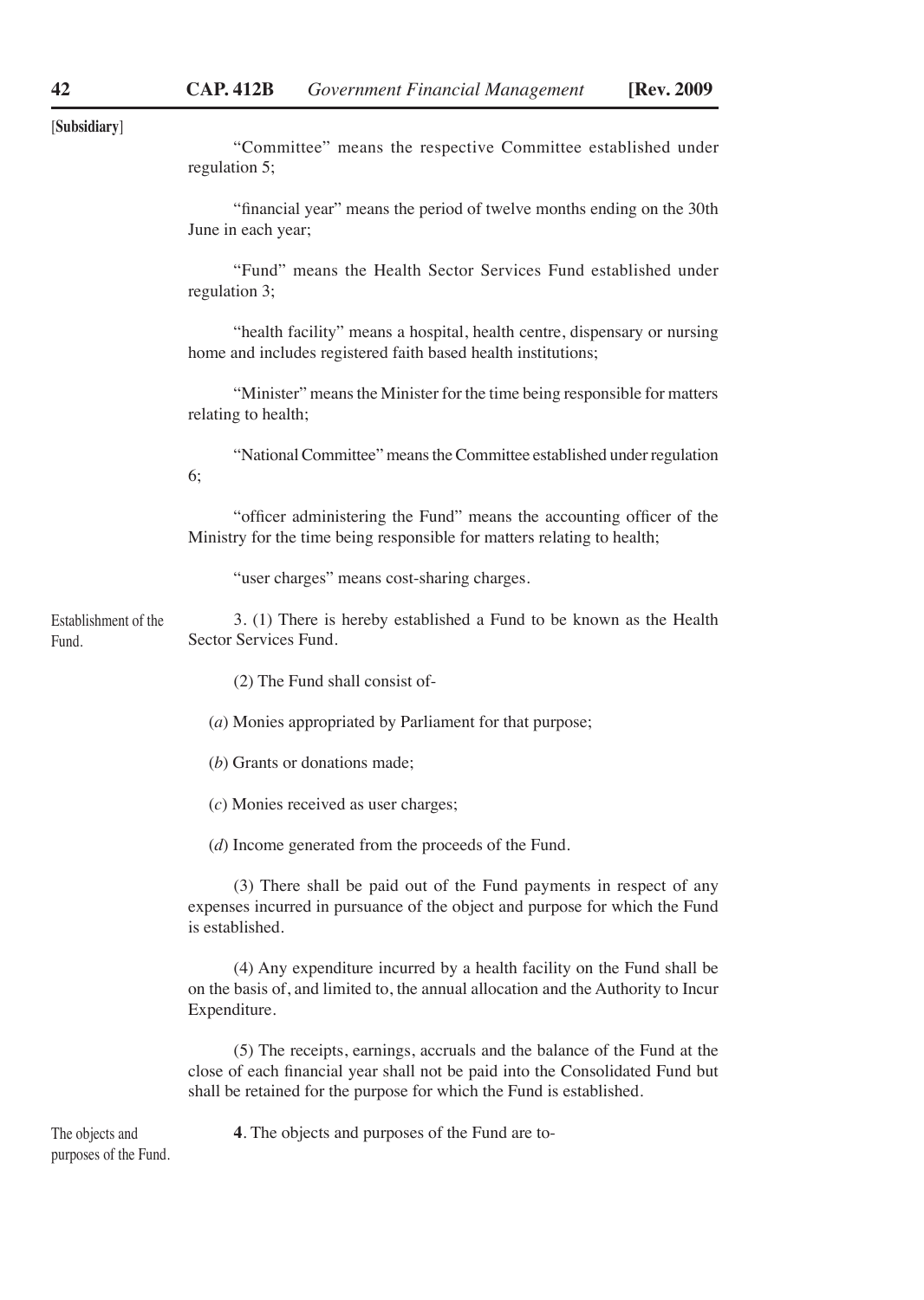|                                                                                                                                                                                                                                                                                                                      | [Subsidiary]                                          |
|----------------------------------------------------------------------------------------------------------------------------------------------------------------------------------------------------------------------------------------------------------------------------------------------------------------------|-------------------------------------------------------|
| $(a)$ Provide financial resources for medical supplies, rehabilitation and<br>equipment of health facilities in the country;                                                                                                                                                                                         |                                                       |
| (b) Support capacity building in management of health facilities;                                                                                                                                                                                                                                                    |                                                       |
| $(c)$ Support and empower rural communities to take charge of<br>improving their own health;                                                                                                                                                                                                                         |                                                       |
| $(d)$ Provide grants for strengthening of the faith based health facilities<br>through their respective secretariats; and                                                                                                                                                                                            |                                                       |
| (e) Improve the quality of health care services in the health<br>facilities.                                                                                                                                                                                                                                         |                                                       |
| 5. (1) There are established Provincial Hospital Management Committees,<br>District Hospital Management Committees, Sub-District Hospital Management<br>Committees, Health Centre Management Committees and Dispensary<br>Management Committees whose composition and functions are as specified<br>in the Schedule. | <b>Health Facilities</b><br>Management<br>Committees. |
| (2) The Committees established under paragraph (1) shall exercise their<br>specified functions in relation to such public health facilities as may, from time<br>to time, be Gazetted by the Minister.                                                                                                               |                                                       |
| 6. (1) There is hereby established a National Committee to be known as<br>the National Health Services Committee.                                                                                                                                                                                                    | National Health<br>Services Committee.                |
| (2) The National Committee shall consist of-                                                                                                                                                                                                                                                                         |                                                       |
| $(a)$ a chairman, not being a public officer, appointed by the Minister;                                                                                                                                                                                                                                             |                                                       |
| $(b)$ the Permanent Secretary in the Ministry for the time being<br>responsible for matters relating to health or his representative duly<br>nominated by him in writing;                                                                                                                                            |                                                       |
| $(c)$ the Permanent Secretary in the Ministry for the time being<br>responsible for finance or his representative duly nominated by<br>him in writing;                                                                                                                                                               |                                                       |
| (d) the Director of Medical Services, who shall be the Secretary;<br>and                                                                                                                                                                                                                                             |                                                       |
| $(e)$ three persons appointed by the Minister, of whom two shall be<br>women and of whom-                                                                                                                                                                                                                            |                                                       |
| (i) One who shall be appointed by virtue of his knowledge or ex-<br>perience in financial management;                                                                                                                                                                                                                |                                                       |

(ii) One who shall be appointed by virtue of his experience in health care delivery management; and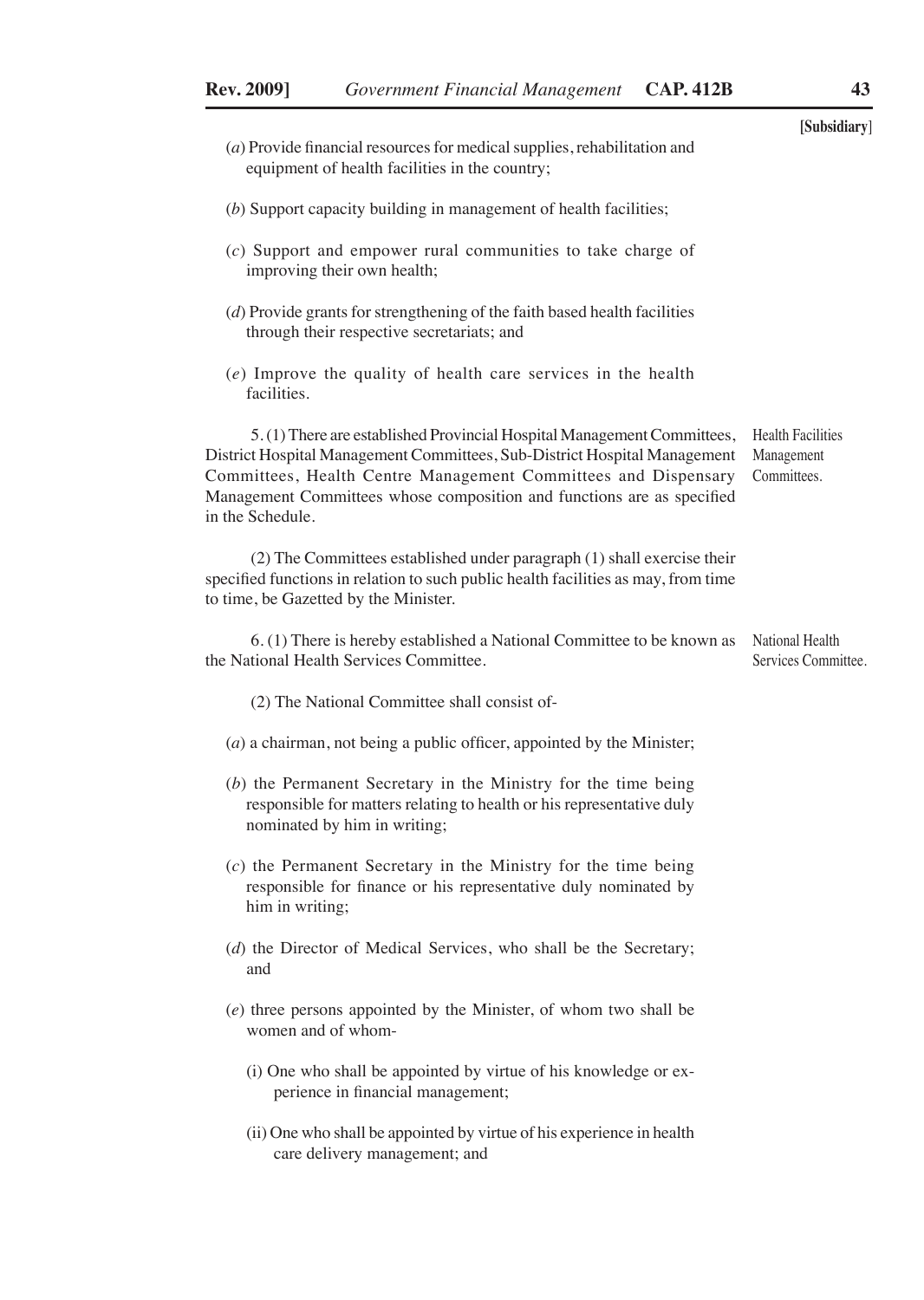| [Subsidiary]                                                       | (iii) One who shall be appointed by virtue of his expertise and<br>experience as a medical practitioner.                                                                                                                                                                         |  |
|--------------------------------------------------------------------|----------------------------------------------------------------------------------------------------------------------------------------------------------------------------------------------------------------------------------------------------------------------------------|--|
|                                                                    | (f) A maximum of three other persons as the Committee may deem<br>necessary to co-opt.                                                                                                                                                                                           |  |
|                                                                    | (3) A person shall not be appointed as chairman under paragraph $(2)$ $(a)$<br>unless that person-                                                                                                                                                                               |  |
|                                                                    | (a) holds a university degree; and                                                                                                                                                                                                                                               |  |
|                                                                    | $(b)$ has at least five years experience in financial, business or economic<br>management.                                                                                                                                                                                       |  |
|                                                                    | (4) The quorum at any meeting of the Committee shall be five members<br>and the Committee shall meet four times in each financial year.                                                                                                                                          |  |
| Functions of the<br>Committee.                                     | 7. The National Committee shall-                                                                                                                                                                                                                                                 |  |
|                                                                    | $(a)$ approve the work plans prepared by a health facility;                                                                                                                                                                                                                      |  |
|                                                                    | $(b)$ ensure equitable distribution of resources to the health facilities;<br>and                                                                                                                                                                                                |  |
|                                                                    | $(c)$ review and approve annual expenditure statements of the health<br>facilities.                                                                                                                                                                                              |  |
| Fees.                                                              | 8. The fees payable as user charges under the cost-sharing programme,<br>which shall be notified in the Gazette, shall be reviewed from time to time by<br>the Minister in consultation with the Treasury.                                                                       |  |
| Application of<br>the financial and<br>procurement<br>regulations. | 9. The existing Government financial and procurement regulations and<br>procedures shall apply in the administration of the Fund.                                                                                                                                                |  |
| Administration of the<br>Fund.                                     | 10. The officer administering the Fund shall-                                                                                                                                                                                                                                    |  |
|                                                                    | $(a)$ supervise and control the administration of the Fund;                                                                                                                                                                                                                      |  |
|                                                                    | $(b)$ open and operate a bank account at a bank approved by the Minister<br>for the time being responsible for finance;                                                                                                                                                          |  |
|                                                                    | $(c)$ develop a criteria for the allocation of funds for approval by the<br><b>National Committee:</b>                                                                                                                                                                           |  |
|                                                                    | (d) prepare annual distribution of resources to facilities;                                                                                                                                                                                                                      |  |
|                                                                    | $(e)$ if he thinks fit, in consultation with the National Committee, impose<br>conditions on the use of the expenditure authorized by him or on<br>his behalf and may impose any reasonable prohibition, restriction<br>or other requirement concerning such use or expenditure; |  |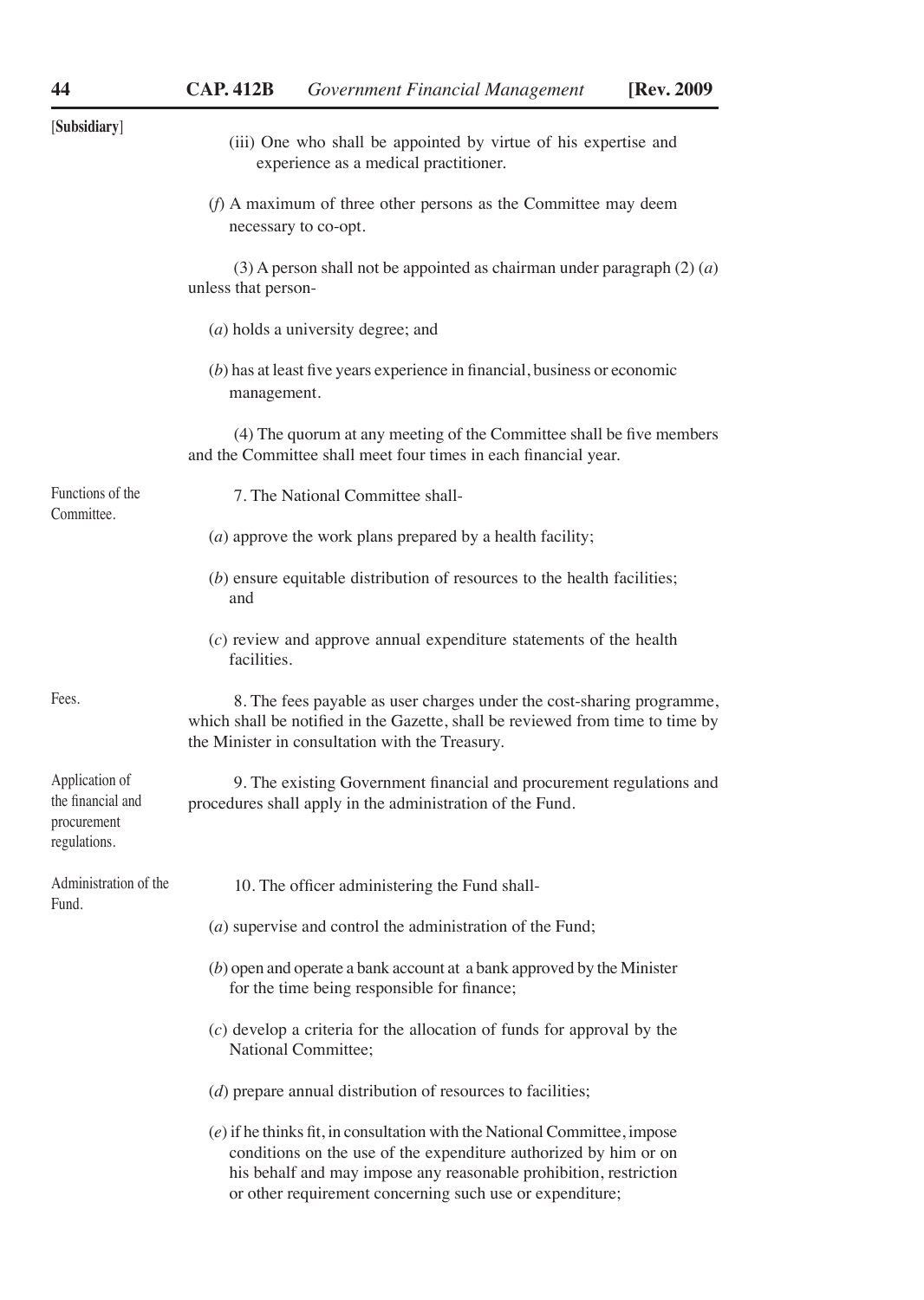|                                                                                                                                                                                                                                                                                                                                                                                                                                   | [Subsidiary]                    |
|-----------------------------------------------------------------------------------------------------------------------------------------------------------------------------------------------------------------------------------------------------------------------------------------------------------------------------------------------------------------------------------------------------------------------------------|---------------------------------|
| $(f)$ institute prudent measures for the proper utilization for monies<br>deposited in the Fund using suitable internal controls and<br>appropriate mechanisms for accountability including audit of<br>accounts by internal auditors of the Ministry responsible for matters<br>relating to finance;                                                                                                                             |                                 |
| $(g)$ cause to be kept proper books of accounts and records relating to<br>all receipts, payments, assets and liabilities of the Fund and to any<br>other activities and undertakings financed by the Fund;                                                                                                                                                                                                                       |                                 |
| $(h)$ prepare, sign and transmit to the Controller and Auditor-General<br>in respect of each financial year and within three months after the<br>end thereof, a statement of account relating to the Fund specifying<br>all contributions to the Fund and the expenditure incurred from the<br>Fund, and such details as the Treasury may from time to time direct,<br>in accordance with the provisions of the Public Audit Act; | No. 12 of 2003.                 |
| $(i)$ furnish such additional information as he may be required that is<br>proper and sufficient for the purpose of examination and audit by the<br>Controller and Auditor-General in accordance with the provisions<br>of the Public Audit Act.                                                                                                                                                                                  | No. 12 of 2003.                 |
| 11. In the event of winding up of the Fund, the cash balances shall be<br>transferred to the Exchequer while other assets of the Fund shall be transferred<br>to the Ministry for the time being responsible for matters relating to health.                                                                                                                                                                                      | Winding up of the<br>Fund       |
| 12. (1) The Exchequer and Audit (Health Care Services Fund)<br>Regulations, 1990 are revoked.                                                                                                                                                                                                                                                                                                                                     | Revocation of L.N.<br>268/1990. |

(2) On coming into operation of these Regulations, all the assets and liabilities of the Health Care Services Fund existing under the Exchequer and Audit (Health Care Services Fund) Regulations, 1990 shall be transferred to and vest in the Fund.

#### **SCHEDULE (r. 5)**

#### COMPOSITION AND FUNCTIONS OF HEALTH FACILITIES MANAGEMENT COMMITTEES

#### Provincial Hospital Management Committee

1. The total membership of the Committee shall be at least seven and not more than nine members.

2. (1) The Committee shall consist of-

(*a*) a chairman appointed by the Minister from the members of the Committee;

(*b*) the area Provincial Commissioner or his representative;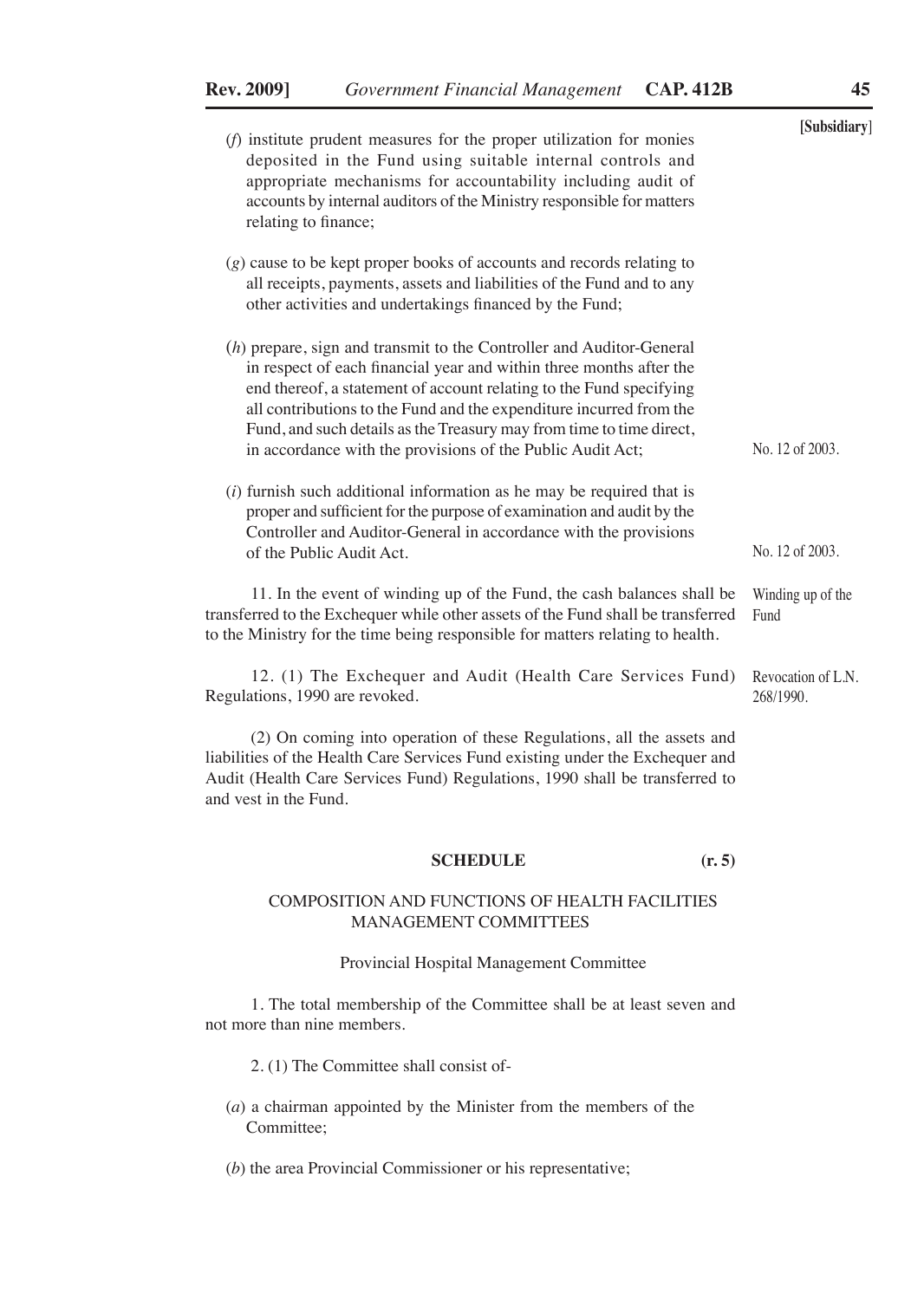| [Subsidiary]                   | (c) the Provincial Medical Officer of Health or his representative;                                                                                                                  |
|--------------------------------|--------------------------------------------------------------------------------------------------------------------------------------------------------------------------------------|
|                                | $(d)$ the person in charge of the health facility;                                                                                                                                   |
|                                |                                                                                                                                                                                      |
|                                | $(e)$ the person in charge of the municipal authority health facilities;<br>and                                                                                                      |
|                                | $(f)$ the following persons, who shall be residents of the area of<br>jurisdiction, appointed by the Minister-                                                                       |
|                                | (i) one person who shall have knowledge and experience in finance<br>and administration;                                                                                             |
|                                | (ii) one person nominated by women groups;                                                                                                                                           |
|                                | (iii) one person nominated by faith based organizations; and                                                                                                                         |
|                                | (iv) not more than two persons nominated by recognized com-<br>munity based development organizations, of whom one shall<br>be a woman.                                              |
|                                | (2) A member of the Committee, apart from the ex-officio members, shall<br>hold office for a period of three years and shall be eligible for re-appointment<br>for one further term. |
|                                | (3) The Committee may, if necessary, appoint sub-committees that shall<br>carry out specific functions.                                                                              |
|                                | (4) The Committee shall meet four times in each financial year and shall<br>maintain records of its deliberations.                                                                   |
|                                | (5) The quorum for the meeting of the Committee shall be five of all the<br>members including the secretary.                                                                         |
|                                | (6) The committee shall be responsible to the officer administering the<br>Fund.                                                                                                     |
|                                | (7) The hospital administration shall provide the necessary secretarial<br>services to the Committee.                                                                                |
| Functions of the<br>Committee. | 3. The Committee shall-                                                                                                                                                              |
|                                | $(a)$ supervise and control the administration of the funds allocated to<br>the facility;                                                                                            |
|                                | $(b)$ open and operate a bank account at a bank approved by the Minister<br>for the time being responsible for finance;                                                              |
|                                | (c) prepare work plans based on estimated expenditures;                                                                                                                              |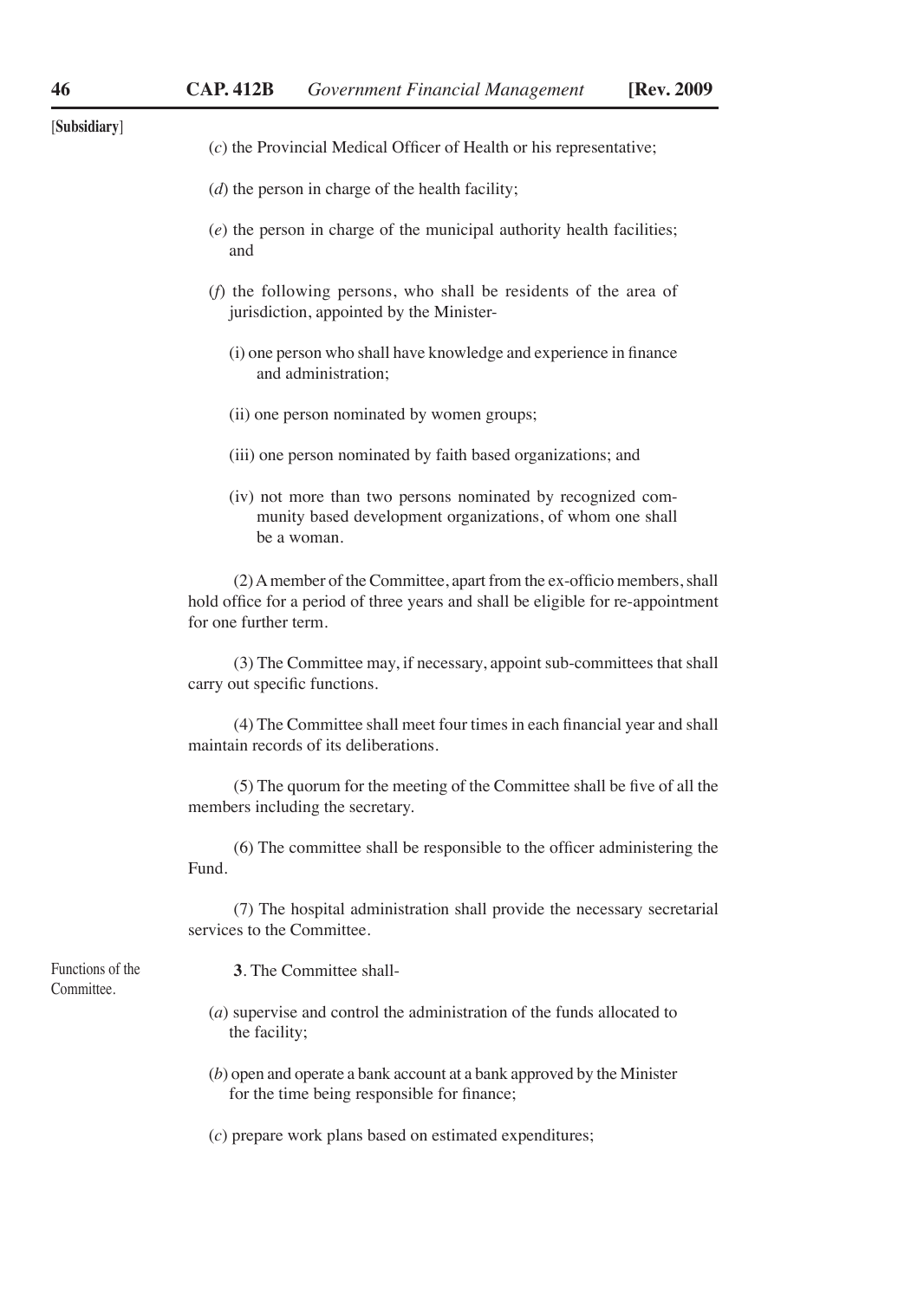- **[Subsidiary**] (*d*) cause to be kept basic books of accounts and records of accounts of the income, expenditure, assets and liabilities of the facility as prescribed by the officer administering the Fund;
- (*e*) prepare and submit certified periodic financial and performance reports as prescribed; and
- (*f*) cause to be kept a permanent record of all its deliberations.

#### DISTRICT HOSPITAL MANAGEMENT COMMITTEE OR SUB-DISTRICT HOSPITAL MANAGEMENT COMMITTEE

1. The total membership of the Committee shall be at least seven and not more than nine members.

- 2. (1) The Committee shall consist of-
- (*a*) a chairman appointed by the Minister from the members of the Committee;
- (*b*) the area District Commissioner or his representative;
- (*c*) the District Medical Officer of Health or his representative;
- (*d*) the person in charge of the health facility;
- (*e*) the person in charge of the local authority health facilities; and
- (*f*) the following persons, who shall be residents of the area of jurisdiction, appointed by the Minister-
	- (i) one person who shall have knowledge and experience in finance and administration matters;
	- (ii) one person nominated by women groups;
	- (iii) one person nominated by the faith based organizations;

 (iv) not more than two persons nominated by recognized community based development organizations of whom one shall be a woman.

(2) A member of the Committee, apart from the ex-officio member, shall hold office for a period of three years and shall be eligible for re-appointment for one further term.

(3) The Committee may, if necessary, appoint sub-committees that shall carry out specific functions.

(4) The Committee shall meet four times in each financial year and shall maintain records of its deliberations.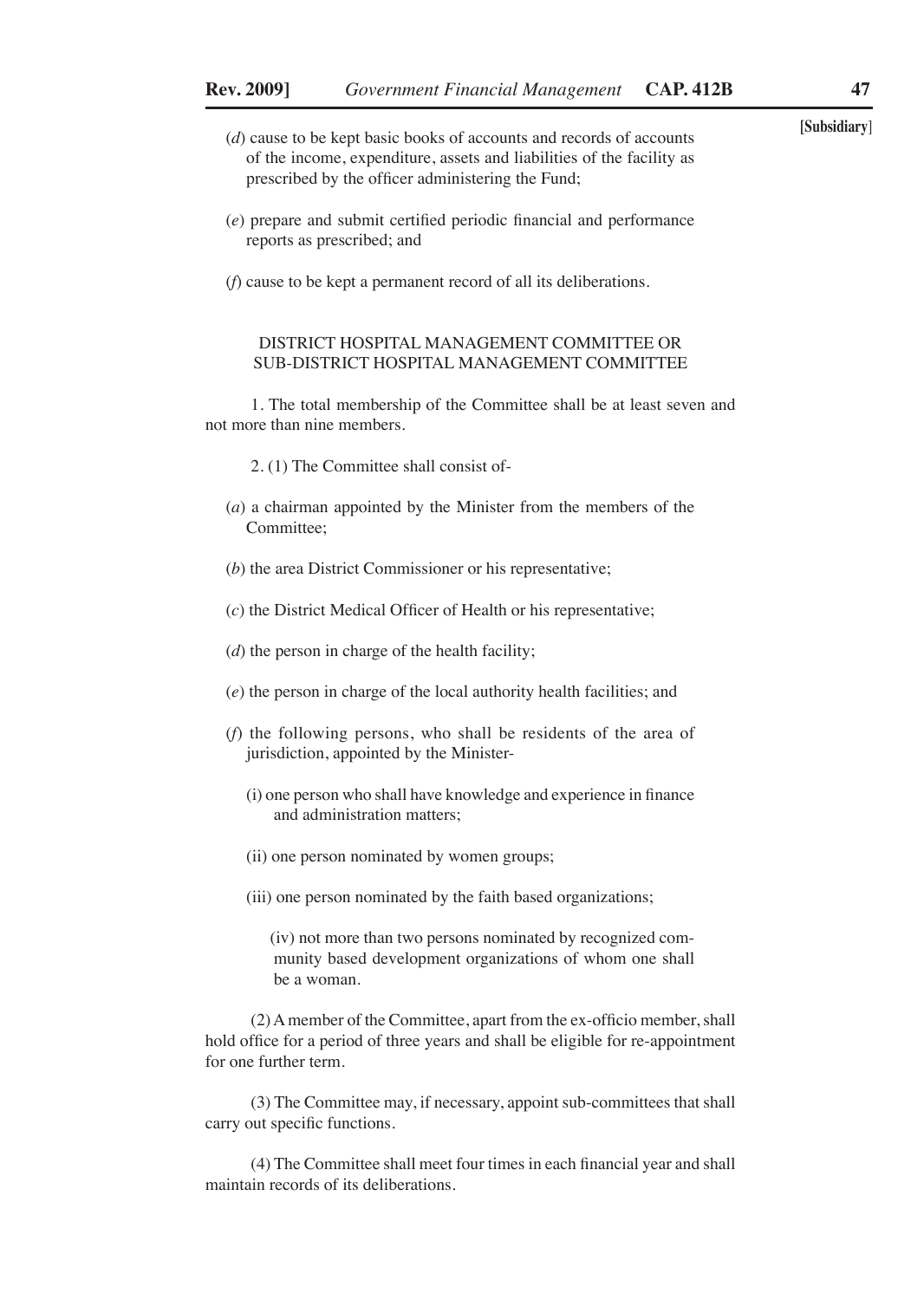|  | [Subsidiary] |
|--|--------------|
|  |              |

Functions of the committee.

[**Subsidiary**] (5) The quorum for the meeting of the Committee shall be five of all the members including the secretary.

(6) The Committee shall be responsible to the officer administering the Fund.

(7) The hospital administration shall provide the necessary secretarial services to the Committee.

**3**. The Committee shall-

- (*a*) supervise and control the administration of the funds allocated to the facility;
- (*b*) open and operate a bank account at a bank approved by the Minister for the time being responsible for finance;
- (*c*) prepare work plans based on estimated expenditures;
- (*d*) cause to be kept basic books of accounts and records of accounts of the income, expenditure, assets and liabilities of the facility as prescribed by the officer administering the Fund;
- (*e*) prepare and submit certified periodic financial and performance reports as prescribed; and
- (*f*) cause to be kept a permanent record of all its deliberations.

#### HEALTH CENTRE MANAGEMENT COMMITTEE OR DISPENSARY MANAGEMENT COMMITTEES

1. The total membership of the Committees shall be at least seven and not more than nine members.

2. (1) The Committees shall consists of-

- (*a*) a representative from the provincial administration in the area of jurisdiction;
- (*b*) the person in charge of the health facility, who shall be the secretary;
- (*c*) the District Medical Officer of Health or his representative;
- (*d*) the person in charge of the local authority health facilities; and
- (*e*) the following persons, who shall be residents of the area of jurisdiction, appointed by the Minister or any other person authorized by him in writing-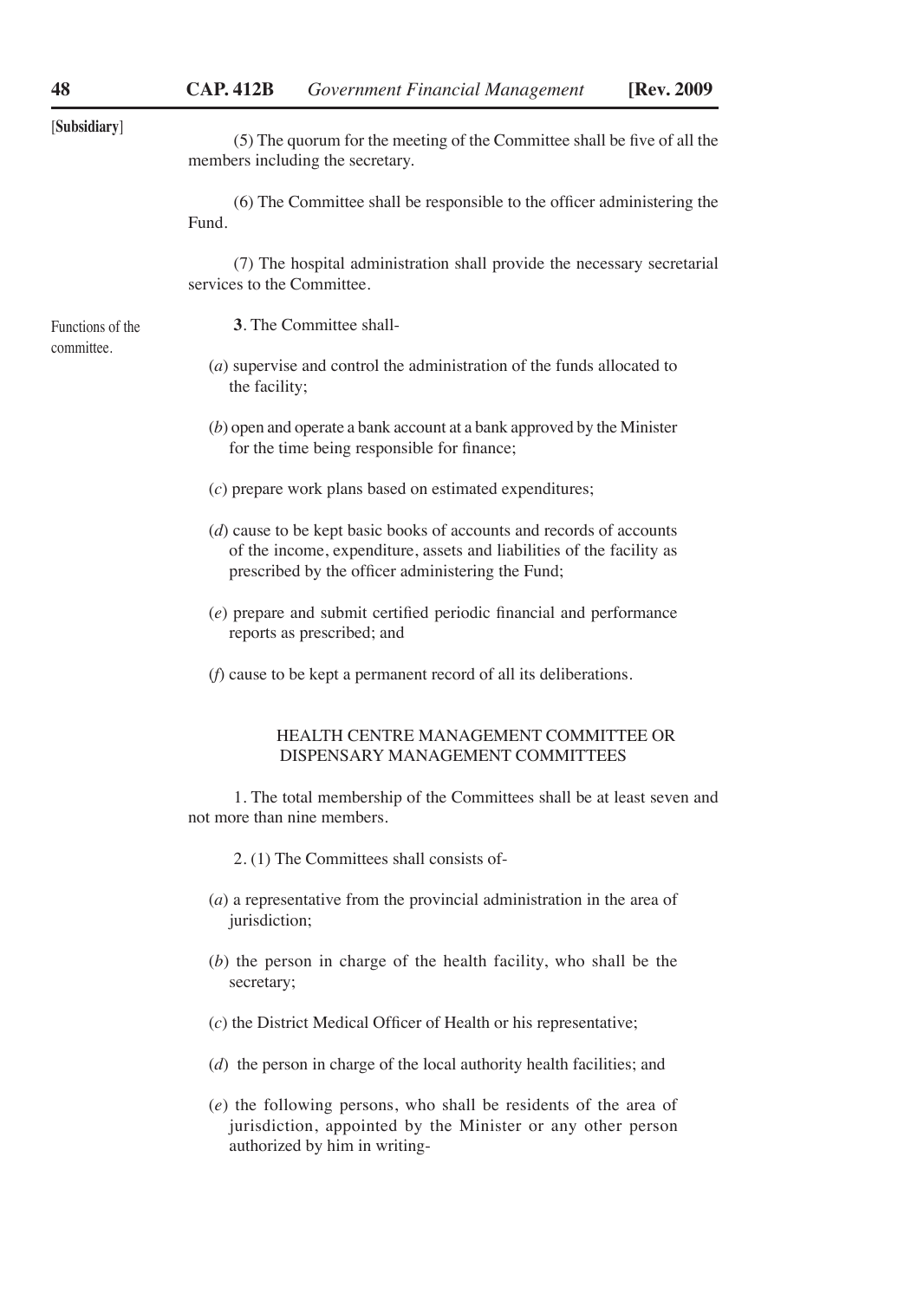- **[Subsidiary**] (i) one person who shall have knowledge and experience in finance and administration; and
- (ii) four persons of whom two shall be women.

(2) The Committees shall appoint the chairman, who shall not be an exofficio member, from any of the persons set out in sub-paragraph (1).

(3) A member of the Committees, apart from the ex-officio member, shall hold office for a period of three years and shall be eligible for re-appointment for one further term.

(4) The Committees may, if necessary, appoint sub-committees that shall carry out specific functions.

(5) The Committees shall meet four times in each financial year and shall maintain records of its deliberations.

(6) The quorum for the meeting of the Committees shall be five of all the members including the secretary.

(7) The Committee shall be responsible to the officer administering the Fund.

3. The Committee shall-

(*a*) supervise and control the administration of the funds allocated to the facilities;

- (*b*) open and operate a bank account at a bank approved by the Minister for the time being responsible for finance;
- (*c*) prepare work plans based on estimated expenditures;
- (*d*) cause to be kept basic books of accounts and records of accounts of the income, expenditure, assets and liabilities of the facility as prescribed by the officer administering the Fund;
- (*e*) prepare and submit certified periodic financial and performance reports as prescribed; and

(*f*) cause to be kept a permanent record of all its deliberations.

#### **THE GOVERNMENT FINANCIAL MANAGEMENT (HUMANITARIAN FUND FOR MITIGATION OF EFFECTS AND RESETTLEMENT OF VICTIMS OF POST-2007 ELECTION VIO-LENCE) REGULATIONS, 2008** L.N. 11/2008.

1. These Regulations may be cited as the Government Financial Management (Humanitarian Fund for Mitigation of Effects and Resettlement

Functions of the **Committees**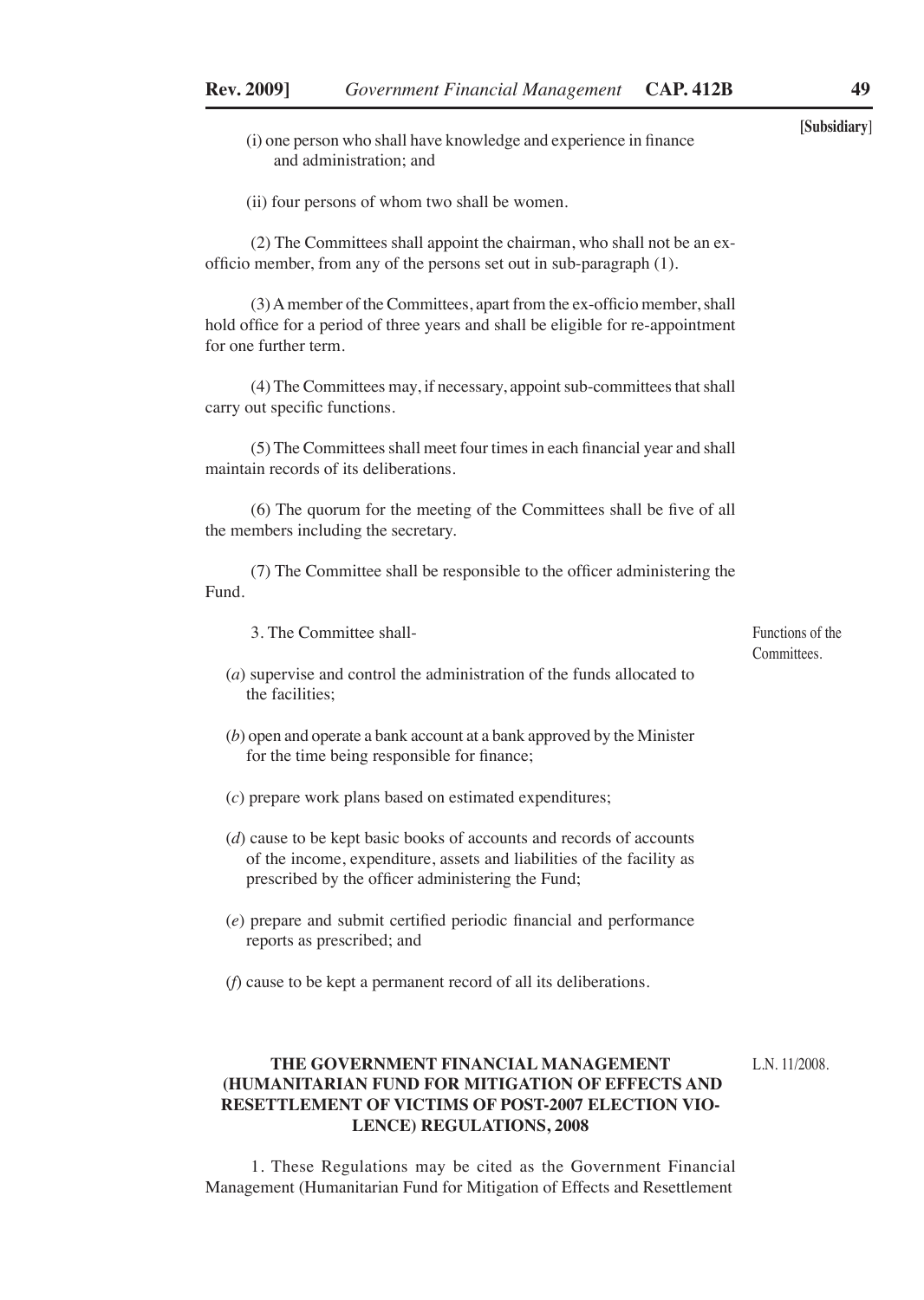[**Subsidiary**]

of Victims of Post-2007 Election Violence) Regulations, 2008.

2. In these Regulations, unless otherwise requires-

"Board" means the Advisory Board constituted under regulation 6;

"Fund" means the Humanitarian Fund for Mitigation of Effects and Resettlement of Victims of Post-2007 Election Violence established under regulation 3;

"Minister" means the Minister for the time being responsible for special programmes; and

"victim" means a person adversely affected by the post-2007 election violence as the Board may determine.

3. (1) There is hereby established a Fund to be known as the Humanitarian Fund for Mitigation of Effects and Resettlement of Victims of Post-2007 Election Violence.

(2) The object and purpose of the Fund is to provide *ex-gratia* funding for-

- (*a*) the re-settlement of persons displaced as a result of post-2007 election violence;
- (*b*) the replacement of basic household effects destroyed as a result of post-2007 election violence;
- (*c*) enabling the victims of the post-2007 election violence re-start their basic livelihood;
- (*d*) the reconstruction of basic housing, rehabilitation of community utilities and institutions destroyed as a result of post-2007 election violence.

4. The Fund shall consist of-

- (*a*) monies appropriated by Parliament;
- (*b*) grants and donations.
	- 5. The initial capital of the Fund shall be Kshs. 1 billion.

6. (1) There is hereby established a Board to be known as the Advisory Board which shall consist of- L.N. 17/2008.

- (*a*) the Permanent Secretary of the Ministry for the time being responsible for special programmes;
- (*b*) the Permanent Secretary of Ministry for the time being responsible for Finance;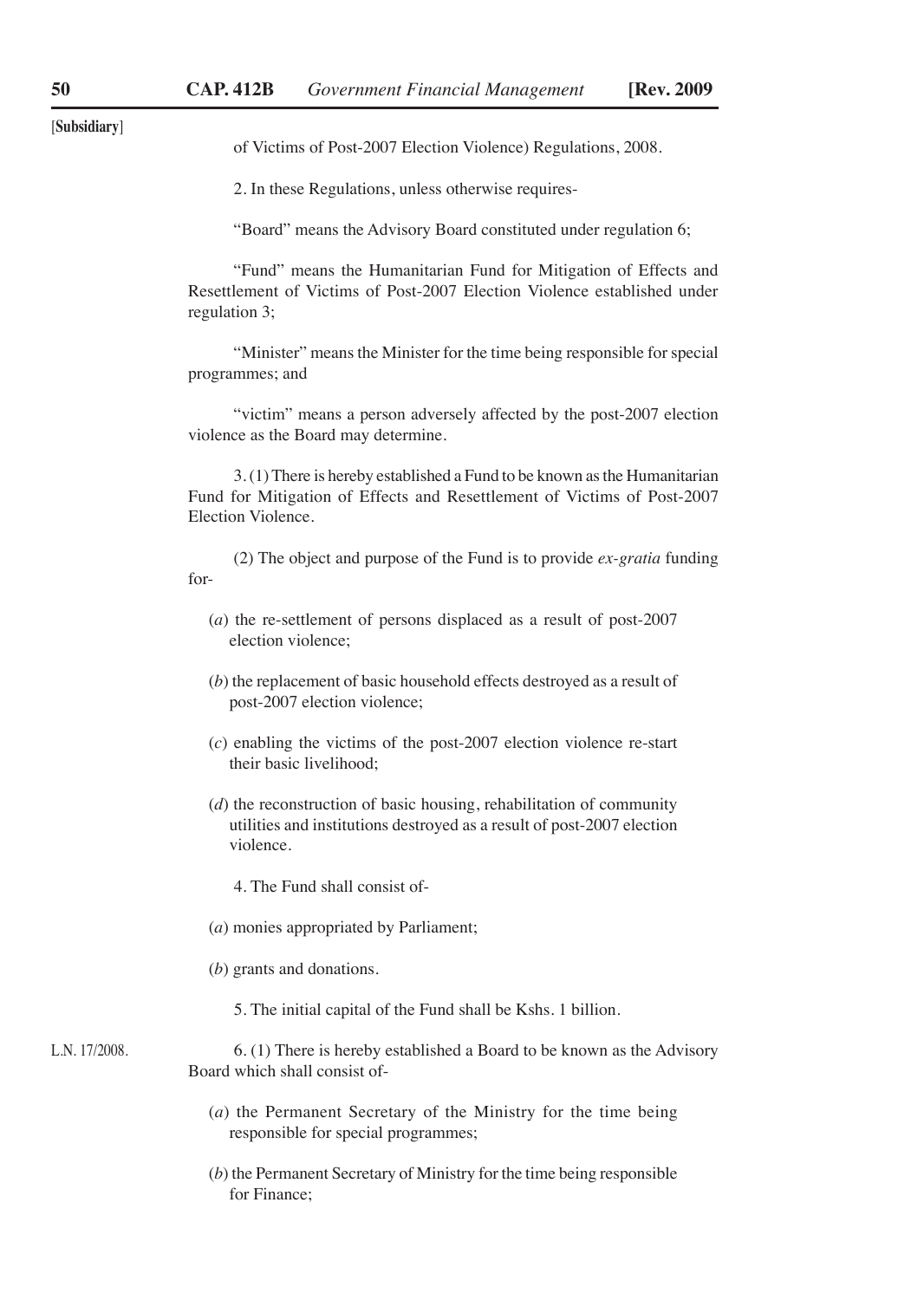- **[Subsidiary**] (*c*) the Permanent Secretary of Ministry for the time being responsible for lands; and
- (*d*) six other persons appointed by the President, one of whom shall be the chairperson.
	- (2) The Board shall-
- (*a*) report to the Minister for the time being responsible for special programmes;
- (*b*) advise the Minister generally for the effective operations of the Fund.

7. The expenditure incurred on the Fund shall be on the basis of work programmes and cost estimates which shall be prepared by the Permanent Secretary of the Ministry for the time being responsible for special programmes in consultation with the Board.

8. (1) The Permanent Secretary of the Ministry for the time being responsible for special programmes shall-

- (*a*) open and operate a bank account at a bank to be approved by the Treasury;
- (*b*) supervise and control the administration of the Fund;
- (*c*) consult with the Board on matters relating to the administration of the Fund;
- (*d*) cause to be kept books of accounts and other books and records in relation to the Fund of all activities and undertakings financed from the Fund;
- (*e*) prepare, sign and transmit to the Controller and Auditor-General, in respect of each financial year and within three months after the end thereof, a statement of accounts relating to the Fund and showing the expenditure incurred from the Fund, and such details as the Minister for the time being responsible for finance may from time to time direct, in accordance with the provisions of the Public Audit Act, 2003; and
- (*f*) furnish such additional information as he may deem to be proper and sufficient for the purpose of examination and audit by the Controller and Auditor-General in accordance with the provisions of the Public Audit Act, 2003.

(2) Every statement of account shall include details of the balance between the assets and liabilities of the Fund, and shall indicate the financial status of the Fund as at the end of the financial year concerned.

9. Existing Government financial, audit and procurement regulations and procedures shall apply in administration of the Fund.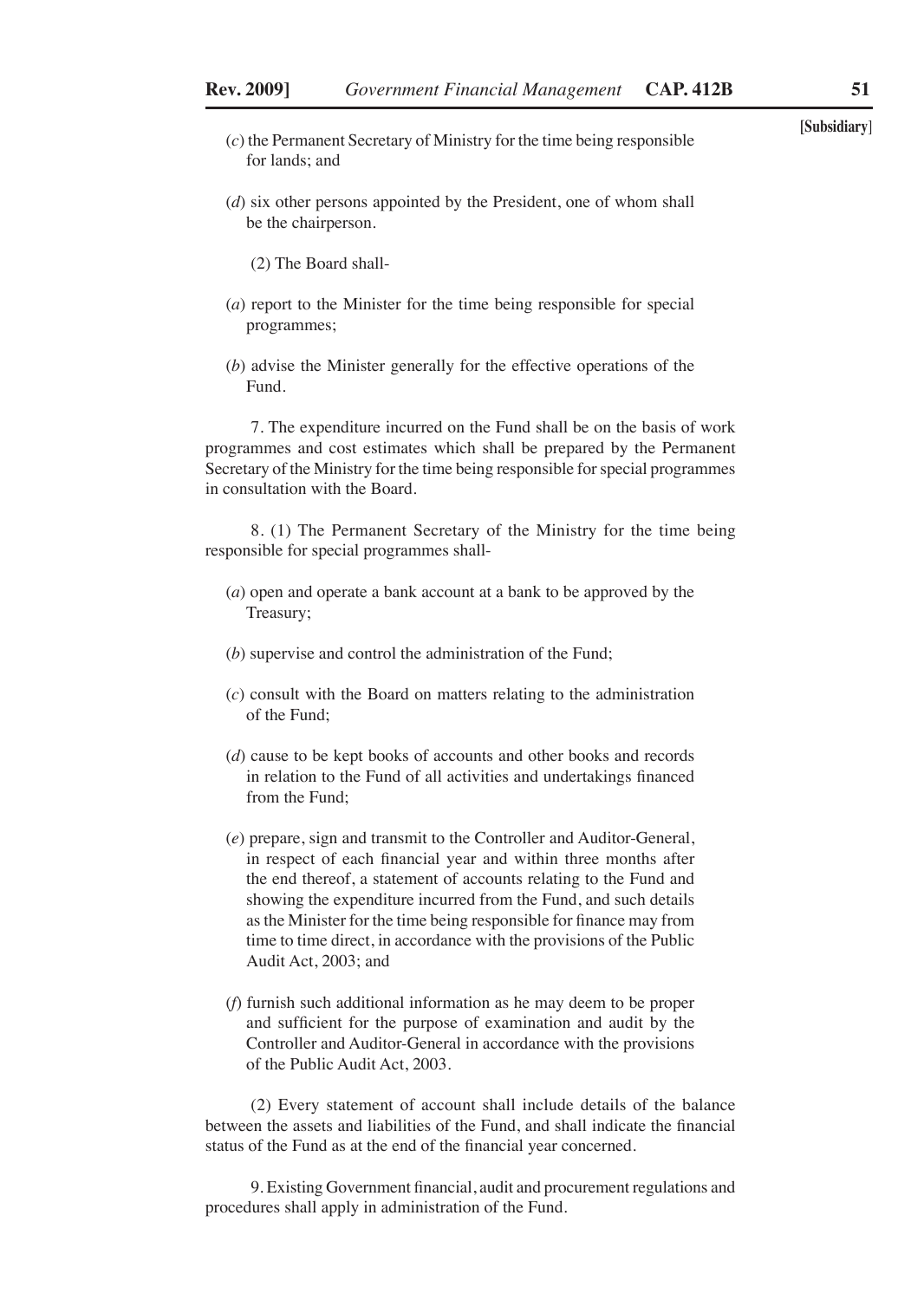| [Subsidiary]                  | 10. In the event of winding up of the Fund, the cash balances shall be<br>transferred to the Exchequer while other assets of the Fund shall be transferred<br>to the Government. |  |  |
|-------------------------------|----------------------------------------------------------------------------------------------------------------------------------------------------------------------------------|--|--|
| L.N.46/2008.                  | THE GOVERNMENT FINANCIAL MANAGEMENT<br>(PARLIAMENTARY MORTGAGE SCHEME FUND)<br><b>REGULATIONS, 2008</b>                                                                          |  |  |
| Citation.                     | 1. These Regulations may be cited as the Government Financial<br>Management (Parliamentary Mortgage Scheme Fund) Regulations, 2008.                                              |  |  |
| Interpretation.               | 2. In these Regulations, unless the context otherwise requires-                                                                                                                  |  |  |
|                               | "borrower" means a person in receipt of a loan out of the Fund;                                                                                                                  |  |  |
|                               | "Commission" means Parliamentary Service Commission established<br>under the Constitution;                                                                                       |  |  |
|                               | "Committee" means the Loans Management Committee established by<br>regulation 6;                                                                                                 |  |  |
|                               | "financial year" means the period of twelve months ending on the 30th<br>June of each year;                                                                                      |  |  |
|                               | "Member" means a member of the National Assembly and includes a<br>member of staff of the Commission;                                                                            |  |  |
|                               | "Officer Administering the Fund" means the Clerk of National<br>Assembly;                                                                                                        |  |  |
|                               | "Fund" means the Parliamentary Mortgage Scheme Fund established<br>by regulation 3;                                                                                              |  |  |
|                               | "staff" means an employee of the Parliamentary Service Commission<br>who is on permanent and pensionable terms of service;                                                       |  |  |
| Cap. 532.                     | "valuer" means a person registered as a valuer under the Valuers Act.                                                                                                            |  |  |
| Establishment of the<br>Fund. | 3. There is hereby established a Fund to be known as the Parliamentary<br>Mortgage Scheme Fund.                                                                                  |  |  |
| Objective of the<br>Fund.     | 4. The objective of the Fund shall be to provide a loan scheme for<br>the purchase, development, renovation or repair of residential property by<br>members.                     |  |  |
| Capital of the Fund.          | 5. (1) The initial capital of the Fund shall be the sum of ninety million<br>shillings which shall be paid out of Vote of National Assembly for the 2001/2002<br>financial year. |  |  |
|                               | (2) Additional capital shall be appropriated in subsequent financial years                                                                                                       |  |  |

so as to raise the total capital of the Fund to two billion shillings.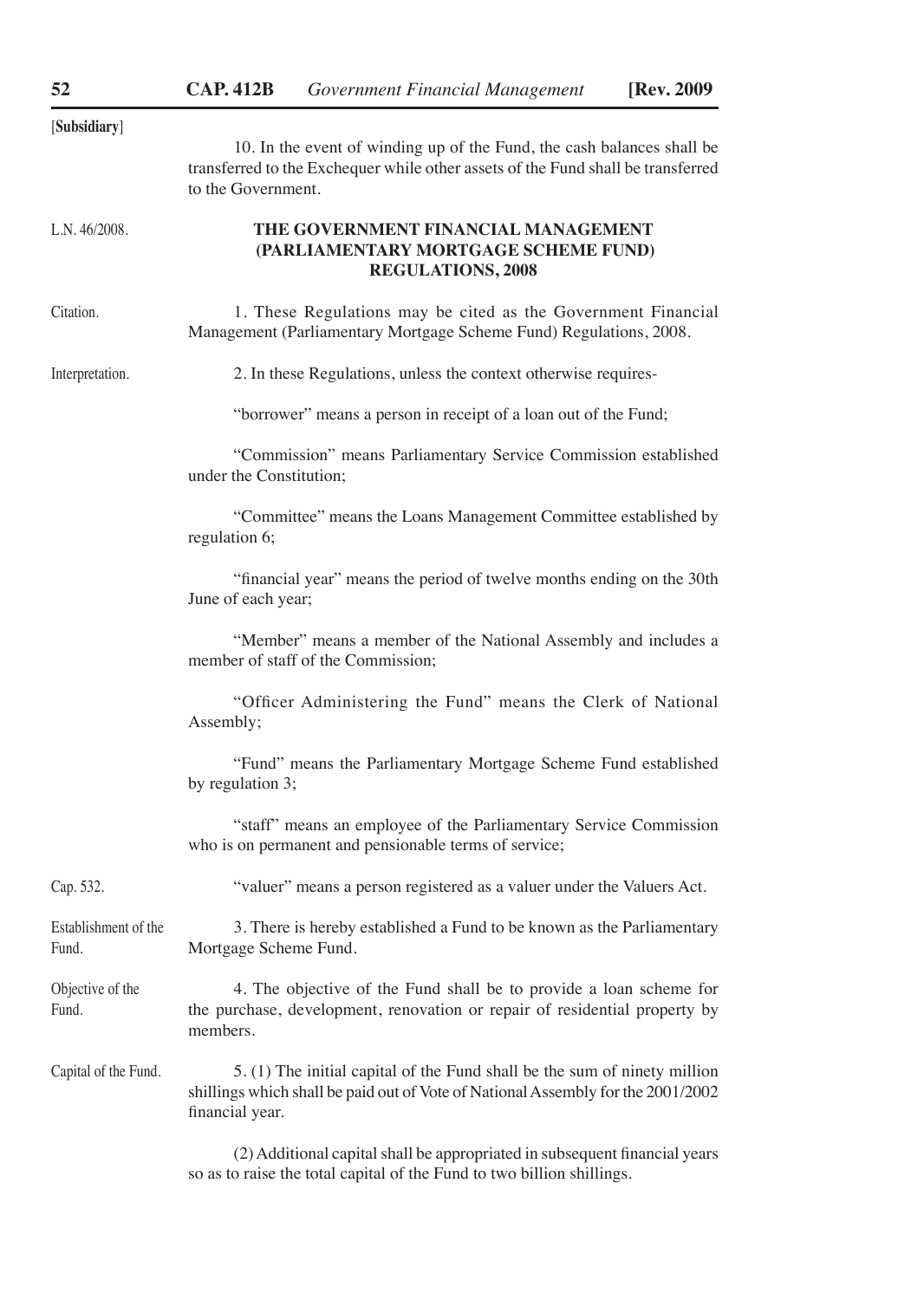| (3) All the monies of the Fund shall be paid into an account operated by<br>the Officer administering the Fund or a mortgage institution appointed under<br>these Regulations.      | [Subsidiary]                                       |
|-------------------------------------------------------------------------------------------------------------------------------------------------------------------------------------|----------------------------------------------------|
| 6. (1) The administration of the Fund shall be carried out by the Loans<br>Management Committee.                                                                                    | Management of the<br>Fund.                         |
| (2) The Loans Management Committee shall comprise of-                                                                                                                               |                                                    |
| $(a)$ the vice-chairman of the Commission who shall be the<br>chairman;                                                                                                             |                                                    |
| (b) the chairman of the Member's Welfare Sub-Committee of the<br>National Assembly;                                                                                                 |                                                    |
| $(c)$ the Government Chief Whip;                                                                                                                                                    |                                                    |
| $(d)$ the Opposition Chief Whip;                                                                                                                                                    |                                                    |
| (e) the chairman of Staff Welfare Sub-Committee of the National<br>Assembly;                                                                                                        |                                                    |
| (f) the Clerk of the National Assembly;                                                                                                                                             |                                                    |
| $(g)$ the Permanent Secretary in the Ministry responsible for finance or<br>a representative appointed by him or her in writing; and                                                |                                                    |
| $(h)$ the Attorney-General or a representative appointed by him or her<br>in writing.                                                                                               |                                                    |
| (3) The responsibilities of the Committee shall be to-                                                                                                                              |                                                    |
| $(a)$ process applications for loans in accordance with the existing terms<br>and conditions of borrowing;                                                                          |                                                    |
| $(b)$ liaise with the housing company (if any) to set up a revolving fund<br>for the disbursement of the loans; and                                                                 |                                                    |
| $(c)$ supervise the day-to-day running of the Fund.                                                                                                                                 |                                                    |
| (4) The quorum for a meeting of the Committee shall be the chairman<br>and any three members.                                                                                       |                                                    |
| 7. Notwithstanding regulation 6(3), the Commission may if it considers<br>it appropriate to do so, appoint a mortgage institution to administer the Fund<br>on its behalf.          | Commission may<br>appoint mortgage<br>institution. |
| 8. (1) A member who wishes to apply for a loan from the Fund shall<br>make such application to the Officer Administering the Fund in such manner<br>as the Committee may prescribe. | Utilization of loan<br>monies.                     |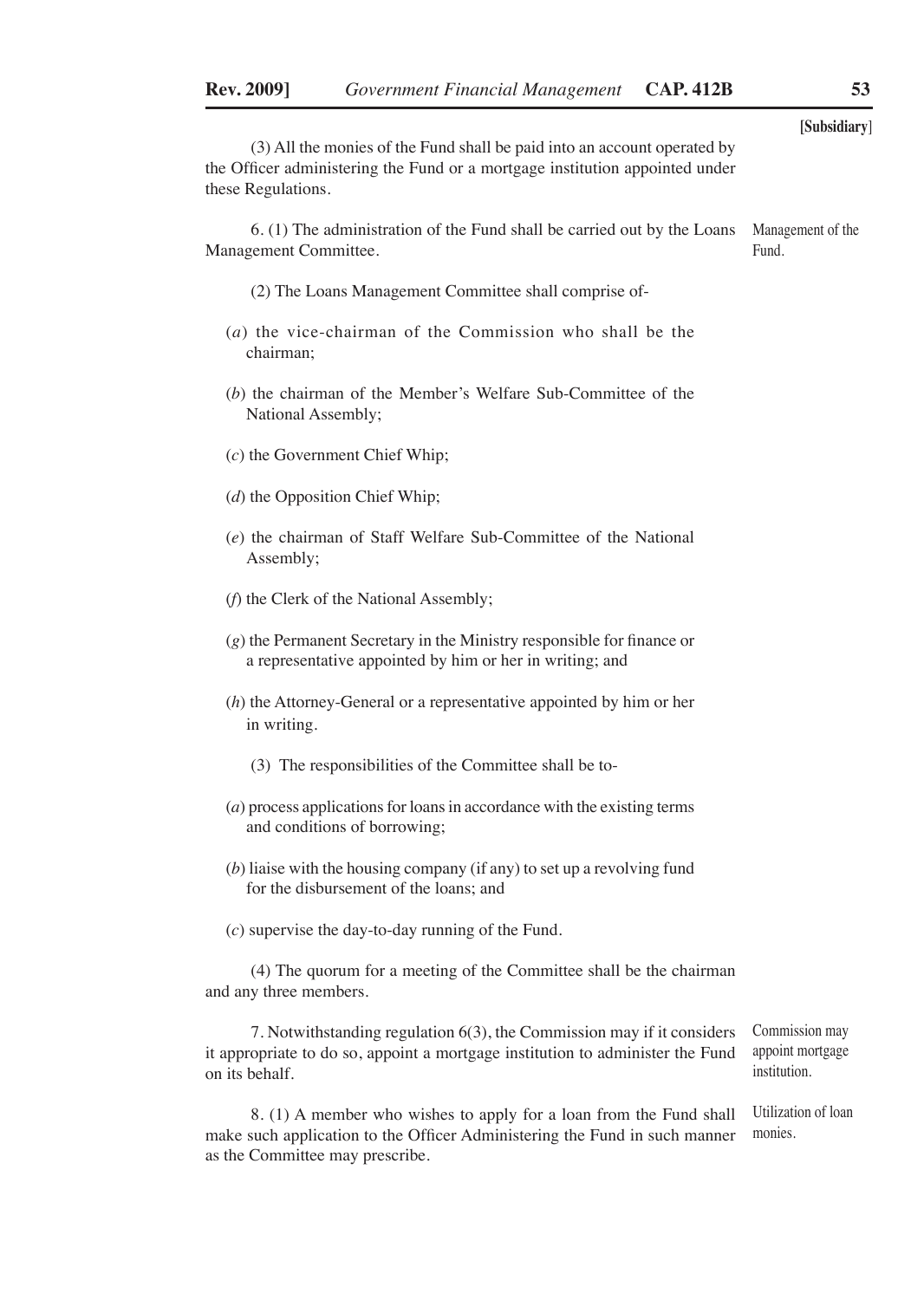| [Subsidiary]                                 | (2) A loan obtained under these Regulations shall be utilized for the<br>purchase, development, renovation or repair of residential property for the<br>occupation of the applicant and his or her immediate family:                                                                                                              |  |
|----------------------------------------------|-----------------------------------------------------------------------------------------------------------------------------------------------------------------------------------------------------------------------------------------------------------------------------------------------------------------------------------|--|
|                                              | Provided that a loan for development of residential property may be<br>granted at the discretion of the Committee to a member who is in possession of a<br>title deed to the land on which the development is intended to be carried out.                                                                                         |  |
| Disbursement<br>of loans for<br>development. | 9. A loan granted for the development of residential property under these<br>Regulations shall be released to the applicant in the following phases-                                                                                                                                                                              |  |
|                                              | $(a)$ the first disbursement based on the value of the land on which the<br>residential property is proposed to be developed; and                                                                                                                                                                                                 |  |
|                                              | $(b)$ the subsequent disbursements based on the rate of completion of<br>the various phases of development as certified by a qualified valuer<br>at the cost of the applicant.                                                                                                                                                    |  |
| Application for loan.                        | 10. (1) An application for a loan under these Regulations shall be<br>accompanied by the following documents where appropriate-                                                                                                                                                                                                   |  |
|                                              | (a) copies of the designs of the proposed residential property duly<br>approved by the local authority within whose area it is to be<br>situated;                                                                                                                                                                                 |  |
|                                              | $(b)$ bills of quantities in respect of the proposed development,<br>renovation or repair;                                                                                                                                                                                                                                        |  |
|                                              | $(c)$ an official search of the title to the property intended to be<br>purchased;                                                                                                                                                                                                                                                |  |
|                                              | $(d)$ a certified copy of the sale agreement relating to the property.                                                                                                                                                                                                                                                            |  |
|                                              | (2) The applicant shall bear the cost of stamp duty and other legal fees.                                                                                                                                                                                                                                                         |  |
|                                              | (3) All legal transactions in respect of the property being purchased shall<br>be conducted by an advocate appointed by the Commission.                                                                                                                                                                                           |  |
| Leasehold property.                          | 11. Where the property intended to be purchased through a loan from the<br>Fund is leasehold property, such loan shall be granted where the expiry date of<br>such lease is at least forty-five years beyond the final loan repayment date.                                                                                       |  |
| Maximum loan<br>disbursement.                | 12. (1) The maximum loan to be granted under these Regulations to a<br>member of the National Assembly shall be a sum equivalent to the member's<br>net emoluments at the time of application multiplied by the number of months<br>remaining for the life of that Parliament but subject to a maximum of forty-<br>eight months. |  |
|                                              | Provided that-                                                                                                                                                                                                                                                                                                                    |  |
|                                              |                                                                                                                                                                                                                                                                                                                                   |  |

(*a*) loan granted to a member of the National Assembly under these Regulations shall not exceed the sum of fifteen million shillings;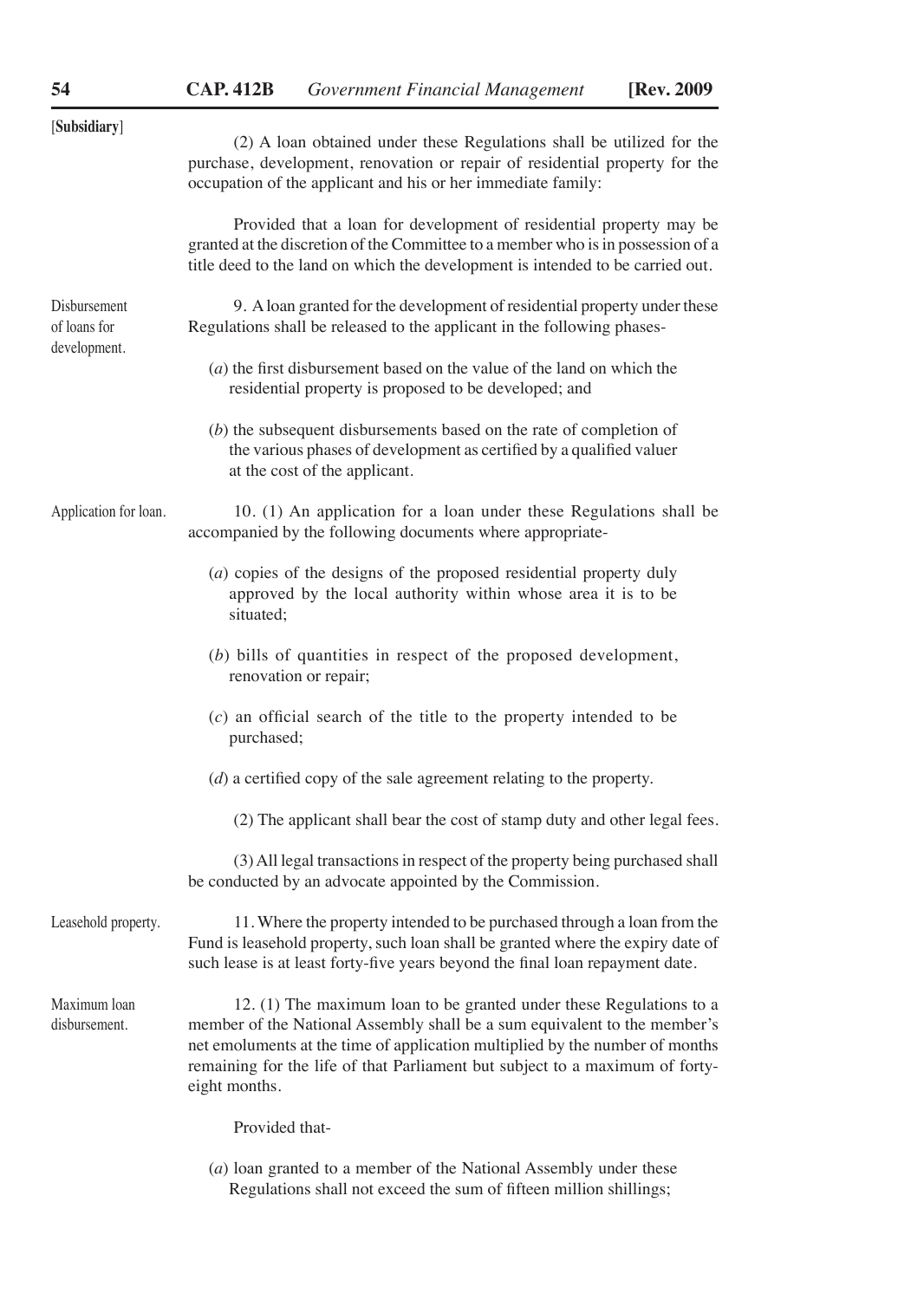(*b*) the last twelve months of the final year of the life of Parliament shall not be taken into account when computing the remaining life of Parliament as such period shall be considered as an election year.

(2) A member of the National Assembly shall be required to give prior authority in writing for pension dues to be utilized to clear any outstanding debt in case the member loses the parliamentary seat before fully repaying the loan.

(3) The maximum loan entitlement for a member of staff of the Commission shall be equivalent, to a maximum of ten years house allowance payable to him, but subject to the number of years remaining before retirement or the cost of the property:

Provided that-

- (*a*) such maximum amount shall not exceed the respective amounts set out in the second column of the Schedule in respect of members of staff of the designations of Job Group scales specified in the first column of that Schedule;
- (*b*) for a member of staff to qualify for a loan, such member shall be required to be-
	- (i) confirmed in appointment and to have served for more than three years; or
	- (ii) on contract with the Parliamentary Service Commission with the relevant documentation duly completed.

(4) A loan granted to a borrower under these Regulations shall be funded at the rate of-

- (*a*) ninety per centum of the value of the property, where such property is situated in Nairobi; and
- (*b*) eighty per centum of such value where the property is situated in any other area, and the borrower shall be required to deposit the balance thereof with the Fund.

13. A loan granted under these Regulations shall be repayable-

- (*a*) within a maximum period of fifty-four months, for a member of Parliament, provided that the loan shall be fully paid on or before six months to the end of that Parliament; and
- (*b*) within a period of fifteen years or the remaining period of service of the borrower, whichever is less, for a member of staff.

14. (1) The interest chargeable on a loan shall be three per centum per Interest on loans.annum on a monthly reducing balance and this rate may be revised from time to time at the discretion of the Commission.

**[Subsidiary**]

Repayment of loan.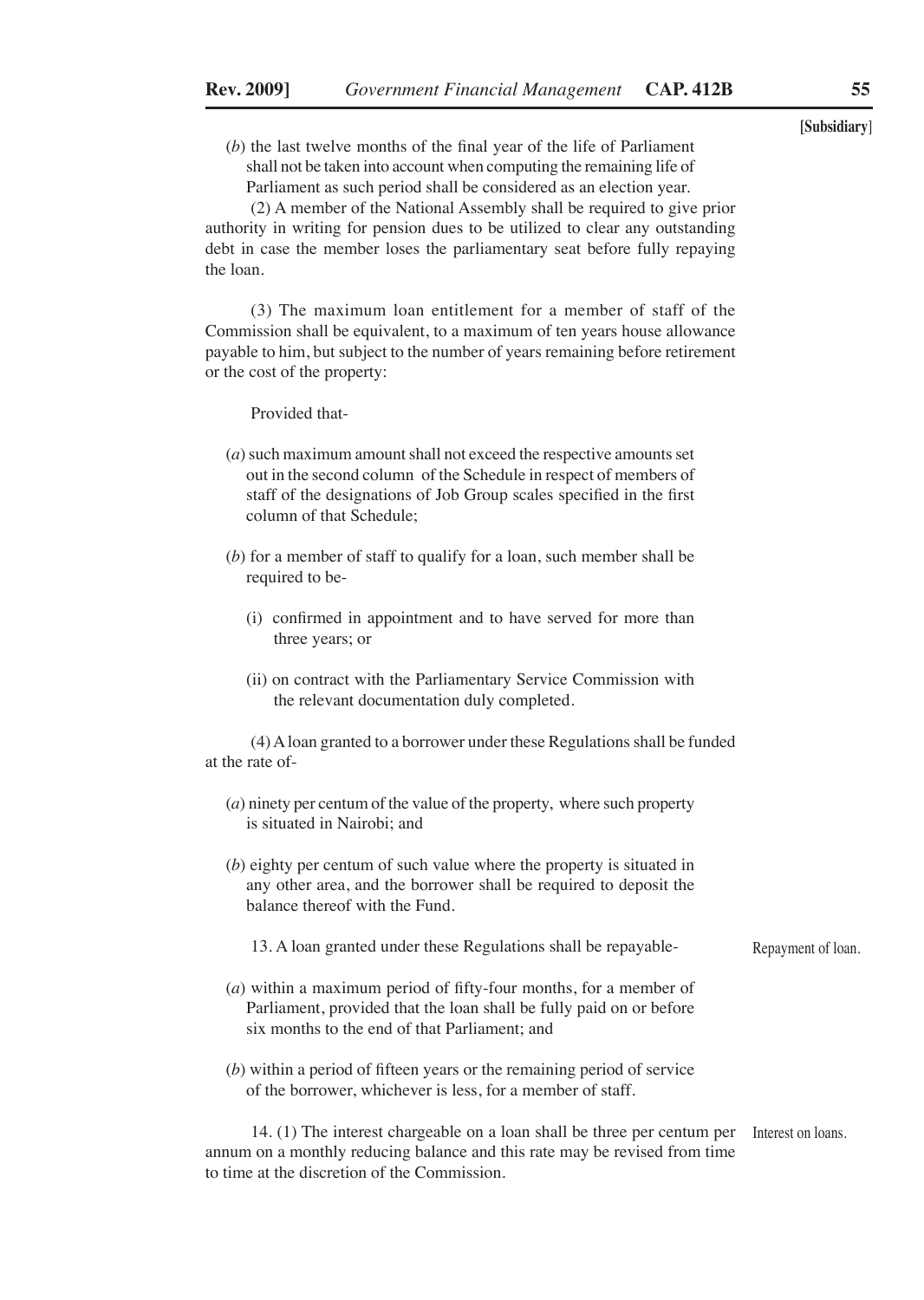[**Subsidiary**]

(2) A mortgage institution appointed under regulation 7 to administer the Fund may charge an interest of not more than four per centum to cover management costs.

(3) The interest charged under paragraphs (1) and (2) of this regulation shall be met by the borrower.

15. (1) The Commission shall have a charge registered on the property financed through a loan granted under these Regulations and shall be entitled to have its name entered in all documents of title for such property.

(2) The borrower shall-

| $(a)$ not mortgage, charge, surrender the lease, or sell or agree to sell |
|---------------------------------------------------------------------------|
| or part with possession of the charged property or any part thereof       |
| without the prior written consent of the Commission;                      |

(*b*) meet and pay all rates, rents, insurances and any other outgoings in respect of the property and send the proof of such payments to the Commission; and

(*c*) provide a transfer deed duly signed by the borrower and a letter authorizing the Commission to sell the property in case of default in payment.

(3) All residential properties purchased through the Fund shall be constructed of such material as may be acceptable to the Commission.

(4) During the loan repayment period, every borrower shall-

- (*a*) ensure that the property is used for residential purposes only;
- (*b*) maintain the property in a satisfactory state of repair; and
- (*c*) not alter or make any structural alteration to the property, carry out any valuation, assessment, or investigation relating to the property or the title thereto, as the case may be, without the approval of the Commission.

(5) No borrower shall be eligible for more than one loan at a time or more than a total of two loans from the Fund.

(6) All legal documentation and disbursement of funds shall be supervised by the Officer Administering the Fund.

Mortgage insurance.

16. (1) A borrower shall take out and maintain a mortgage protection policy and a fire policy with an insurance firm approved by the Commission, the cost of which shall be paid out of the Fund and debited in such borrower's account.

Lien.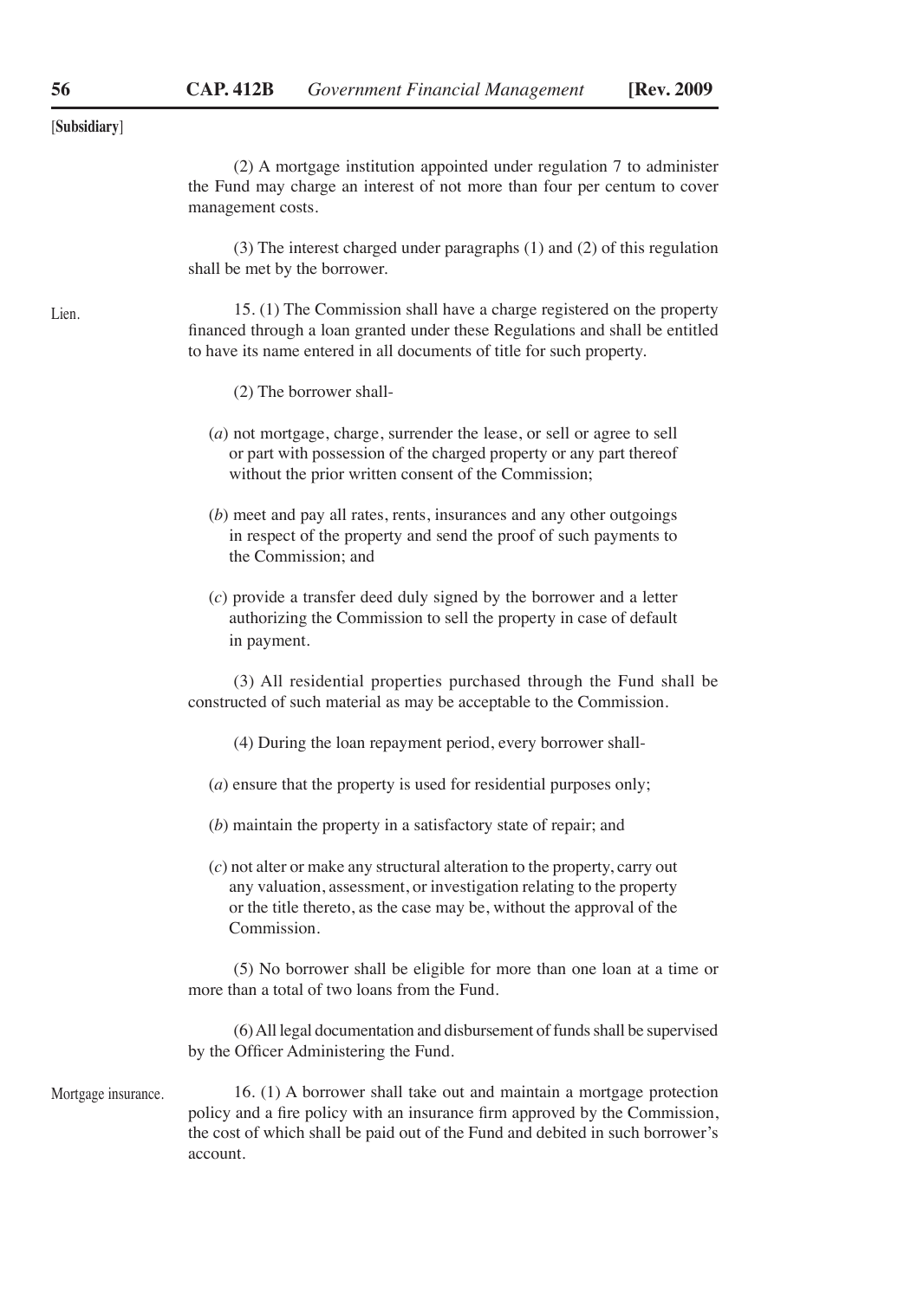**[Subsidiary**] (2) The originals of all documents relating to property financed by a loan from the Fund shall be kept in safe custody by the Officer Administering the Fund. 17. The Commission may call in the loan and in default sell the charged property by public auction or private treaty where the borrower is in breach of the terms under the loan agreement or the covenant contained in the charge of the mortgage instrument. 18. (1) The Officer Administering the Fund shall- (*a*) supervise and control the administration of the Fund; (*b*) utilize the interest accruing thereto to defray operating expenses, and may impose any reasonable restriction or other requirements concerning such use; (*c*) cause to be kept books of account and other records in relation to the Fund of all the loans financed from the Fund; (*d*) prepare, sign and transmit to the Controller and Auditor-General in respect of each financial year and within three (3) months after the end thereof, a statement of accounts relating to the Fund, in such details as the Treasury may from time to time direct; and (*e*) furnish such additional information as may be required for examination and audit by the Controller and Auditor-General by or under any law. 19. The responsibilities of the mortgage institution, if any, appointed under these Regulations shall be- (*a*) to operate individual accounts for each borrower, which shall provide details of recoveries of the loan; (*b*) to charge security on properties acquired through loans from the Fund to protect the interests of the Fund and act as custodian of such charges; (*c*) to disburse cheques for newly approved loans to various vendors, after the necessary documentation is completed by the Committee: (*d*) to pay all outgoings and issue demand notices where necessary to members through the officer administering the Fund; (*e*) upon repayment of the loan, interest and other expenses which may be outstanding, to discharge the charge and release the security documents to the borrower; and Default in repayment. Administration of the Fund. Responsibilities of mortgage institution.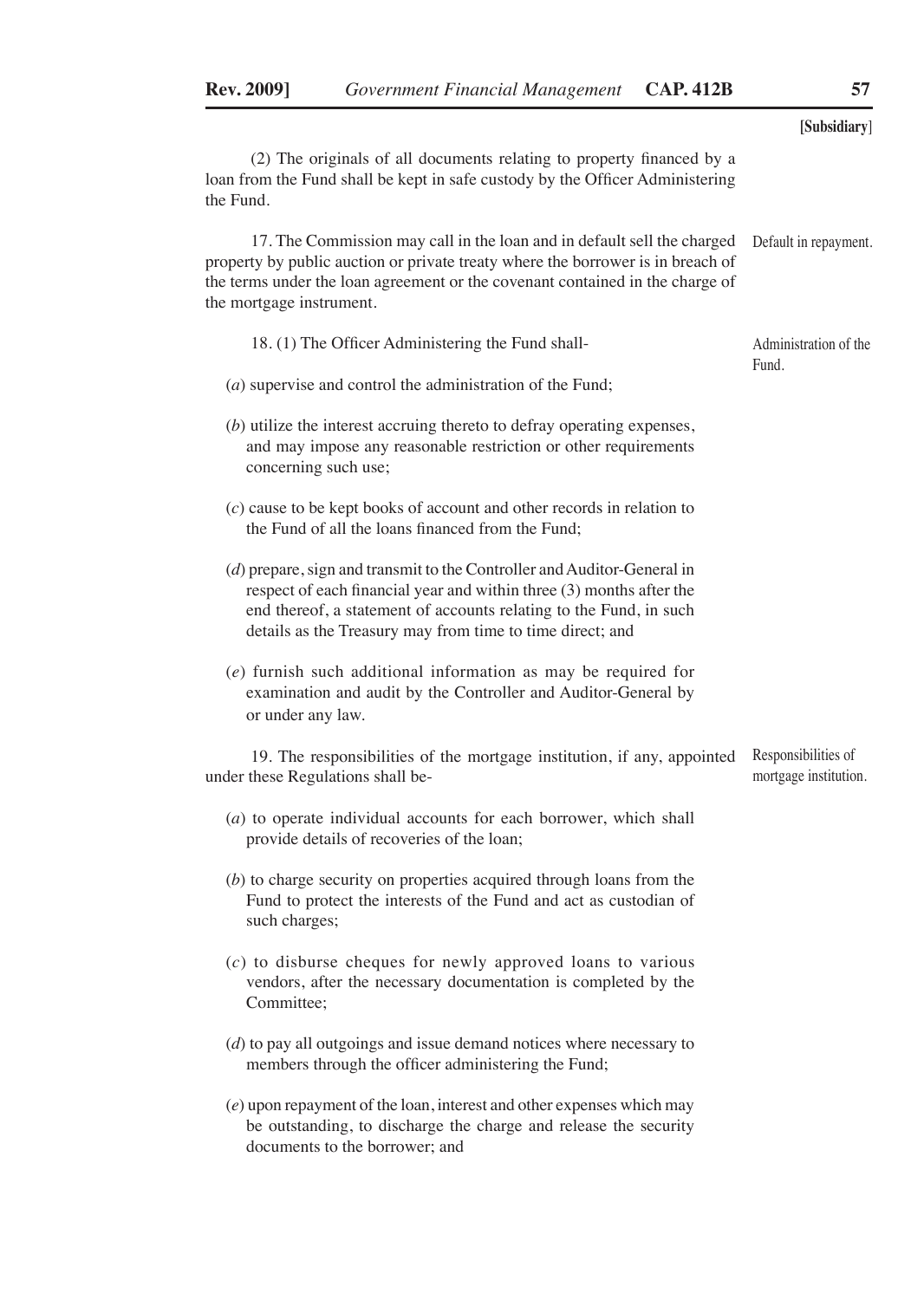| [Subsidiary]                |                                                                                                                                                                                                                                                         |
|-----------------------------|---------------------------------------------------------------------------------------------------------------------------------------------------------------------------------------------------------------------------------------------------------|
|                             | $(f)$ upon default, to call in the loan and on behalf of the Commission<br>sell the charged property by public auction or private treaty, in<br>which event the Fund shall meet any shortfall between the loan<br>outstanding and the proceeds of sale. |
| Supplementary terms.        | 20. These Regulations shall be supplemented by such terms as may, from<br>time to time, be detailed in the application form supplied by the Commission<br>and in the contract between the mortgage institution and the Commission.                      |
| Repeal of L.N.<br>117/2002. | 21. (1) The Exchequer and Audit (Parliamentary Mortgage Scheme Fund)<br>Regulations, 2002 are repealed.                                                                                                                                                 |
|                             | (2) All the funds and other assets, rights, powers and liabilities which<br>immediately before the coming into force of these Regulations, were vested in,<br>imposed on or enforceable equipst the Fund repealed by personant (1) shall                |

imposed on or enforceable against the Fund repealed by paragraph (1) shall, by virtue of this paragraph, be vested in, imposed on or enforceable against the Fund.

#### **SCHEDULE r.** 12(3)

Maximum Loan Entitlements for Members of Staff of the National Assembly

*Designation/Job Group Scale Maximum entitlement*

| <b>PSC 15</b>     | Kshs. 10,000,000         |  |
|-------------------|--------------------------|--|
| PSC 14, 13 and 12 | Kshs. 8,000,000          |  |
| PSC 11, 10 and 9  | Kshs. 6,000,000          |  |
| PSC <sub>8</sub>  |                          |  |
| PSC <sub>7</sub>  | Express Kshs. 4,000,000  |  |
| PSC <sub>6</sub>  | Exp. 3,500,000           |  |
| PSC <sub>5</sub>  | Exp. 3,200,000           |  |
| PSC <sub>4</sub>  | External Kshs. 2,800,000 |  |
| PSC <sub>3</sub>  | Exp. 2,500,000           |  |
|                   |                          |  |

L.N. 58/2009.

#### **THE GOVERNMENT FINANCIAL MANAGEMENT (THE LIVESTOCK RESTOCKING AND ENTERPRISES DEVELOPMENT FUND) REGULATIONS, 2009**

Citation.

1. These Regulations may be cited as the Government Financial Management (Livestock Restocking and Enterprises Development Fund) Regulations, 2009.

#### 2. In these regulations, unless the context otherwise requires- Interpretation.

"Board" means the Supervisory Board constituted under regulation 6;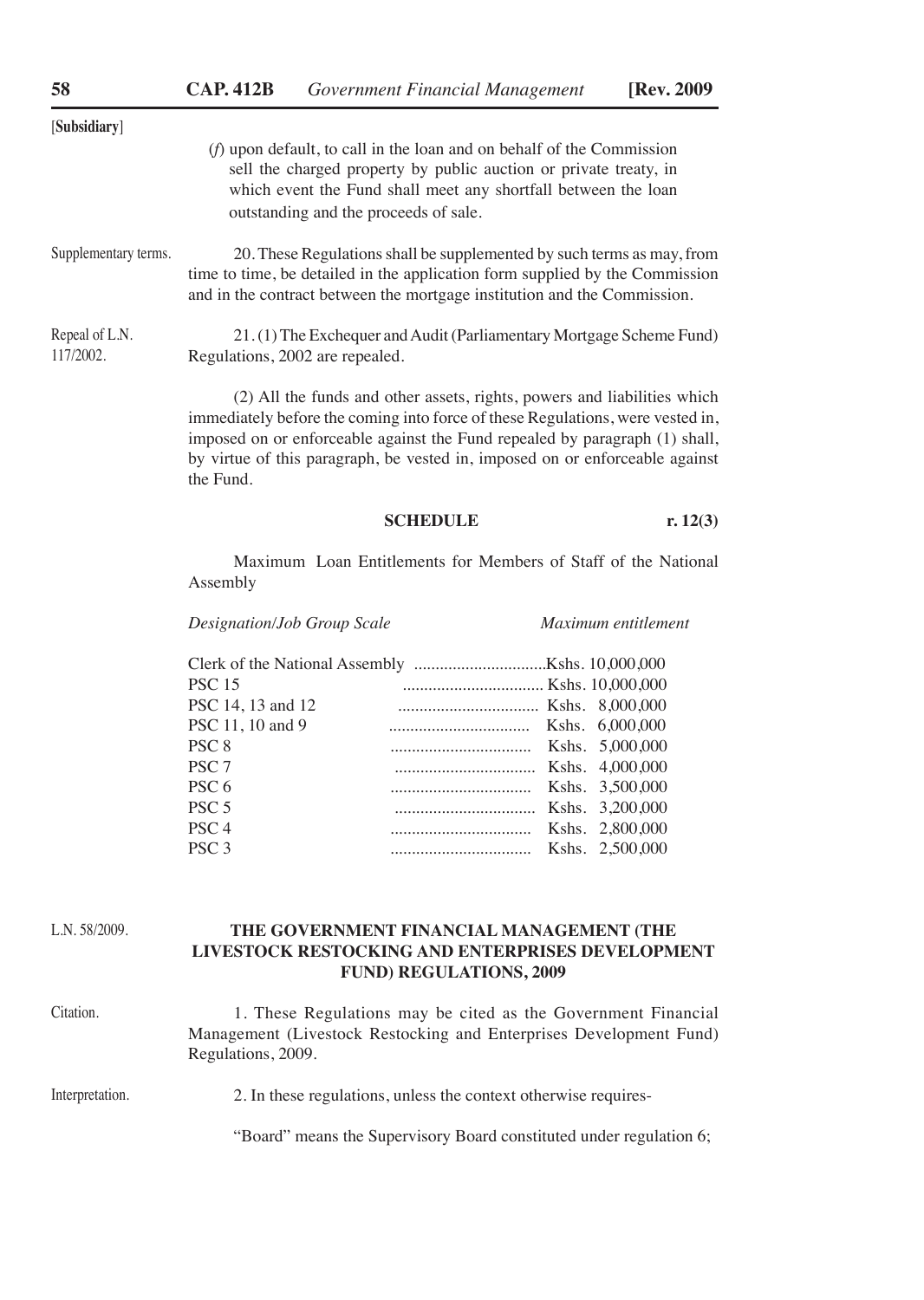"Enterprise" means business ventures dealing in production, processing and marketing of livestock and livestock products;

"financial year" means the period of twelve months ending on the 30th of June in each year;

"Fund" means the Livestock Restocking and Enterprises Development Fund established under regulation 3;

"Minister" means the Minister for the time being responsible for livestock development;

"officer administering the Fund" means the Permanent Secretary of the Ministry for the time being responsible for livestock development;

"pastoral and agro-pastoral communities" means communities residing in the Arid and Semi-Arid Lands of Kenya whose main source of livelihood is livestock rearing;

"Restocking" means restoring livestock ownership where they have been lost through disaster.

3. (1) There is established a Fund to be known as the Livestock Establishment of the Restocking and Enterprises Development Fund. Fund.

(2) The Fund shall consist of-

(*a*) monies appropriated by parliament;

- (*b*) grants and donations;
- (*c*) income generated from the proceeds of the Fund.

4. The object and purpose of the Fund is to provide-

- (*a*) grants to livestock producers for emergency interventions;
- (*b*) loans to livestock producers and pastoralists for restocking after losses occasioned by calamities;
- (*c*) loans to Medium and Small Enterprises dealing in livestock and livestock

products; and

(*d*) credit facilities for livestock related micro-enterprises in pastoral and agro-pastoral areas.

5. The initial capital of the Fund shall be two hundred million shillings appropriated by Parliament and additional contributions shall be on the basis of approved estimates.

Object and purpose of the Fund.

**[Subsidiary**]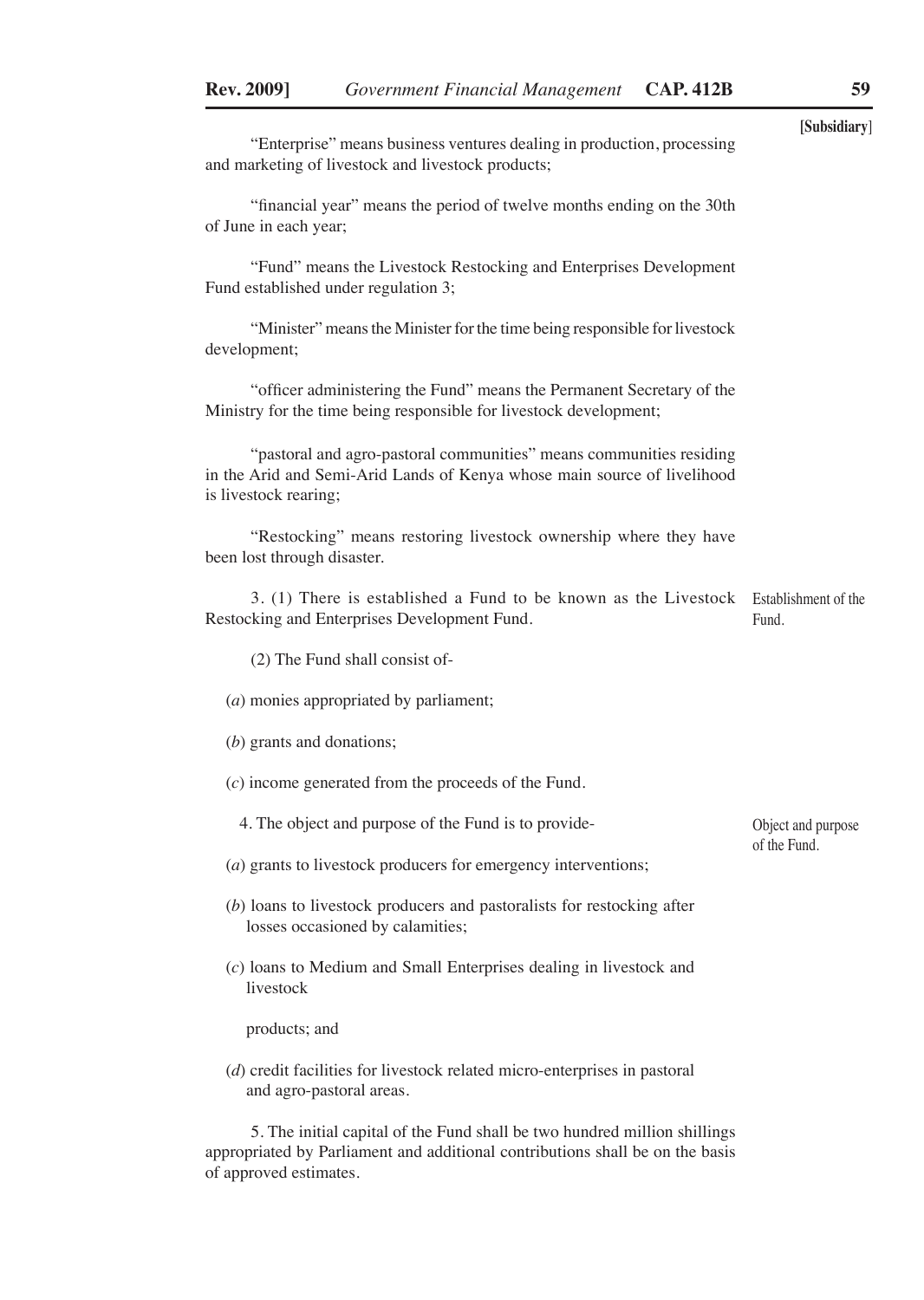| [Subsidiary]<br>Establishment and<br>composition of the<br>Board.  | 6. There is established a Board to be known as the Supervisory Board<br>which shall consist of-                                                                                                                                                                                                 |  |  |
|--------------------------------------------------------------------|-------------------------------------------------------------------------------------------------------------------------------------------------------------------------------------------------------------------------------------------------------------------------------------------------|--|--|
|                                                                    | $(a)$ a chairman who shall be the Permanent Secretary of the Ministry<br>for the time being responsible for Livestock Development;                                                                                                                                                              |  |  |
|                                                                    | (b) the Permanent Secretary of the Ministry for the time being<br>responsible for finance;                                                                                                                                                                                                      |  |  |
|                                                                    | $(c)$ the Permanent Secretary of the Ministry for the time being<br>responsible for Provincial Administration and Internal Security;                                                                                                                                                            |  |  |
|                                                                    | (d) the Permanent Secretary of the Ministry for the time being<br>responsible for Agriculture;                                                                                                                                                                                                  |  |  |
|                                                                    | (e) the Director of Veterinary Services;                                                                                                                                                                                                                                                        |  |  |
| Duties of the Board.                                               | 7. The Board shall-                                                                                                                                                                                                                                                                             |  |  |
|                                                                    | (a) through selection procedure, appoint Credit and Loans; Implementing<br>Agencies under the Fund, from a network of qualifying institutions,<br>thereafter referred to as financial intermediaries:                                                                                           |  |  |
|                                                                    | $(b)$ determine how much money is to be given out to each financial<br>intermediary to be used as the basic credit or loan fund and the<br>amount of agency fee to be paid to the financial intermediary;                                                                                       |  |  |
|                                                                    | $(c)$ manage the Fund and advise the Minister generally on the operation<br>of the Fund.                                                                                                                                                                                                        |  |  |
| Expenditure on the<br>Fund.                                        | 8. (1) The expenditure incurred on the Fund shall be on the basis of,<br>and limited to, annual work programmes and cost estimates which shall be<br>prepared by the officer administering the Fund, and approved by the Board, at<br>the beginning of the financial year to which they relate. |  |  |
|                                                                    | (2) Any revision of the approved annual work programmes, and of any<br>cost estimates, shall be referred to the Board for approval.                                                                                                                                                             |  |  |
| Retention of receipts<br>and earnings.                             | 9. All receipts, earnings and accruals to the Fund, and the balance of the<br>Fund at the close of each financial year shall be retained by the Fund for the<br>purpose for which it is established.                                                                                            |  |  |
| Application of<br>the financial and<br>procurement<br>regulations. | 10. (1) Existing Government financial and procurement regulations and<br>procedures shall apply in the administration of the Fund.                                                                                                                                                              |  |  |
| Administration of the<br>Fund.                                     | 11. The officer administering the Fund shall-                                                                                                                                                                                                                                                   |  |  |
|                                                                    | $(a)$ supervise and control the administration of the Fund;                                                                                                                                                                                                                                     |  |  |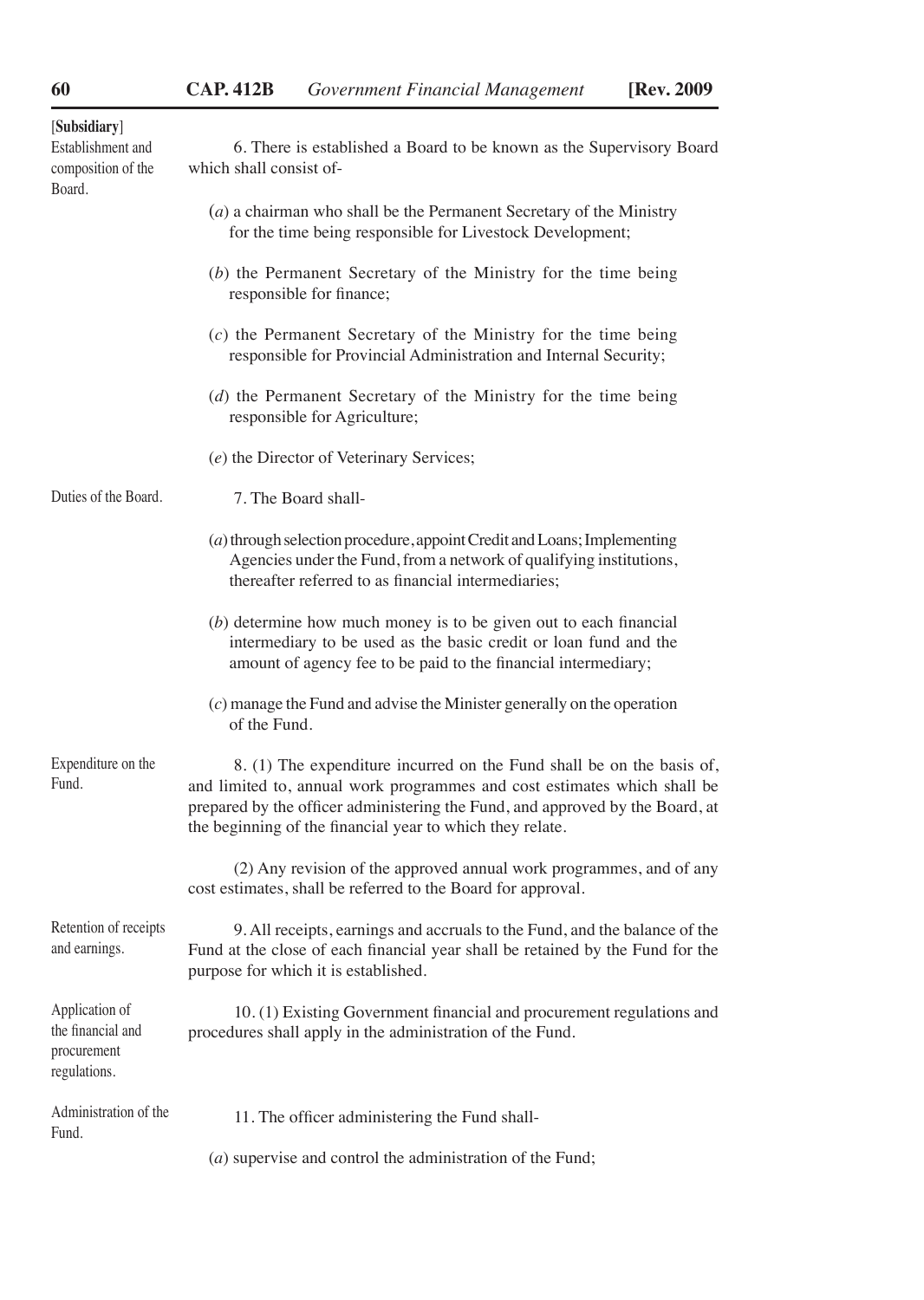to the Ministry for the time being responsible for livestock development.

| (b) consult with the Supervisory Board on matters relating to the<br>administration of the Fund:                                                                                                                                                                                                   | Subsidiary          |
|----------------------------------------------------------------------------------------------------------------------------------------------------------------------------------------------------------------------------------------------------------------------------------------------------|---------------------|
| (c) cause to be kept books of accounts and other books and records<br>in relation to the Fund of all activities and undertakings financed<br>from the Fund:                                                                                                                                        |                     |
| (d) prepare, sign and transmit to the Controller and Auditor-General,<br>in respect of each financial year and within three months after<br>the end thereof, a statement of accounts relating to the Fund. The<br>statement shall be prepared in such a manner as the Treasury shall<br>prescribe; |                     |
| $(e)$ furnish such additional information as he may deem to be proper<br>and sufficient for the purpose of examination and audit by the<br>Controller and Auditor-General in accordance with the provisions<br>of the Public Audit Act.                                                            | No. 12 of 2003.     |
| 12. In the event of winding up the Fund, the cash balances shall be<br>transferred to the Exchequer while other assets of the Fund shall be transferred                                                                                                                                            | Winding-up of Fund. |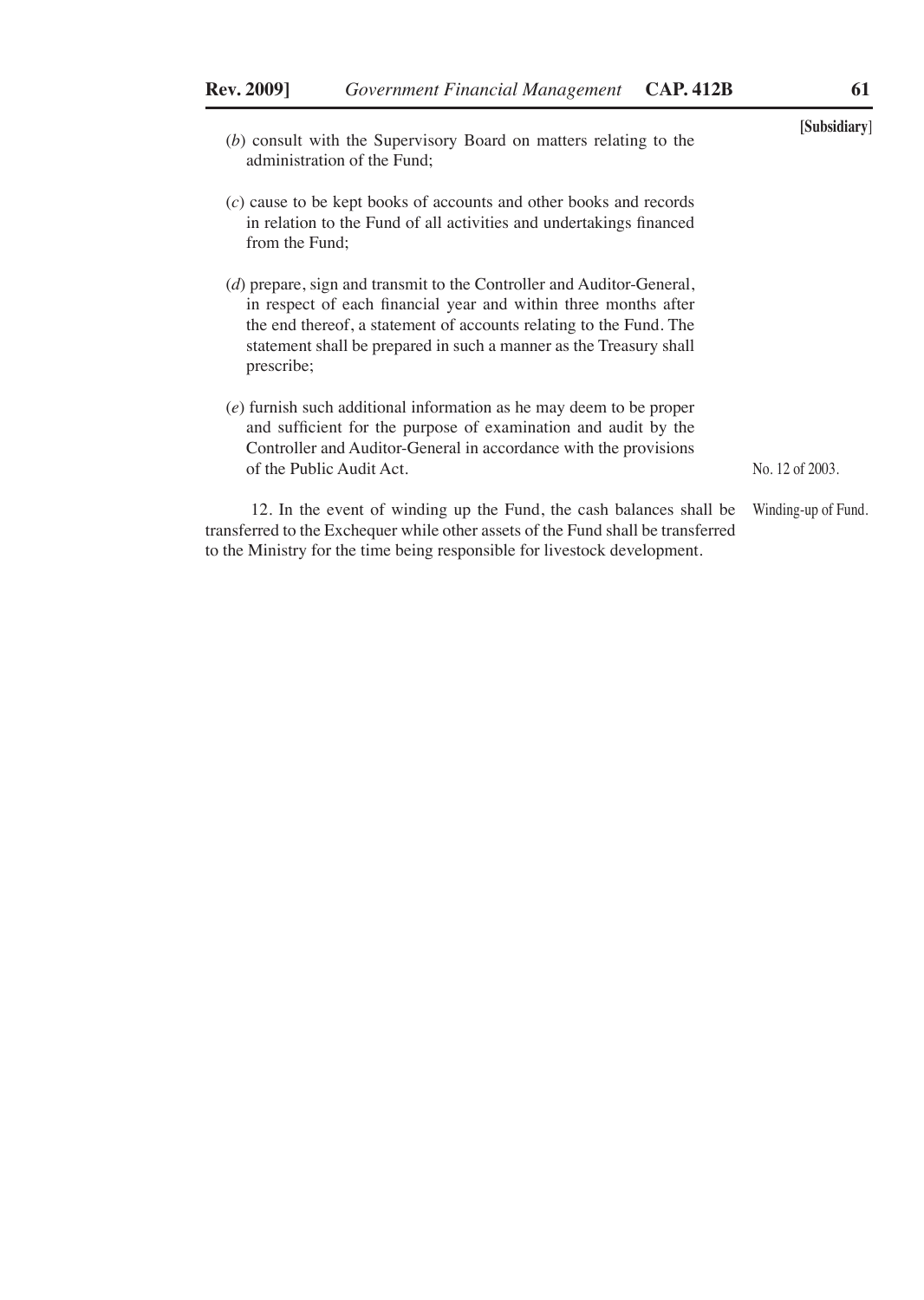# **THE GOVERNMENT FINANCIAL MANAGEMENT (HOSPITAL MANAGEMENT SERVICES) REGULATIONS, 2009.**

| Citation.                        | 1. These Regulations may be cited as the Government Financial Citation.<br>Management (Hospital Management Services) Regulations, 2009.                          |
|----------------------------------|------------------------------------------------------------------------------------------------------------------------------------------------------------------|
| Interpreation.                   | 2. In these Regulations, unless the context otherwise requires-<br>Interpretation.                                                                               |
|                                  | "Committee" means the respective Committee established under<br>regulation 5;                                                                                    |
|                                  | "financial year" means the period of twelve months ending on the 30th<br>June, in each year;                                                                     |
|                                  | "Fund" means Hospital Management Fund established under regulation<br>3;                                                                                         |
|                                  | "hospital" means gazetted provincial, district or sub-district hospital<br>including registered faith based equivalent hospitals;                                |
|                                  | "Minister" means the Minister for the time being responsible for matters<br>relating to Medical Services;                                                        |
|                                  | "National Committee" means the National Hospital Services Committee<br>established under regulation 6;                                                           |
|                                  | "officer administering the fund" means the accounting officer of the<br>Ministry for the time being responsible for matters relating to Medical Services;<br>and |
|                                  | "user charges" means cost-sharing charges.                                                                                                                       |
| Establishment<br>of the Hospital | 3. (1) There is established a Hospital Management Services Fund<br>Establishment of the to consist of-                                                           |
| Management<br>Services.          | (a) monies appropriated by Parliament;                                                                                                                           |
|                                  | $(b)$ grants or donations;                                                                                                                                       |
|                                  | $(c)$ monies received as user charges; and                                                                                                                       |
|                                  | (d) income generated from the proceeds of the services.                                                                                                          |
|                                  | (2) The expenditure incurred by a medical facility on the services shall<br>be on the basis of, and limited to, the annual allocation or grants and authority    |

to incur expenditure.

[**Subsidiary**]

L.N. 155/2009.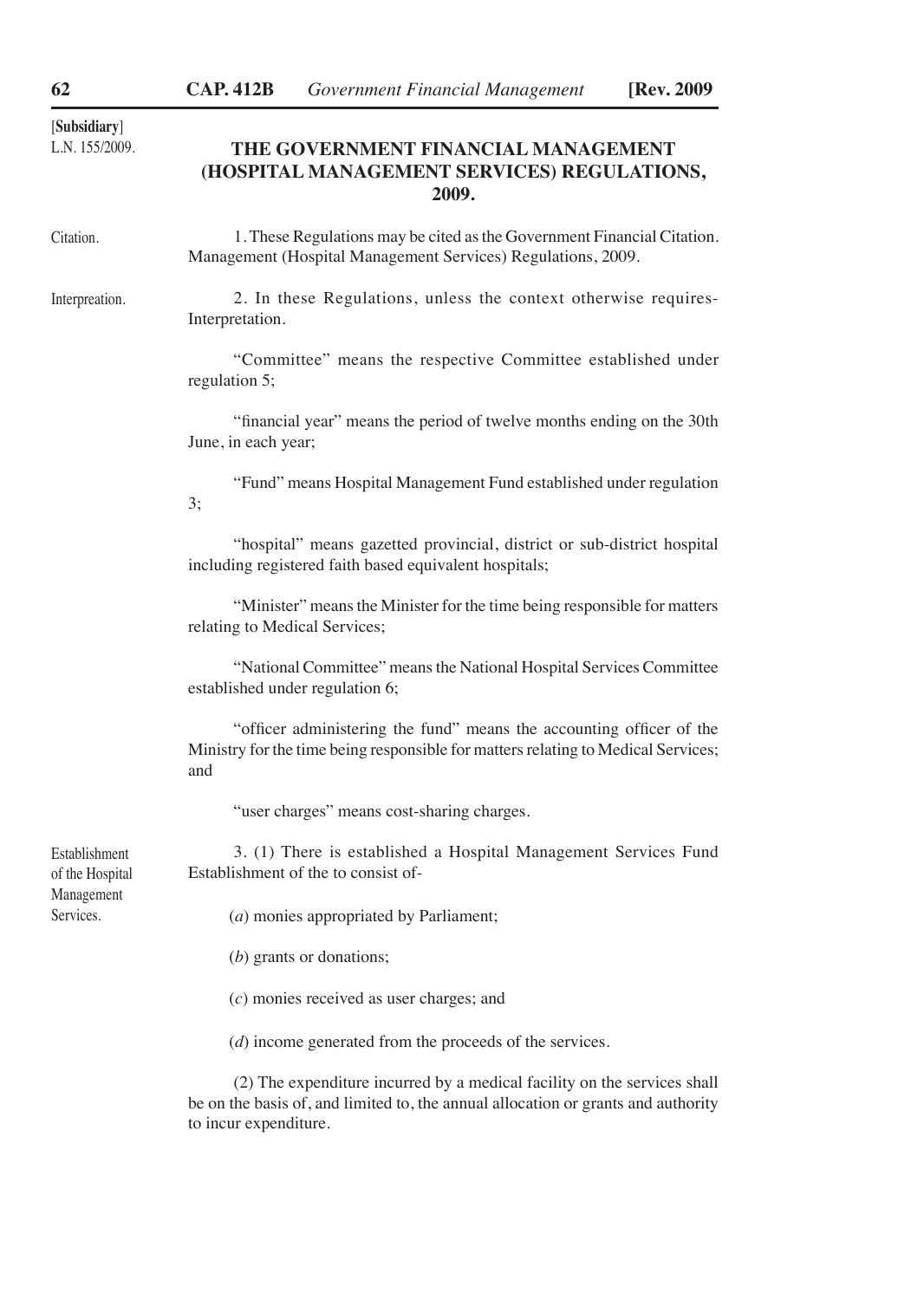| (3) The receipts, earnings, accruals and the balance of the services at the<br>close of each financial year shall not be paid into the Consolidated Fund but<br>shall be retained by the respective hospitals or medical facility for the purpose | [Subsidiary]                                          |
|---------------------------------------------------------------------------------------------------------------------------------------------------------------------------------------------------------------------------------------------------|-------------------------------------------------------|
| for which the service is established.<br>4. The objects and purposes of the hospital services are to-<br>$(a)$ provide financial resources for medical supplies, rehabilitation                                                                   | The objects and<br>purposes of the Fund.              |
| and equipment of hospitals in the country;<br>(b) support capacity building in management of hospitals;                                                                                                                                           |                                                       |
| $(c)$ give more powers to hospitals and medical facilities to plan and<br>manage the resources under them; and<br>$(d)$ improve the quality of health care services in the hospitals.                                                             |                                                       |
| 5. (1) There are established Provincial, District and Sub-District Hospital<br>Management Committees whose composition and functions are as specified in<br>the Schedule.                                                                         | <b>Health Facilities</b><br>Management<br>Committees. |
| (2) The Committees established under paragraph (1) shall exercise their<br>specified functions in relation to such public hospitals as may, from time to<br>time, be Gazetted by the Minister.                                                    |                                                       |
| 6. (1) There is established a National Committee to be known as the<br>National Hospital Services Committee.                                                                                                                                      | National Hospital<br>Services Committee.              |
| (2) The National Committee shall consist of-                                                                                                                                                                                                      |                                                       |
| $(a)$ a chairman, not being a public officer, appointed by the<br>Minister;                                                                                                                                                                       |                                                       |
| (b) the Permanent Secretary of the Ministry for the time being<br>responsible for matters relating to Medical Services or his<br>representative duly nominated by him in writing;                                                                 |                                                       |
| $(c)$ the Permanent Secretary of the Ministry for the time being<br>responsible for finance or his representative duly nominated by<br>him in writing;                                                                                            |                                                       |
| $(d)$ the Director of Medical services who, shall be the secretary;<br>and                                                                                                                                                                        |                                                       |
| $(e)$ three persons of whom two shall be women appointed by the<br>Minister and of whom-                                                                                                                                                          |                                                       |
| (i) one who shall be appointed by virtue of his knowledge<br>or<br>experience in financial management;                                                                                                                                            |                                                       |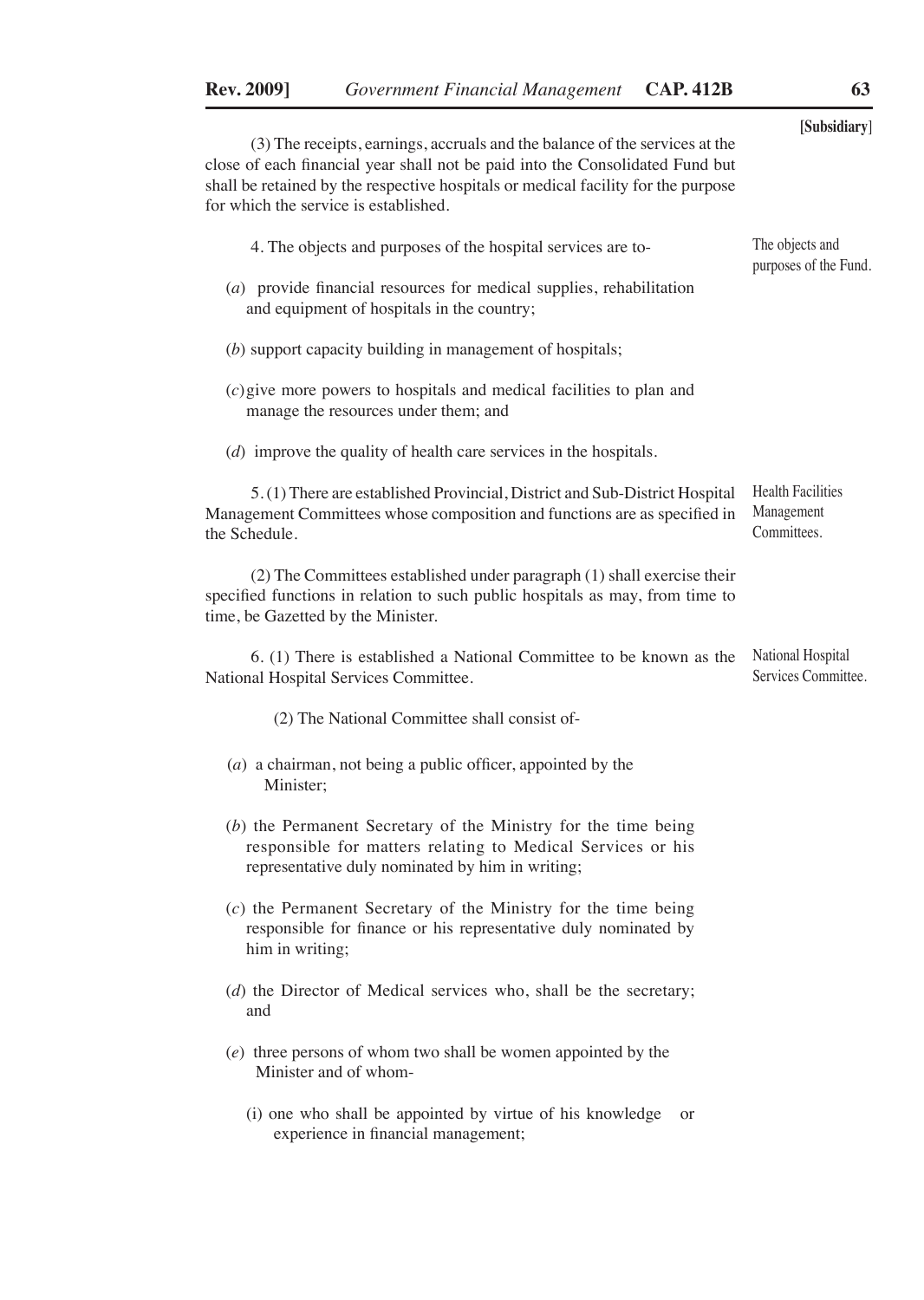| [Subsidiary]                                                       |                                                                                                                                                                                                                                                                                                                                                                   |
|--------------------------------------------------------------------|-------------------------------------------------------------------------------------------------------------------------------------------------------------------------------------------------------------------------------------------------------------------------------------------------------------------------------------------------------------------|
|                                                                    | (ii) one who shall be appointed by virtue of his experience in medi-<br>cal care delivery management; and                                                                                                                                                                                                                                                         |
|                                                                    | (iii) one who shall be appointed by virtue of his expertise and<br>experience as a medical practitioner                                                                                                                                                                                                                                                           |
|                                                                    | $(f)$ one person nominated by a health non-governmental organizational<br>network in Kenya appointed by the Minister; and                                                                                                                                                                                                                                         |
|                                                                    | $(g)$ one person nominated by religious hospital association or network<br>in Kenya appointed by the Minister.                                                                                                                                                                                                                                                    |
|                                                                    | (3) A person shall not be appointed as chairman under paragraph<br>$(2)$ ( <i>a</i> ) unless that person-                                                                                                                                                                                                                                                         |
|                                                                    | (i) holds a university degree; and                                                                                                                                                                                                                                                                                                                                |
|                                                                    | (ii) has at least five years experience in financial, business, or<br>economic administration matters.                                                                                                                                                                                                                                                            |
| <b>Functions of National</b><br>Committee.                         | 7. The National Committee shall-                                                                                                                                                                                                                                                                                                                                  |
|                                                                    | $(a)$ approve the work plans prepared by the facilities;                                                                                                                                                                                                                                                                                                          |
|                                                                    | $(b)$ ensure equitable distribution of resources to the medical facilities;<br>and                                                                                                                                                                                                                                                                                |
|                                                                    | $(c)$ review and approve annual expenditure statements.                                                                                                                                                                                                                                                                                                           |
| Delegation of<br>functions.                                        | 8. The National Committee may delegate its functions specified under<br>Regulation $7(a)$ to an appropriate person where it deems necessary.                                                                                                                                                                                                                      |
| Fee.                                                               | 9. The fees payable as user charges under the cost-sharing programme,<br>which shall be notified in the Gazette, shall be reviewed from time to time by<br>the Minister in consultation with the Treasury.                                                                                                                                                        |
| Application of<br>the financial and<br>procurement<br>regulations. | 10. The existing Government Financial and Procurement Regulations<br>and procedures shall apply in the administration of the Fund.                                                                                                                                                                                                                                |
| Administration of the<br>Fund.                                     | 11. The Officer administering the Fund shall-                                                                                                                                                                                                                                                                                                                     |
|                                                                    | (a) prepare, sign and transmit to the Controller and Auditor-General<br>in respect of each financial year and within three months after the<br>end thereof, a statement of account relating to the Fund specifying<br>all contributions to the Fund and the expenditure incurred from the<br>Fund, and such details as the Treasury may from time to time direct, |
| No.12 of 2003.                                                     | in accordance with the provisions of the Public Audit Act;                                                                                                                                                                                                                                                                                                        |